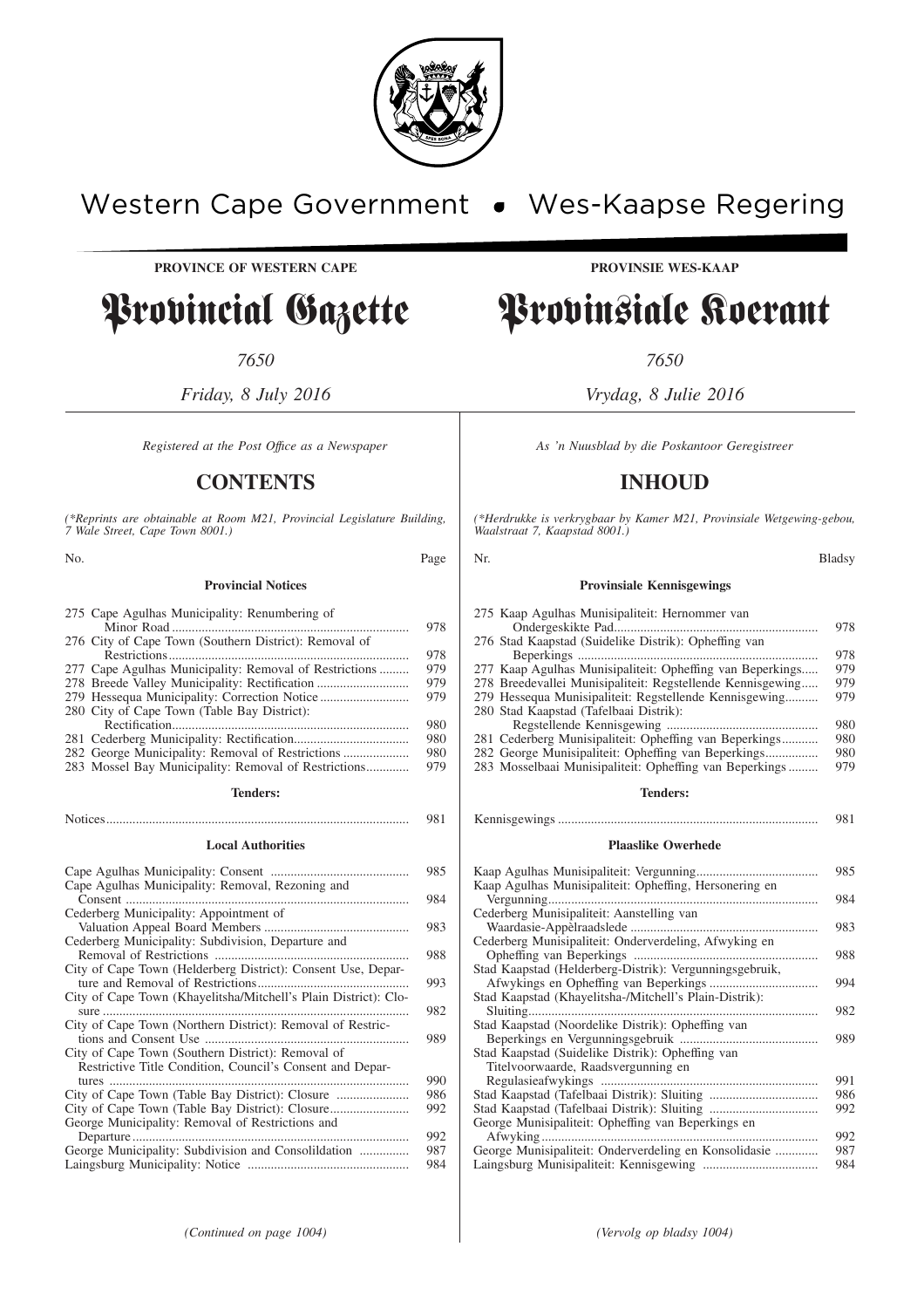#### **PROVINCIAL NOTICE**

The following Provincial Notices are published for general information.

ADV. B. GERBER, DIRECTOR-GENERAL

Provincial Legislature Building, Wale Street. Cape Town.

P.N. 275/2016 8 July 2016

#### **PROVINSIALE KENNISGEWING**

Die volgende Provinsiale Kennisgewings word vir algemene inligting gepubliseer.

ADV. B. GERBER, DIREKTEUR-GENERAAL

Provinsiale Wetgewer-gebou, Waalstraat, Kaapstad.

#### **ISAZISO SEPHONDO**

Esi saziso silandelayo sipapashelwe ukunika ulwazi ngokubanzi.

ADV. B. GERBER, UMLAWULI-JIKELELE

ISakhiwo sePhondo, Wale Street, eKapa.

P.K. 275/2016 8 Julie 2016

#### **CAPE AGULHAS MUNICIPALITY**

#### RENUMBERING OF MINOR ROAD 4163 TO MINOR ROAD 4165

The southern section of Minor Road 4163, as shown on plan Appendix A and marked A-B, is hereby renumbered and merged with the existing Minor Road 4165.

**KAAP AGULHAS MUNISIPALITEIT**



P.N. 276/2016 8 July 2016

P.K. 276/2016 8 Julie 2016

#### **CITY OF CAPE TOWN (SOUTHERN DISTRICT)**

#### REMOVAL OF RESTRICTIONS ACT, 1967 (ACT 84 OF 1967)

I, André John Lombaard, in my capacity as Chief Land Use Management Regulator in the Department of Environmental Affairs and Development Planning: Western Cape, acting in terms of the powers contemplated by section 2(1) of the Removal of Restrictions Act, 1967 (Act 84 of 1967), duly delegated to me in terms of section 1 of the Western Cape Delegation of Powers Law, 1994, and on application by the owner of Erf 810, Constantia, remove conditions 2.1.B.5; 2.C. 4.(a), (b) and (c); 2.E(i), (iii), (iv), (v); 2. II. A. contained in Deed of Transfer No. T. 54206 of 2004.

Conditions C.4. (a), (b) and (c) must be re-imposed in the two new Deeds of Transfer after the subdivision of Erf 810, Constantia into two (2) portions.

#### **STAD KAAPSTAD (SUIDELIKE DISTRIK)**

#### WET OP OPHEFFING VAN BEPERKINGS, 1967 (WET 84 VAN 1967)

Ek, André John Lombaard, in my hoedanigheid as Hoof Grondgebruiksbestuur Reguleerder in die Departement van Omgewingsake en Ontwikkelingsbeplanning, handelende ingevolge die bevoegdheid beoog in artikel 2(1) van die Wet op Opheffing van Beperkings, 1967 (Wet 84 van 1967), behoorlik aan my gedelegeer ingevolge artikel 1 van die Wes-Kaapse Wet op die Delegasie van Bevoegdhede, 1994 en op aansoek van die eienaar van Erf 810, Constatia, hef voorwaardes 2.1.B.5; 2.C. 4.(a), (b) en (c), 2.E(i), (iii), (iv), (v); 2. II. A. soos vervat in Transportakte Nr. T. 54206 van 2004, op.

Voorwaardes C.4.(a), (b) en (c) moet heropgelê word in die twee nuwe Transportaktes na die onderverdeling van Erf 810, Constantia in twee (2) gedeeltes.

HERNOMMER VAN ONDERGESKIKTE PAD 4163 NA ONDERGESKIKTE PAD 4165

Die suidelike seksie van Ondergeskikte Pad 4163 soos aangedui op plan Appendix A en gemerk A-B, word hiermee hernommer en saamgesmelt met die bestaande Ondergeskikte Pad 4165.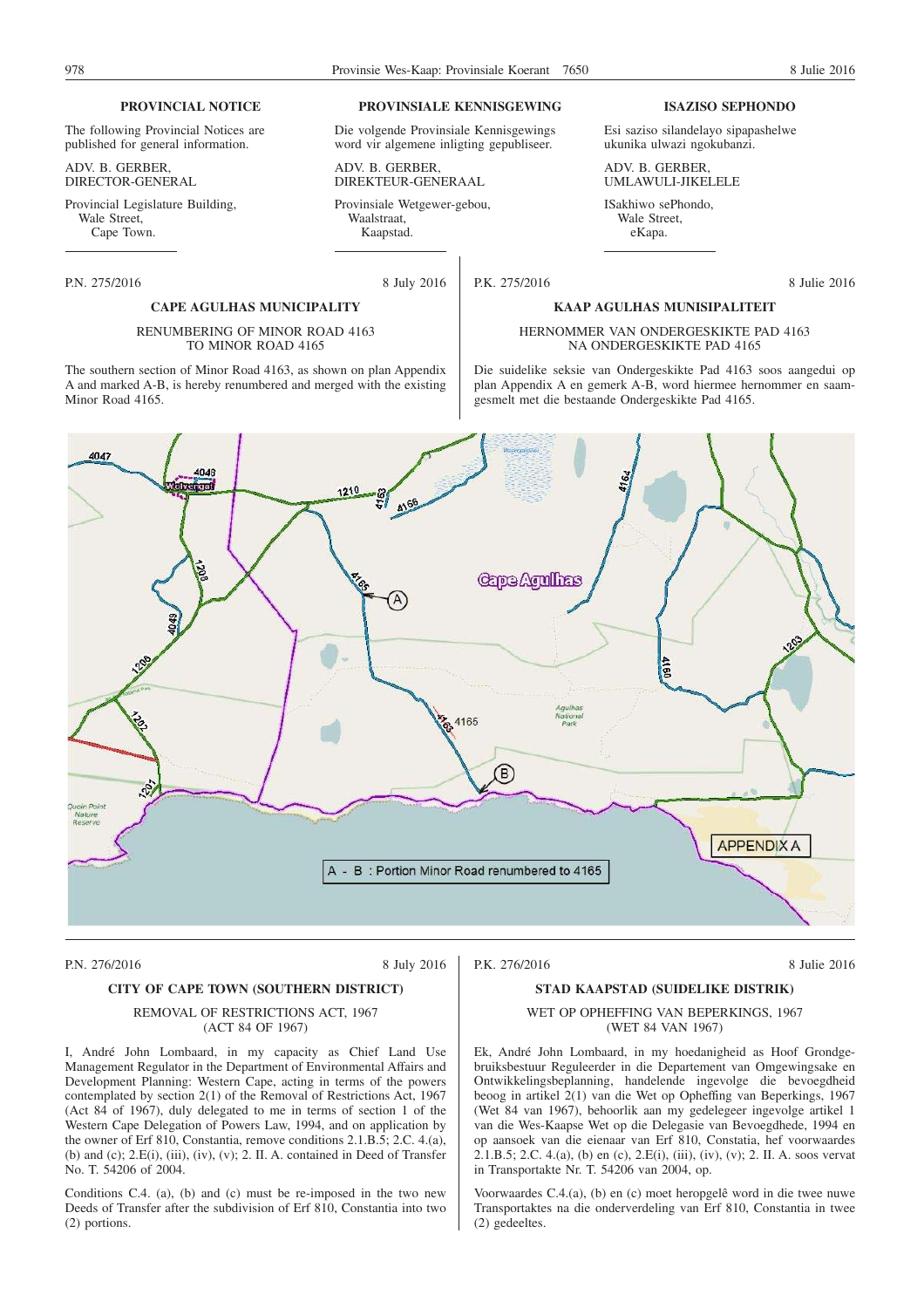P.N. 277/2016 8 July 2016

## **CAPE AGULHAS MUNICIPALITY** REMOVAL OF RESTRICTIONS ACT, 1967

## (ACT 84 OF 1967)

Notice is hereby given that the Minister of Local Government, Environmental Affairs and Development Planning properly designated as competent authority in terms of paragraph (a) of State President Proclamation No. 160 of 31 October 1994, in terms of section 2(1) of the Removal of Restrictions Act, 1967 (Act 84 of 1967), and on application by the owners of Erven 136, 137, 138 and 513 Arniston, removes condition D. 13. (b) as contained in Deed of Transfer No's. T. 46669 of 1990, T. 46727 of 1990, T. 46308 of 1990 and condition C. (a) T. 46668 of 1990.

P.N. 278/2016 8 July 2016

## **BREEDE VALLEY MUNICIPALITY**

#### **RECTIFICATION NOTICE**

#### REMOVAL OF RESTRICTIONS ACT 1967 (ACT 84 OF 1967)

1, Jeremy Benjamin, in my capacity as Chief Land Use Management Regulator in the Department of Environmental Affairs and Development Planning: Western Cape, acting in terms of the powers contemplated by section 2(1) of the Removal of Restrictions Act, 1967 (Act 84 of 1967), duly delegated to me in terms of section 1 of the Western Cape Delegation of Powers Law, 1994, and on application by the owner of Erf 194, De Doorns, removes condition 2.B.B.4. contained in Deed of Transfer No. T. 52399 of 2013.

P.N 93/2016, dated 1 April 2016, is hereby cancelled.

P.N. 279/2016 8 July 2016

#### **HESSEQUA MUNICIPALITY**

#### **CORRECTION NOTICE**

#### **THE GENERAL NOTICE PUBLISHED IN THE PROVINCIAL GAZETTE 7594, DATED 8 APRIL 2016, IS HEREBY CORRECTED AND SHOULD READ:**

REMOVAL OF RESTRICTIONS ACT, 1967 (ACT 84 OF 1967)

I, Bulelwa Nkwateni, in my capacity as Chief Land Use Management Regulator in the Department of Environmental Affairs & Development Planning: Western Cape, acting in terms of the powers contemplated by section 2(1) of the Removal of Restrictions Act, 1967 (Act 84 of 1967), duly delegated to me in terms of section 1 of the Western Cape Delegation of Powers Law, 1994, and on application by the owner of Erf 1011, Still Bay West, remove conditions 2.C.1.13(a), 2.C.1.13(b) and 2.C.1.13(d) as contained in Deed of Transfer No. T. 43196 of 2002.

P.N. 283/2016 8 July 2016

#### **MOSSEL BAY MUNICIPALITY**

REMOVAL OF RESTRICTIONS ACT, 1967 (ACT 84 OF 1967)

Notice is hereby given that the Minister of Local Government, Environmental Affairs and Development Planning properly designated as competent authority in terms of paragraph (a) of State President Proclamation No. 160 of 31 October 1994, in terms of section 2(1) of the Removal of Restrictions Act, 1967 (Act 84 of 1967), and on application by the owner of Erf 1009, Hartenbos, removes condition B.(iii) (b) as contained in Deed of Transfer No. T. 85983 of 1996.

P.K. 277/2016 8 Julie 2016

## **KAAP AGULHAS MUNISIPALITEIT** WET OP OPHEFFING VAN BEPERKINGS, 1967 (WET 84 VAN 1967)

Kennis geskied hiermee dat die Minister van Plaaslike Regering, Omgewingsake en Ontwikkelingsbeplanning, behoorlik as bevoegde gesag ingevolge paragraaf (a) van Staatspresident Proklamasie Nr. 160 van 31 Oktober 1994, kragtens artikel 2(1) van die Wet op Opheffing van Beperkings, 1967 (Wet 84 van 1967), en op aansoek van die eienaars van Erwe 136, 137, 138 en 513 Arniston, hef voorwaarde D. 13. (b) vervat in Transportakte Nr's. T. 46669 van 1990, T. 46727 van 1990, T. 46308 van 1990 en voorwaarde C. (a) T. 46668 van 1990, op.

P.K. 278/2016 8 Julie 2016

# **BREEDEVALLEI MUNISIPALITEIT**

## **REGSTELLENDE KENNISGEWING**

WET OP OPHEFFING VAN BEPERKINGS, 1967 (WET 84 VAN 1967)

Ek, Jeremy Benjamin, in my hoedanigheid as Hoof Grondgebruiksbestuur Reguleerder in die Departement Omgewingsake en Ontwikkelingsbeplanning: Wes-Kaap, handelende ingevolge die bevoegdheid beoog in artikel 2(1) van die Wet op Opheffing van Beperkings, 1967 (Wet 84 van 1967), behoorlik aan my gedelegeer ingevolge artikel 1 van die Wes-Kaapse Wet op die Delegasie van Bevoegdhede, 1994, en op aansoek van die eienaar van Erf 194, De Doorns, hef voorwaarde 2.B.B.4. vervat in Transportakte Nr. T. 52399 van 2013, op.

P.K 93/2016, gedateer 1 April 2016, word hiermee gekanselleer.

P.K. 279/2016 8 Julie 2016

#### **HESSEQUA MUNISIPALITEIT**

#### **REGSTELLENDE KENNISGEWING**

#### **DIE ALGEMENE KENNISGEWING GEPUBLISEER IN DIE PROVINSIALE KOERANT 7594, GEDATEER 8 APRIL 2016, WORD HIERMEE GEKORRIGEER EN MOET LEES:**

WET OP OPHEFFING VAN BEPERKINGS, 1967 (WET 84 VAN 1967)

Ek, Bulelwa Nkwateni, in my hoedanigheid as Hoof Grondgebruikbestuur Reguleerder in die Departement Omgewingsake en Ontwikkelings Beplanning: Wes-Kaap, handelende ingevolge die bevoegdheid beoog in artikel 2(1) van die Wet op Opheffing van Beperkings, 1967 (Wet 84 van 1967), behoorlik aan my gedelegeer ingevolge artikel 1 van die Wes-Kaapse Wet op die Delegasie van Bevoegdhede, 1994, en op aansoek van die eienaar van Erf 1011, Stilbaai Wes, hef voorwaardes 2.C.1.13(a), 2.C.1.13(b) en 2.C.1.13(d) soos vervat in Transportakte Nr. T. 43196 van 2002 op.

P.K. 283/2016 8 Julie 2016

#### **MOSSELBAAI MUNISIPALITEIT**

#### WET OP OPHEFFING VAN BEPERKINGS, 1967 (WET 84 VAN 1967)

Kennis geskied hiermee dat die Minister van Plaaslike Regering, Omgewingsake en Ontwikkelingsbeplanning, behoorlik as bevoegde gesag ingevolge paragraaf (a) van Staatspresident Proklamasie Nr. 160 van 31 Oktober 1994, kragtens artikel 2(1) van die Wet op Opheffing van Beperkings, 1967 (Wet 84 van 1967), en op aansoek van die eienaar van Erf 1009, Hartenbos, voorwaarde B.(iii) (b) soos vervat in Transportakte Nr. T. 85983 van 1996, ophef.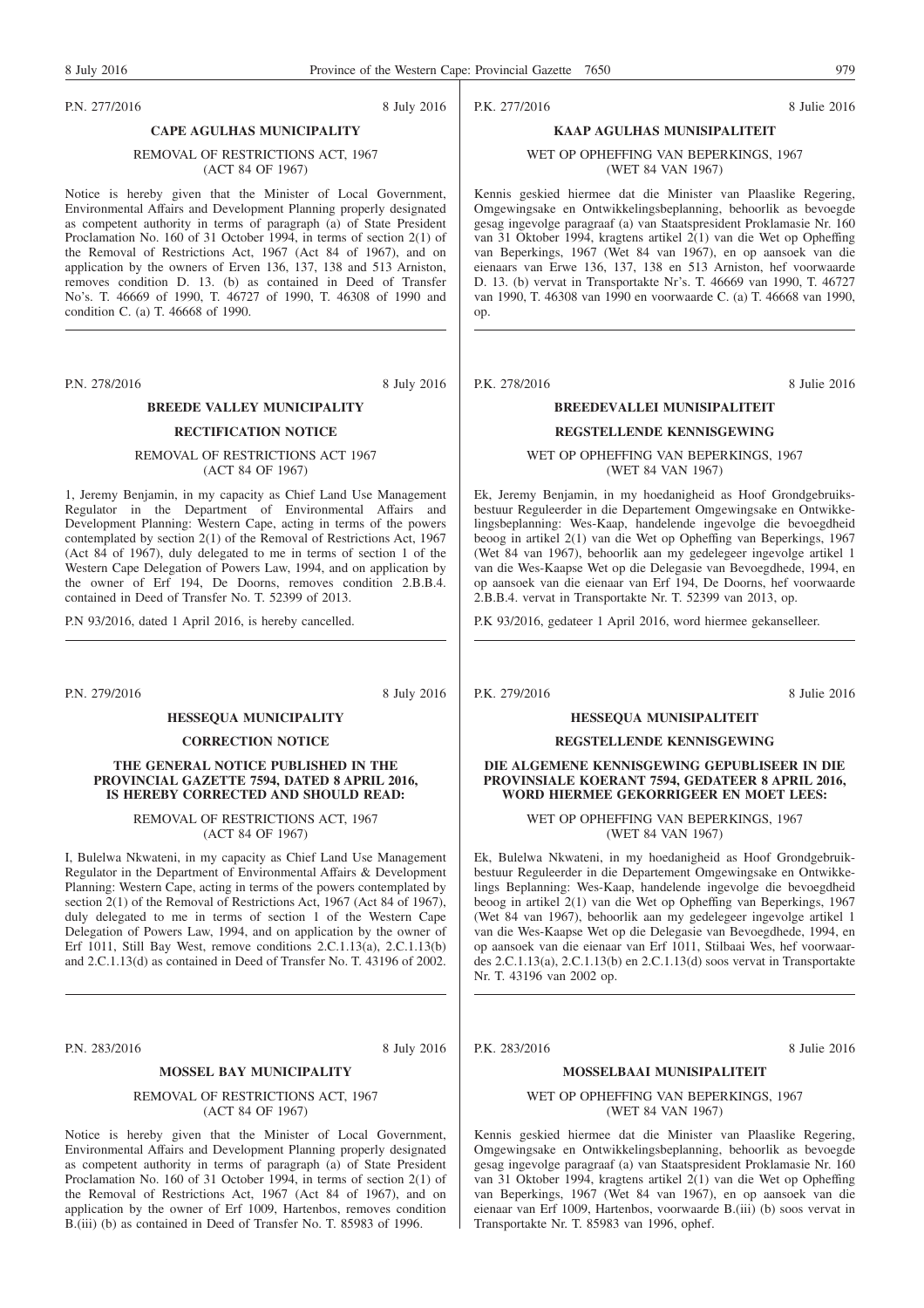P.N. 280/2016 8 July 2016

#### **CITY OF CAPE TOWN (TABLE BAY DISTRICT)**

#### **RECTIFICATION**

#### REMOVAL OF RESTRICTIONS ACT, 1967 (ACT 84 OF 1967)

I, Andre John Lombaard, in my capacity as Chief Land Use Management Regulator in the Department of Environmental Affairs and Development Planning: Western Cape, acting in terms of the powers contemplated by section 2(1) of the Removal of Restrictions Act, 1967 (Act 84 of 1967), duly delegated to me in terms of section 1 of the Western Cape Delegation of Powers Law, 1994, and on application by the owner of Erf 99, Bantry Bay, amend conditions B.1., B.2. and B.3. as contained in Deed of Transfer No. T. 58801 of 2005 to read as follows:

**Condition B.1.** ''That no more than the main dwelling and a second dwelling shall be built on Erf 99, Bantry Bay.''

**Condition B.2.** ''That no dwelling house together with a second dwelling to be built shall be inconsistent with the environments.''

**Condition B.3.** ''That such house and second dwelling be used only as dwelling houses.''

Provincial Notice P.N. 260/2016 of 1 July 2016 is hereby cancelled.

P.N. 281/2016 8 July 2016

#### **CEDERBERG MUNICIPALITY**

## **RECTIFICATION**

#### REMOVAL OF RESTRICTIONS ACT, 1967 (ACT 84 OF 1967)

I, Andre Lombaard, in my capacity as Chief Land Use Management Regulator in the Department of Environmental Affairs and Development Planning: Western Cape, acting in terms of the powers contemplated by section 2(1) of the Removal of Restrictions Act, 1967 (Act 84 of 1967), duly delegated to me in terms of section 1 of the Western Cape Delegation of Powers Law, 1994, and on application by the owners of Remainder Erf 1894, Citrusdal, remove conditions (ii) B. (i), (ii) B. (iii), (ii) B. (iv), (iii) A. (f) (v) and amend (iii) A. (f) (ii) contained in Deed of Transfer No. T. 11389 of 2007 to read as follows:

Condition (ii) A. (f) (ii) ''Dit mag vir winkel-, drankwinkel en kantoordoeleindes of vir die oprigting van 'n garage gebruik word, met dien verstande dat daar bokant die grondvloer voorsiening vir bewoningsdoeleindes vir hoogtens een familie gemaak mag word.''

Provincial Notice P.N. 258/2016 of 1 July 2016 is hereby cancelled.

P.N. 282/2016 8 July 2016

## **GEORGE MUNICIPALITY**

#### REMOVAL OF RESTRICTIONS ACT, 1967 (ACT 84 OF 1967)

Notice is hereby given that the Minister of Local Government, Environmental Aftairs and Development Planning properly designated as competent authority in terms of paragraph (a) of State President Proclamation No. 160 of 31 October 1994, in terms of section 2(1) of the Removal of Restrictions Act, 1967 (Act 84 of 1967), and on application by the owner of Erf 633, Wilderness, removes conditions C.4.(d) and C.4.(e) as contained in Deed of Transfer No. T. 969 of 2006.

P.K. 280/2016 8 Julie 2016

#### **STAD KAAPSTAD (TAFELBAAI DISTRIK)**

# **REGSTELLING**

WET OP OPHEFFING VAN BEPERKINGS, 1967 (WET 84 VAN 1967)

Ek, Andre John Lombaard, in my hoedanigheid as Hoof Grondgebruikbestuur Reguleerder in die Departement van Omgewingsake en Ontwikkelingsbeplanning: Wes-Kaap, handelende ingevolge die bevoegdheid beoog in artikel 2(1) van die Wet op Opheffing van Beperkings, 1967 (Wet 84 van 1967), behoorlik aan my gedelegeer ingevolge artikel 1 van die Wes-Kaapse Wet op die Delegasie van Bevoegdhede, 1994, en op aansoek van die eienaar van Erf 99, Bantrybaai, wysig voorwaardes B.1., B.2. en B.3. soos vervat in Transportakte Nr. T. 58801 van 2005 om soos volg te lees:

Voorwaarde B.1. "That no more than the main dwelling and a second dwelling shall be built on Erf 99, Bantry Bay.''

**Voorwaarde B.2.** ''That no dwelling house together with a second dwelling to be built shall be inconsistent with the environments.''

**Voorwaarde B.3.** "That such house and second dwelling be used only as dwelling houses.''

Provinsiale Kennisgewing P.K. 260/2016 van 1 July 2016 word hiermee gekanselleer

#### **CEDERBERG MUNISIPALITEIT**

#### **REGSTELLING**

#### WET OP OPHEFFING VAN BEPERKINGS, 1967 (WET 84 VAN 1967)

Ek, Andre Lombaard, in my hoedanigheid as Hoof Grondgebruikbestuur Reguleerder in die Departement van Omgewingsake en Ontwikkelingsbeplanning: Wes-Kaap, handelende ingevolge die bevoegdheid beoog in artikel 2(1) van die Wet op Opheffing van Beperkings, 1967 (Wet 84 van 1967), behoorlik aan my gedelegeer ingevolge artikel 1 van die Wes-Kaapse Wet op die Delegasie van Bevoegdhede, 1994, en op aansoek van die eienaars van Restant Erf 1894, Citrusdal, hef voorwaardes (ii) B. (i), (ii) B. (iii), (ii) B. (iv), (iii) A. (f) (v) op en wysig voorwaarde (iii) A. (f) (ii) soos vervat in Transportakte Nr. T. 11389 van 2007 om soos volg te lees:

Voorwaarde (ii) A. (f) (ii) ''Dit mag vir winkel-, drankwinkel en kantoordoeleindes of vir die oprigting van 'n garage gebruik word, met dien verstande dat daar bokant die grondvloer voorsiening vir bewoningsdoeleindes vir hoogtens een familie gemaak mag word.''

Provinsiale Kennisgewing P.K. 258/2016 van 1 July 2016 word hiermee gekanselleer

P.K. 282/2016 8 Julie 2016

#### **GEORGE MUNISIPALITEIT**

#### WET OP OPHEFFING VAN BEPERKINGS, 1967 (WET 84 VAN 1967)

Kennis geskied hiermee dat die Minister van Plaaslike Regering, Omgewingsake en Ontwikkelingsbeplanning, behoorlik as bevoegde gesag ingevolge paragraaf (a) van Staatspresident Proklamasie Nr. 160 van 31 Oktober 1994, kragtens artikel 2(1) van die Wet op Opheffing van Beperkings, 1967 (Wet 84 van 1967), en op aansoek van die eienaar van Erf 633, Wilderness, voorwaardes C.4.(d) en C.4.(e) soos vervat in Transportakte Nr. T. 969 van 2006, ophef.

P.K. 281/2016 8 Julie 2016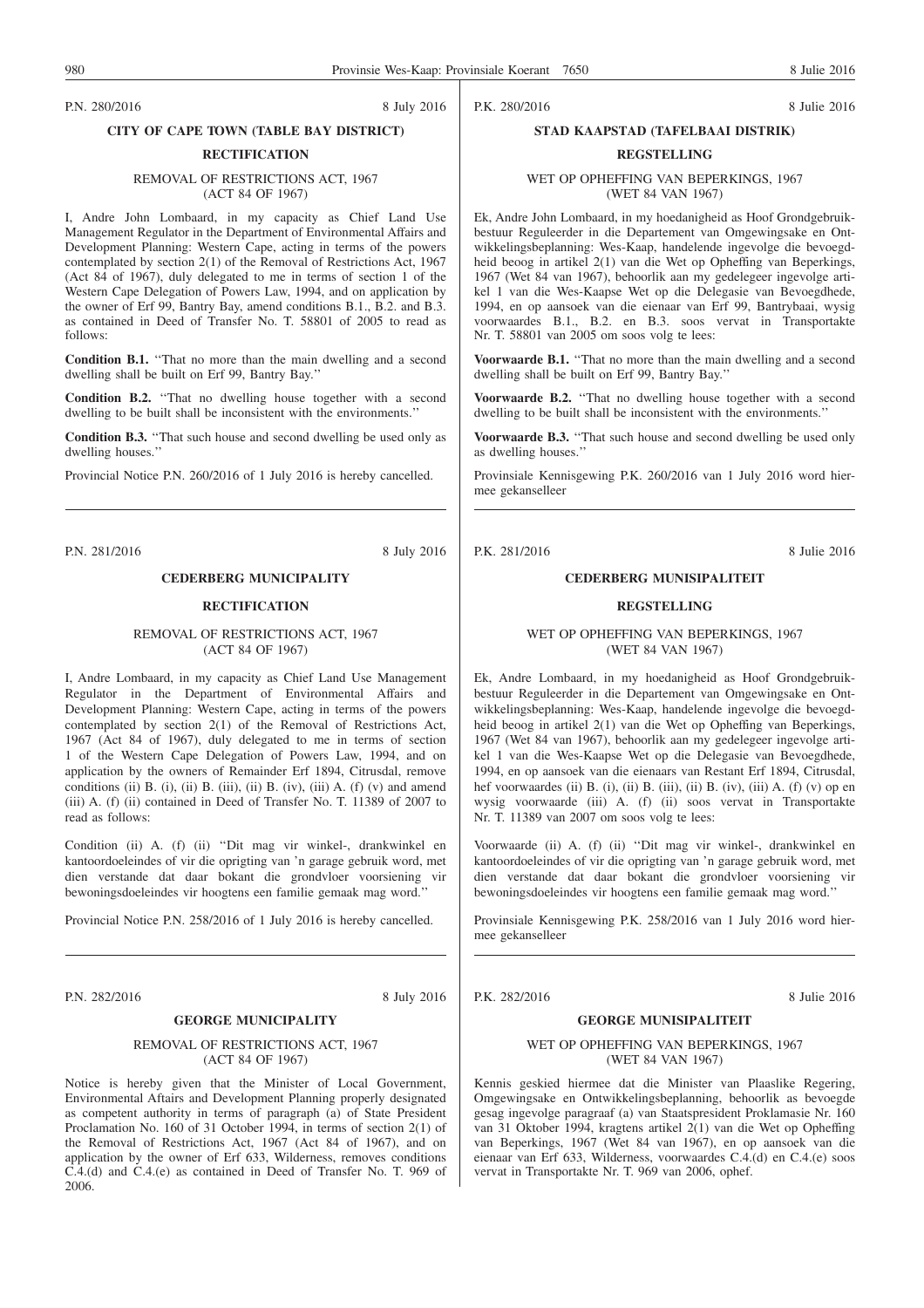#### **TENDERS**

**N.B.** Tenders for commodities/services, the estimated value of which exceeds R20 000, are published in the Government Tender Bulletin, which is obtainable from the Government Printer, Private Bag X85, Pretoria, on payment of a subscription.

#### SWARTLAND MUNICIPALITY

#### **NOTICE 157/2015/2016**

#### **PROPOSED CLOSURE, SUBDIVISION, REZONING AND DEPARTURE ON ERF 783, DARLING**

*Applicant:* CK Rumboll & Partners, PO Box 211, Malmesbury, 7299. Tel no. 022–4821845

*Owner:* Swartland Municipality, Private Bag X52, Malmesbury, 7299. Tel no. 022–4879400

*Reference number:* 15/3/3–3/Erf\_783 & 15/3/6–3/Erf\_783, 15/3/7–3/ Erf\_783 & 15/3/4–3/Erf\_783

*Property Description:* Erf 783, Darling

*Physical Address:* Somerset Circle, Darling

*Detailed description of proposal:* An application has been received for the closure of a portion  $(\pm 3303 \text{ m}^2)$  of a public open space on Erf 783, Darling in terms of section  $15(2)(n)$  of Swartland Municipality: By-law on Municipal Land Use Planning (PG 7420 of 3 July 2015).

Application is also made for the subdivision of Erf 783 into a remainder  $(\pm 2456m^2)$  and Portion A  $(\pm 3303m^2)$ , Darling in terms of section 15(2)(d) of Swartland Municipality: By-law on Municipal Land Use Planning (PG 7420 of 3 July 2015).

Further application is made for the rezoning of portion A  $(\pm 3303 \text{ m}^2)$ from open space zone 1 to community zone 3, in terms of section 15(2)(a) of Swartland Municipality: By-law on Municipal Land Use Planning (PG 7420 of 3 July 2015).

Application is also made for a departure in order to depart from the 10m street building line to  $\pm$ 5m as well as the 5m side building lines to  $\pm 4,2m$  (eastern boundary) and  $\pm 4,1m$  (western boundary) respectively in order to accommodate the existing buildings according to the new zoning in terms of section 15(2)(b) of Swartland Municipality: By-law on Municipal Land Use Planning (PG 7420 of 3 July 2015).

The purpose of the application is to establish the correct land use rights for the Darling Focus Community Centre.

Notice is hereby given in terms of section 45(2) of the By-law on Municipal Land Use Planning that the abovementioned application has been received and is available for inspection from Monday to Thursday between 08:00–13:00 and 13:45–17:00 and Friday 08:00–13:00 and 13:45–15:45 at the Department Development Services, office of the Senior Manager: Built Environment, Municipal Office, Church Street, Malmesbury. Any written comments whether an objection or support may be addressed in terms of section 50 of the said legislation to The Municipal Manager, Private Bag X52, Malmesbury, 7299/ Fax – 022–487 9440 /e-mail – swartlandmun@swartland.org.za on or before **8 August 2016 at 17:00**, quoting your name, address or contact details, interest in the application and reasons for comments. Telephonic enquiries can be made to the town planning division (Alwyn Burger or Herman Olivier) at 022–487 9400. The Municipality may refuse to accept comment received after the closing date. Any person who cannot write will be assisted by a municipal official by transcribing their comments.

JJ SCHOLTZ, MUNICIPAL MANAGER, Municipal Offices, Private Bag X52, MALMESBURY, 7299

**L.W.** Tenders vir kommoditeite/dienste waarvan die beraamde waarde meer as R20 000 beloop, word in die Staatstenderbulletin gepubliseer wat by die Staatsdrukker, Privaatsak X85, Pretoria, teen betaling van 'n intekengeld verkrygbaar is.

#### **NOTICES BY LOCAL AUTHORITIES KENNISGEWINGS DEUR PLAASLIKE OWERHEDE**

#### SWARTLAND MUNISIPALITEIT

#### **KENNISGEWING 157/2015/2016**

#### **VOORGESTELDE SLUITING, ONDERVERDELING, HERSONERING EN AFWYKING OP ERF 783, DARLING**

*Aansoeker:* CK Rumboll & Vennote, Posbus 211, Malmesbury, 7299. Tel no. 022–4821845

*Eienaar:* Swartland Munisipaliteit, Privaatsak X52, Malmesbury, 7299. Tel no. 022–4879400

*Verwysingsnommer:* 15/3/3–3/Erf\_783 & 15/3/6–3/Erf\_783, 15/3/7–3/ Erf\_783 & 15/3/4–3/Erf\_783

*Eiendomsbeskrywing:* Erf 783, Darling

*Fisiese Adres:* Somersetsirkel, Darling

*Volledige beskrywing van aansoek:* 'n Aansoek vir die sluiting van 'n gedeelte  $(\pm 3303 \text{m}^2)$  van 'n publieke oopruimte te Erf 783, Darling, is ontvang, ingevolge Artikel 15(2)(n) van Swartland Munisipaliteit se Verordening op Munisipale Grondgebruiksbeplanning (PG 7420 van 3 Julie 2015).

Aansoek word ook gedoen vir die onderverdeling van Erf 783 in 'n restant ( $\pm 2456$ m<sup>2</sup>) en gedeelte A ( $\pm 3303$ m<sup>2</sup>), ingevolge Artikel 15(2)(d) van Swartland Munisipaliteit se Verordening op Munisipale Grondgebruiksbeplanning (PG 7420 van 3 Julie 2015).

Verder word aansoek gedoen vir die hersonering van gedeelte A (±3303m2 ) vanaf oopruimte sone 1 na gemeenskapsone 3, ingevolge Artikel 15(2)(a) van Swartland Munisipaliteit se Verordening op Munisipale Grondgebruiksbeplanning (PG 7420 van 3 Julie 2015).

Aansoek word ook gedoen vir 'n afwyking ten einde af te wyk van die 10m straatboulyn na ±5m, asook die 5m syboulyne na ±4,2m (oostelike grens) en ±4,1m (westelike grens) onderskeidelik, ten einde die bestaande geboue te akkommodeer volgens die nuwe sonering, ingevolge Artikel 15(2)(b) van Swartland Munisipaliteit se Verordening op Munisipale Grondgebruiksbeplanning (PG 7420 van 3 Julie 2015).

Hierdie aansoek het ten doel om die korrekte grondgebruiksregte te skep vir die Darling Fokus gemeenskapsentrum.

Kennis word hiermee gegee ingevolge artikel 45(2) van Swartland Munisipaliteit se Verordenning op Munisipale Grondgebruiksbeplanning dat bogenoemde aansoek ontvang is en beskikbaar is vir inspeksie vanaf Maandag tot Donderdag tussen 08:00–13:00 en 13:45–17:00 en Vrydag 08:00–13:00 en 13:45–15:45 by Department Ontwikkelingsdienste, kantoor van die Senior Bestuurder: Bou-Omgewing, Munisipale Kantoor, Kerkstraat, Malmesbury. Enige skriftelike kommentaar hetsy 'n beswaar of ondersteuning kan ingevolge artikel 50 van genoemde wetgewing aan Die Munisipale Bestuurder, Privaatsak X52, Malmesbury,  $\overline{7}299/\overline{F}$ aks – 022–487 9440/e-pos – swartlandmun@ swartland.org.za gestuur word voor of op **8 Augustus 2016 om 17:00**. Die kommentaar moet asseblief u naam, adres en kontakbesonderhede, u belang by die aansoek asook redes vir u kommentaar aandui. Telefoniese navrae kan gerig word aan die stadsbeplanningsafdeling (Alwyn Burger of Herman Olivier) by 022–487 9400. Die Munisipaliteit mag kommentaar wat na die sluitingsdatum ontvang word weier. Persone wat nie kan skryf nie sal deur 'n munisipale amptenaar bygestaan word om hulle kommentaar op skrif te stel.

JJ SCHOLTZ, MUNISIPALE BESTUURDER, Munisipale Kantore, Privaatsak X52, MALMESBURY, 7299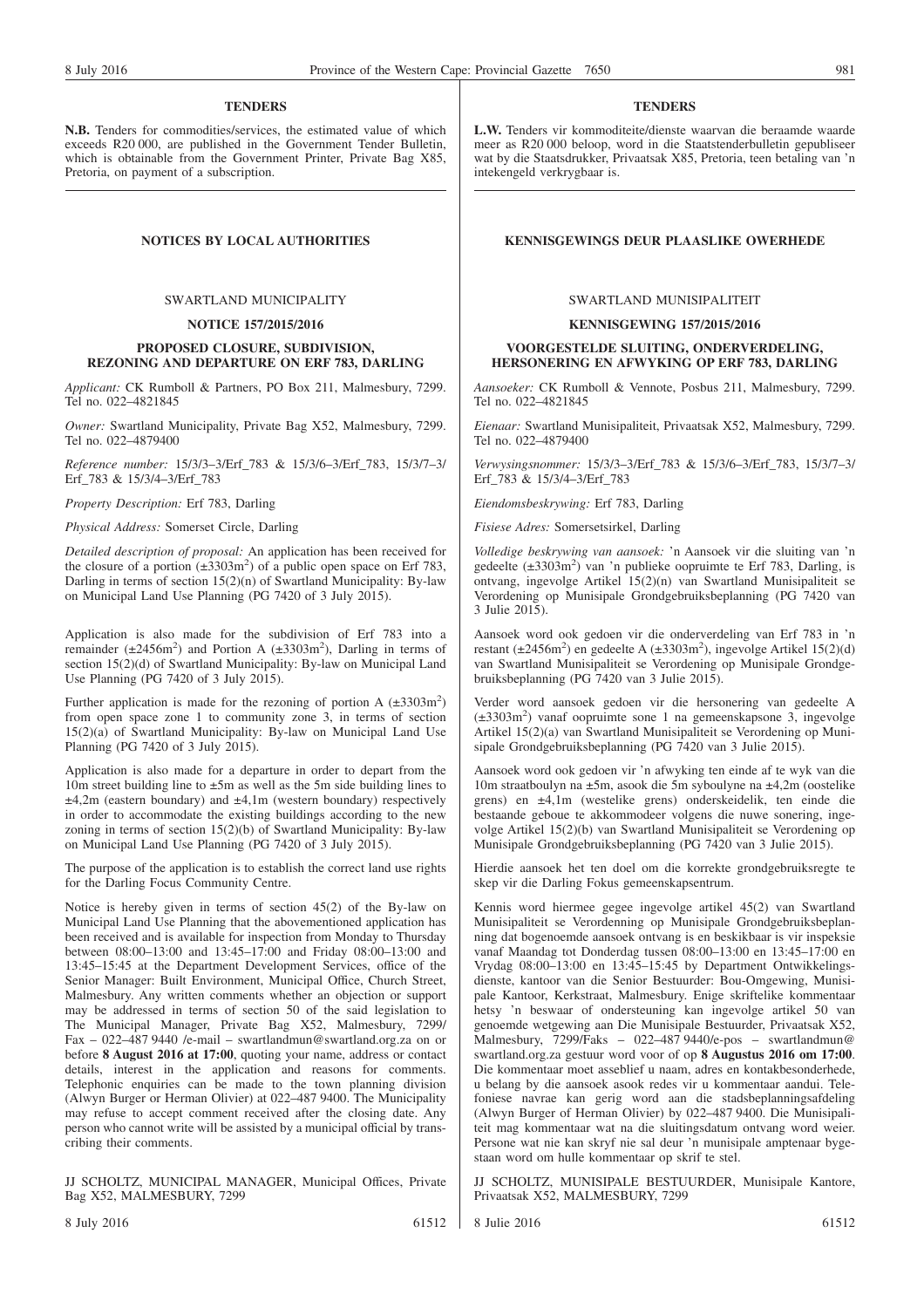#### SWARTLAND MUNICIPALITY

#### **NOTICE 158/2015/2016**

#### **PROPOSED CLOSURE, SUBDIVISION AND REZONING OF ERF 5350, MALMESBURY**

*Applicant:* CK Rumboll & Partners, PO Box 211, Malmesbury, 7299. Tel no. 022–4821845

*Owner:* Swartland Municipality, Private Bag X52, Malmesbury, 7299. Tel no. 022–4879400

*Reference number:* 15/3/3–8/Erf\_5350 and 15/3/6–8/Erf\_5350 & 15/3/7– 8/Erf\_5350

*Property Description:* Erf 5350, Malmesbury

*Physical Address:* Southern part of West Bank, between Alfa Street and the N7

*Detailed description of proposal:* An application has been received for the closure of a portion  $(\pm 8884 \text{ m}^2)$  of a public open space on Erf 5350, Malmesbury in terms of section 15(2)(n) of Swartland Municipality: By-law on Municipal Land Use Planning (PG 7420 of 3 July 2015).

Application is also made for the subdivision of Erf 5350 into a remainder  $(\pm 387 \text{m}^2)$  and Portion A  $(\pm 8884 \text{m}^2)$ , Darling in terms of section 15(2)(d) of Swartland Municipality: By-law on Municipal Land Use Planning (PG 7420 of 3 July 2015).

Further application is made for the rezoning of portion A  $(\pm 8884 \text{ m}^2)$ from open space zone 1 to transport zone 2, in terms of section  $15(2)(a)$ of Swartland Municipality: By-law on Municipal Land Use Planning (PG 7420 of 3 July 2015).

The purpose of the application is to establish the correct land use rights for a subway (under the N7) which will connect Alfa Street and Nywerheid Crescent.

Notice is hereby given in terms of section 45(2) of the By-law on Municipal Land Use Planning that the abovementioned application has been received and is available for inspection from Monday to Thursday between 08:00–13:00 and 13:45–17:00 and Friday 08:00–13:00 and 13:45–15:45 at the Department Development Services, office of the Senior Manager: Built Environment, Municipal Office, Church Street, Malmesbury. Any written comments whether an objection or support may be addressed in terms of section 50 of the said legislation to The Municipal Manager, Private Bag X52, Malmesbury, 7299/ Fax – 022–487 9440 /e-mail – swartlandmun@swartland.org.za on or before **8 August 2016 at 17:00**, quoting your name, address or contact details, interest in the application and reasons for comments. Telephonic enquiries can be made to the town planning division (Alwyn Burger or Herman Olivier) at 022–487 9400. The Municipality may refuse to accept comment received after the closing date. Any person who cannot write will be assisted by a municipal official by transcribing their comments.

JJ SCHOLTZ, MUNICIPAL MANAGER, Municipal Offices, Private Bag X52, MALMESBURY, 7299

8 July 2016 61513

#### CITY OF CAPE TOWN (KHAYELITSHA/MITCHELL'S PLAIN DISTRICT)

#### **CLOSING**

#### • **Skua street adjoining Erven 12250 en 12252 Mitchell's Plain**

Notice is hereby given, in terms of section 4 of the City of Cape Town Immovable Property By-law 2015, that the City of Cape Town has closed Skua Street adjoining Erven 12250 and 12252 Mitchell's Plain.

Such closure is effective from the date of publication of this notice. (S.G. Ref No.: S/22/39/37 v1 p.64)

#### ACHMAT EBRAHIM, CITY MANAGER

8 July 2016 61530

## SWARTLAND MUNISIPALITEIT

#### **KENNISGEWING 158/2015/2016**

#### **VOORGESTELDE SLUITING, ONDERVERDELING EN HERSONERING OP ERF 5350, MALMESBURY**

*Aansoeker:* CK Rumboll & Vennote, Posbus 211, Malmesbury, 7299. Tel no. 022–4821845

*Eienaar:* Swartland Munisipaliteit, Privaatsak X52, Malmesbury, 7299. Tel no. 022–4879400

*Verwysingsnommer:* 15/3/3–8/Erf\_5350 en 15/3/6–8Erf\_5350 & 15/3/7– 8/Erf\_5350

*Eiendomsbeskrywing:* Erf 5350, Malmesbury

*Fisiese Adres:* Suidelike deel van Wesbank, tussen Alfastraat en die N7

*Volledige beskrywing van aansoek:* 'n Aansoek vir die sluiting van 'n gedeelte (±8884m<sup>2</sup>) van 'n publieke oopruimte te Erf 5350, Malmesbury, is ontvang, ingevolge Artikel 15(2)(n) van Swartland Munisipaliteit se Verordening op Munisipale Grondgebruiksbeplanning (PG 7420 van 3 Julie 2015).

Aansoek word ook gedoen vir die onderverdeling van Erf 5350 in 'n restant ( $\pm 387$ m<sup>2</sup>) en gedeelte A ( $\pm 8884$ m<sup>2</sup>), ingevolge Artikel 15(2)(d) van Swartland Munisipaliteit se Verordening op Munisipale Grondgebruiksbeplanning (PG 7420 van 3 Julie 2015).

Verder word aansoek gedoen vir die hersonering van gedeelte A (±8884m2 ) vanaf oopruimte sone 1 na vervoersone 2, ingevolge Artikel 15(2)(a) van Swartland Munisipaliteit se Verordening op Munisipale Grondgebruiksbeplanning (PG 7420 van 3 Julie 2015).

Hierdie aansoek het ten doel om die korrekte grondgebruiksregte te skep vir 'n duikweg (onder die N7) wat Alfastraat en Nywerheidsingel sal verbind.

Kennis word hiermee gegee ingevolge artikel 45(2) van Swartland Munisipaliteit se Verordenning op Munisipale Grondgebruiksbeplanning dat bogenoemde aansoek ontvang is en beskikbaar is vir inspeksie vanaf Maandag tot Donderdag tussen 08:00–13:00 en 13:45–17:00 en Vrydag 08:00–13:00 en 13:45–15:45 by Department Ontwikkelingsdienste, kantoor van die Senior Bestuurder: Bou-Omgewing, Munisipale Kantoor, Kerkstraat, Malmesbury. Enige skriftelike kommentaar hetsy 'n beswaar of ondersteuning kan ingevolge artikel 50 van genoemde wetgewing aan Die Munisipale Bestuurder, Privaatsak X52, Malmesbury, 7299/Faks – 022–487 9440/e-pos – swartlandmun@ swartland.org.za gestuur word voor of op **8 Augustus 2016 om 17:00**. Die kommentaar moet asseblief u naam, adres en kontakbesonderhede, u belang by die aansoek asook redes vir u kommentaar aandui. Telefoniese navrae kan gerig word aan die stadsbeplanningsafdeling (Alwyn Burger of Herman Olivier) by 022–487 9400. Die Munisipaliteit mag kommentaar wat na die sluitingsdatum ontvang word weier. Persone wat nie kan skryf nie sal deur 'n munisipale amptenaar bygestaan word om hulle kommentaar op skrif te stel.

JJ SCHOLTZ, MUNISIPALE BESTUURDER, Munisipale Kantore, Privaatsak X52, MALMESBURY, 7299

8 Julie 2016 61513

#### STAD KAAPSTAD (KHAYELITSHA-/MITCHELL'S PLAIN-DISTRIK)

#### **SLUITING**

#### • **Skuastraat aangrensend aan Erf 12250 en 12252 Mitchells Plain**

Kennis geskied hiermee ingevolge artikel 4 van die Stad Kaapstad se Verordening op Onroerende Eiendom, 2015, dat die Stad Kaapstad Skuastraat aangrensend aan Erf 12250 en 1252 Mitchells Plain gesluit het.

Hierdie sluiting tree op die publikasiedatum van hierdie kennisgewing in werking. (S.G. verw. no.: S/22/39/37 v1 p.64)

ACHMAT EBRAHIM, STADSBESTUURDER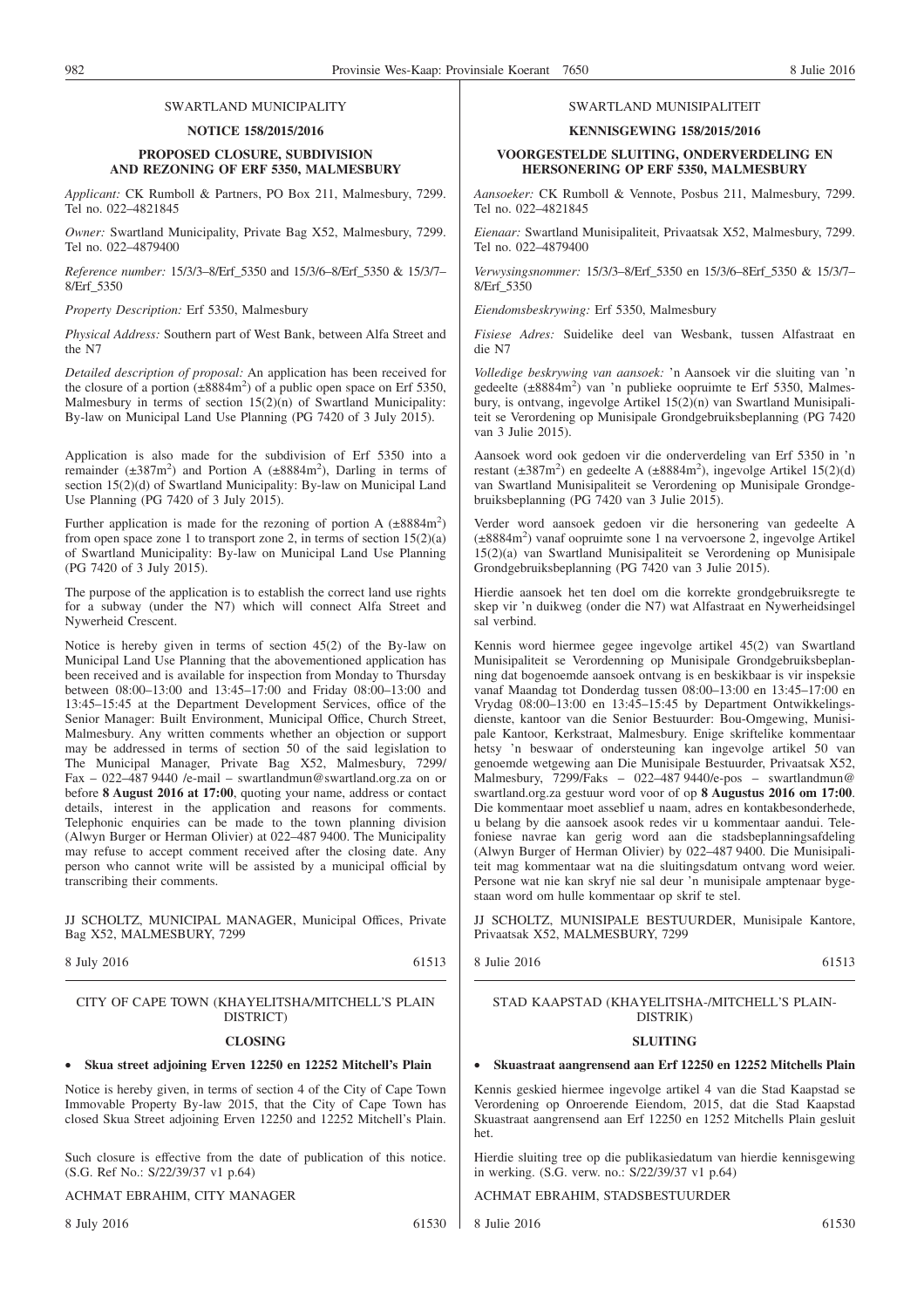#### SWARTLAND MUNICIPALITY

#### **NOTICE 159/2015/2016**

#### **PROPOSED CONSENT USE ON ERF 222, CHATSWORTH**

*Applicant:* C K Rumboll & Partners, PO Box 211, Malmesbury, 7299. Tel no. 022–4821845

*Owner:* RJ Braaf, 212 Fifth Avenue, Chatsworth, 7354. Tel nr. 0718023271

*Reference number:* 15/3/10–2/Erf\_222

*Property Description:* Erf 222, Chatsworth

*Physical Address:* C/o Hopefield Road and Fifth Avenue, Chatsworth

*Detailed description of proposal:* An application has been received for a consent use on Erf 222, Chatsworth  $\left(\pm 74 \text{m}^2 \text{ in extent}\right)$  for a liquor store in terms of section 15(2)(o) of Swartland Municipality: By-law on Municipal Land Use Planning (PG 7420 of 3 July 2015).

Notice is hereby given in terms of section 45(2) of the By-law on Municipal Land Use Planning that the abovementioned application has been received and is available for inspection from Monday to Thursday between 08:00–13:00 and 13:45–17:00 and Friday 08:00–13:00 and 13:45–15:45 at the Department Development Services, office of the Senior Manager: Built Environment, Municipal Office, Church Street, Malmesbury. Any written comments whether an objection or support may be addressed in terms of section 50 of the said legislation to The Municipal Manager, Private Bag X52, Malmesbury, 7299/ Fax – 022–487 9440 /e-mail – swartlandmun@swartland.org.za on or before **8 August 2016 at 17:00**, quoting your name, address or contact details, interest in the application and reasons for comments. Telephonic enquiries can be made to the town planning division (Alwyn Burger or Herman Olivier) at 022–487 9400. The Municipality may refuse to accept comment received after the closing date. Any person who cannot write will be assisted by a municipal official by transcribing their comments.

JJ SCHOLTZ, MUNICIPAL MANAGER, Municipal Offices, Private Bag X52, MALMESBURY, 7299

8 July 2016 61514

#### SWARTLAND MUNISIPALITEIT

**KENNISGEWING 159/2015/2016**

#### **VOORGESTELDE VERGUNNINGSGEBRUIK OP ERF 222, CHATSWORTH**

*Aansoeker:* CK Rumboll & Vennote, Posbus 211, Malmesbury, 7299. Tel no. 022–4821845

*Eienaar:* RJ Braaf, Vyfdelaan 212, Chatsworth, 7354. Tel no. 0718023271

*Verwysingsnommer:* 15/3/10–2/Erf\_222

*Eiendomsbeskrywing:* Erf 222, Chatsworth

*Fisiese Adres:* H/v Hopefieldweg en Vyfdelaan, Chatsworth

*Volledige beskrywing van aansoek:* 'n Aansoek vir vergunningsgebruik vir 'n drankwinkel op Erf 222 (groot ±74m<sup>2</sup>), Chatsworth, is ontvang, ingevolge artikel 15(2)(o) van Swartland Munisipaliteit se Verordenning op Munisipale Grondgebruiksbeplanning (PG 7420 van 3 Julie 2015).

Kennis word hiermee gegee ingevolge artikel 45(2) van Swartland Munisipaliteit se Verordenning op Munisipale Grondgebruiksbeplanning dat bogenoemde aansoek ontvang is en beskikbaar is vir inspeksie vanaf Maandag tot Donderdag tussen 08:00–13:00 en 13:45–17:00 en Vrydag 08:00–13:00 en 13:45–15:45 by Department Ontwikkelingsdienste, kantoor van die Senior Bestuurder: Bou-Omgewing, Munisipale Kantoor, Kerkstraat, Malmesbury. Enige skriftelike kommentaar hetsy 'n beswaar of ondersteuning kan ingevolge artikel 50 van genoemde wetgewing aan Die Munisipale Bestuurder, Privaatsak X52, Malmesbury, 7299/Faks – 022–487 9440/e-pos – swartlandmun@ swartland.org.za gestuur word voor of op **8 Augustus 2016 om 17:00**. Die kommentaar moet asseblief u naam, adres en kontakbesonderhede, u belang by die aansoek asook redes vir u kommentaar aandui. Telefoniese navrae kan gerig word aan die stadsbeplanningsafdeling (Alwyn Burger of Herman Olivier) by 022–487 9400. Die Munisipaliteit mag kommentaar wat na die sluitingsdatum ontvang word weier. Persone wat nie kan skryf nie sal deur 'n munisipale amptenaar bygestaan word om hulle kommentaar op skrif te stel.

JJ SCHOLTZ, MUNISIPALE BESTUURDER, Munisipale Kantore, Privaatsak X52, MALMESBURY, 7299

8 Julie 2016 61514

## CEDERBERG MUNICIPALITY

#### **APPOINTMENT OF VALUATION APPEAL BOARD MEMBERS**

In terms of Section 58 of the Municipal Property Rates Act, 2004 (Act 6 of 2004) notice is hereby given for the appointment of Valuation Appeal Board members for the area of jurisdiction of Cederberg **Municipality**.

The members appointed for the Valuation Appeal Board, are as follows:

Chairperson: Mr CJ van Zyl;

Member/Valuer: Mr DG Cillie;

Member: Mr C de Jongh;

Member: Mr G Adams; and

Member: Mr N Clough.

Dated at Cape Town this 4th day of July 2016

**MR AW BREDELL MINISTER OF LOCAL GOVERNMENT, ENVIRONMENTAL AFFAIRS AND DEVELOPMENT PLANNING**

## CEDERBERG MUNISIPALITEIT

#### **AANSTELLING VAN WAARDASIE-APPÈLRAADSLEDE**

Kennis word gegee kragtens Artikel 58 van die Munisipale Eiendomsbelastingswet, (Wet no. 6 of 2004) vir die aanstelling van Waardasie-Appèlraadslede vir die regsgebied van Cederberg Munisipaliteit.

Die lede wat aangestel is vir die Waardasie Appèlraad is soos volg: Voorsitter

Lid/Waardeerder: Mnr CJ van Zyl;

Lid: Mnr DG Cillie;

Lid: Mnr C de Jongh;

Lid: Mnr G Adams; en

Lid: Mnr N Clough.

Gedateer te Kaapstad op hierdie 4de dag van Julie 2016

Exd

**MNR AW BREDELL MINISTER VAN PLAASLIKE REGERING, OMGEWINGSAKE EN ONTWIKKELINGSBEPLANNING**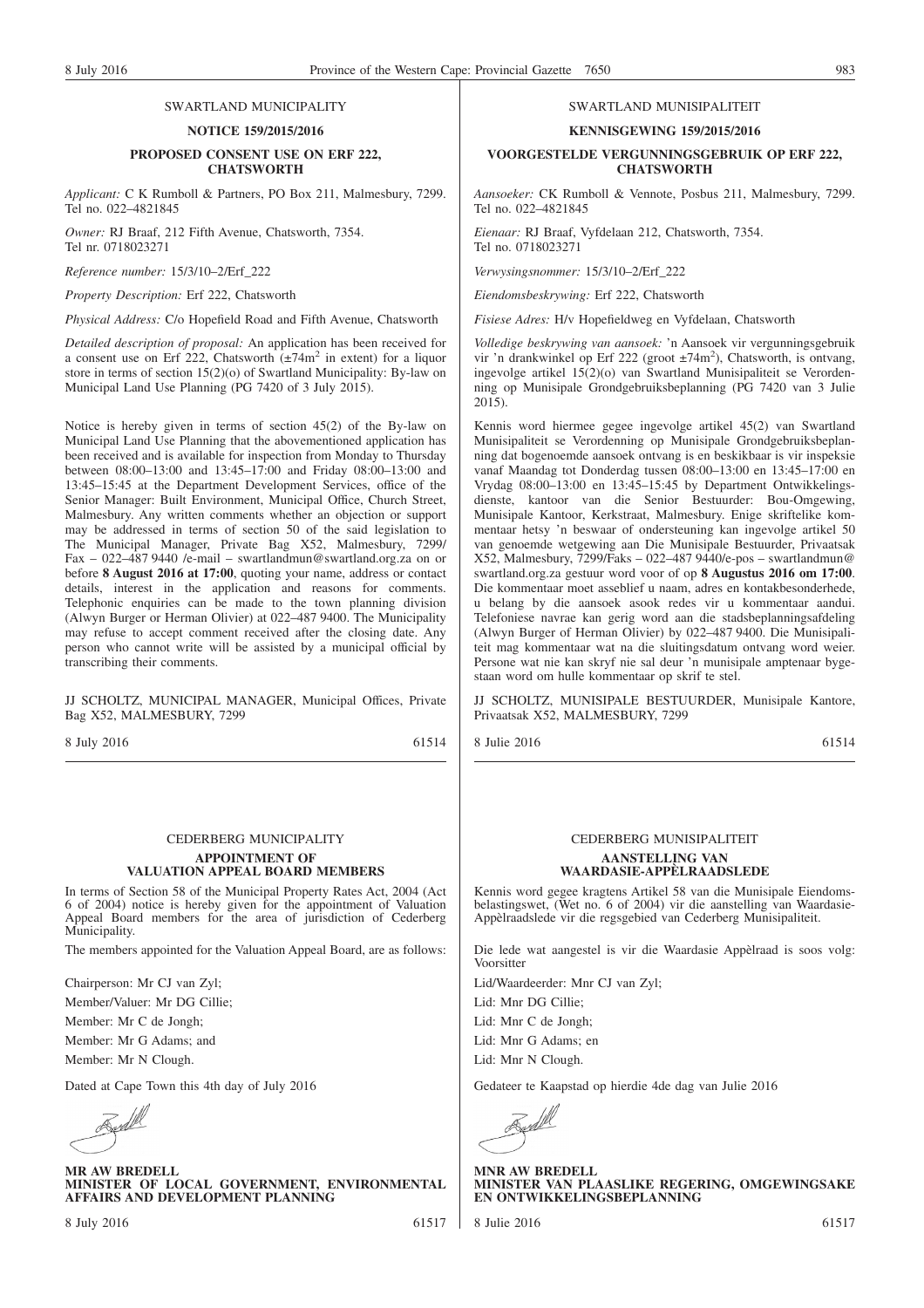#### LAINGSBURG MUNICIPALITY

#### **NOTICE 53/2016**

#### **PROMULGATION OF PROPERTY TAX RATES FOR THE 2016/2017 FINANCIAL YEAR**

Notice is given in terms of Section 14(2) of the Local Government: Municipal Property Rates Act (No. 6 of 2004) that the following property rates were approved by the Laingsburg Municipal Council at a Council Meeting held on Wednesday 26 May 2016:

- 1. That a standard property tax rate of 0,925c/R be determined excluding State Owned.
- 2. That the property tax rates for Agriculture Use be determined at 0,925c/R.
- 3. That the property tax rates for State Owned use be determined at 1,849c/R.

Rebates on the above mentioned rates can be applied for and will be granted under certain conditions.

PA WILLIAMS, MUNICIPAL MANAGER, Municipal Offices, Private Bag X4, LAINGSBURG, Tel.: (023) 5511019

8 July 2016 61516

## CAPE AGULHAS MUNICIPALITY

#### **NOTICE: APPLICATION FOR REMOVAL, REZONING AND CONSENT**

Notice is hereby given that the Municipality received the following application for consideration:

*Owner:* Steven R and Rahelah D Parry

*Applicant:* Town and Country Creative Land Solutions Property

*Erf:* 109 Struisbaai

*Locality:* 49 Protea Road, Struisbaai

*Existing zoning:* Single Residential

*Proposal:* Rezoning of Erf 109 Struisbaai in terms of Section 15(2) of Cape Agulhas: Standard By-Law on Municipal Land Use Planning, 2015 for Local Business (Restaurant) purposes.

Special consent on Erf 109 Struisbaai in terms of Section 15(2) of the Cape Agulhas: Standard By-Law on Municipal Land Use Planning, 2015 for guest accommodation.

Removal of Restrictive conditions on Erf 109 Struisbaai in terms of Section 15(2) of the Cape Agulhas: Standard By-Law on Municipal Land Use Planning, 2015 to allow for restaurant and guest accommodation.

Details of the application can be obtained from Mr Abraham Theron during office hours.

Motivated objections and/or comments in terms of Section 50 of the said legislation with regards to the application must reach the Municipality in writing on or before **Monday, 8 August 2016**. Please note that any comments received after the closing date will not be taken into account.

Any person who cannot write are invited to visit under-mentioned office of the Municipality where Mr Theron will assist such person to transcribe his/her objections and/or comments.

This notice is also available in isiXhosa on request. Esi saziso siyafumaneka ngesiXhosa xa kuceliwe.

Notice no.: S109/2016

DGI O'NEILL, MUNICIPAL MANAGER, Municipal Offices, PO Box 51, BREDASDORP, 7280. Tel: (028) 425 5500, Fax: (028) 425 1019

#### LAINGSBURG MUNISIPALITEIT

#### **KENNISGEWING 53/2016**

#### **AFKONDIGING VAN EIENDOMSBELASTINGKOERS VIR DIE 2016/2017 FINANSIËLE JAAR**

Kennisgewing geskied hiermee ingevolge Artikel 14(2) van die Wet op Munisipale Eiendomsbelasting (Wet 6 van 2004) dat die Laingsburg Munisipale Raad tydens 'n Raadsvergadering gehou op Woensdag 26 Mei 2016 die volgende Eiendomsbelastingkoerse goedgekeur het:

- 1. Dat 'n standaard belastingkoers van 0,925c/R vasgestel word met die uitsluiting van Staatseiendom gebruik eiendomme.
- 2. Dat die belastingkoers vir Landbougebruik eiendom vasgestel word op 0,925c/R.
- 3. Dat die belastingkoers vir Staatseiendom gebruik vasgestel word op 1,849c/R.

Kortings, waarvoor aansoek gedoen kan word, word onder voorgeskrewe omstandighede op bogenoemde koerse toegestaan.

PA WILLIAMS, MUNISIPALE BESTUURDER, Munisipale Kantore, Privaatsak X4, LAINGSBURG, Tel.: (023) 5511019

8 Julie 2016 61516

#### KAAP AGULHAS MUNISIPALITEIT

#### **KENNISGEWING: AANSOEK OM OPHEFFING, HERSONERING EN VERGUNNING**

Kennis geskied hiermee dat die Munisipaliteit die volgende aansoek vir oorweging ontvang het:

*Eienaar:* Steven R en Rahelah D Parry

*Aansoeker:* Town and Country Creative Land Solutions

*Eiendom:* Erf 109 Struisbaai

*Ligging:* Proteaweg 49, Struisbaai

*Huidige sonering:* Enkel Woonsone

*Voorstel:* Hersonering van Erf 109 Struisbaai in terme van Artikel 15(2) van Kaap Agulhas: Standaard Verordeninge op Munisipale Grondgebruikbeplanning, 2015 vir Plaaslike Sake (Restaurant) doeleindes.

Vergunning in terme van Artikel 15(2) van die Kaap Agulhas: Standaard Verordeninge op Munisipale Grondgebruikbeplanning, 2015 op Erf 109 Struisbaai vir Gaste akkommodasie doeleindes.

Opheffing van beperkende voorwaardes in terme van Artikel 15(2) van die Kaap Agulhas: Standaard Verordeninge op Munisipale Grondgebruikbeplanning, 2015 op Erf 109 Struisbaai ten einde die voorgestelde restaurant en gaste akkommodasie toe te laat.

Besonderhede van die aansoek is gedurende kantoor ure by Mnr Abraham Theron ter insae.

Skriftelik gemotiveerde kommentaar en/of besware ten opsigte van die voorstel ingevolge Artikel 50 van bogenoemde wetgewing moet voor of op **Maandag, 8 Augustus 2016** by die Munisipaliteit ingedien word. Neem asb kennis dat enige kommentaar ontvang na die sluitingsdatum nie in ag geneem gaan word nie.

Enige persoon wat nie kan skryf nie kan gedurende die kantoor ure van die Munisipaliteit na ondergemelde kantoor kom waar Mnr Theron sodanige persoon sal help om sy/haar kommentaar en/of besware af te skryf.

Hierdie kennisgewing is ook in isiXhosa beskikbaar op aanvraag. Esi saziso siyafumaneka ngesiXhosa xa kuceliwe.

Kennisgewing nr: S109/2016

DGI O'NEILL, MUNISIPALE BESTUURDER, Munisipale Kantore, Posbus 51, BREDASDORP, 7280. Tel: (028) 425 5500, Faks: (028) 425 1019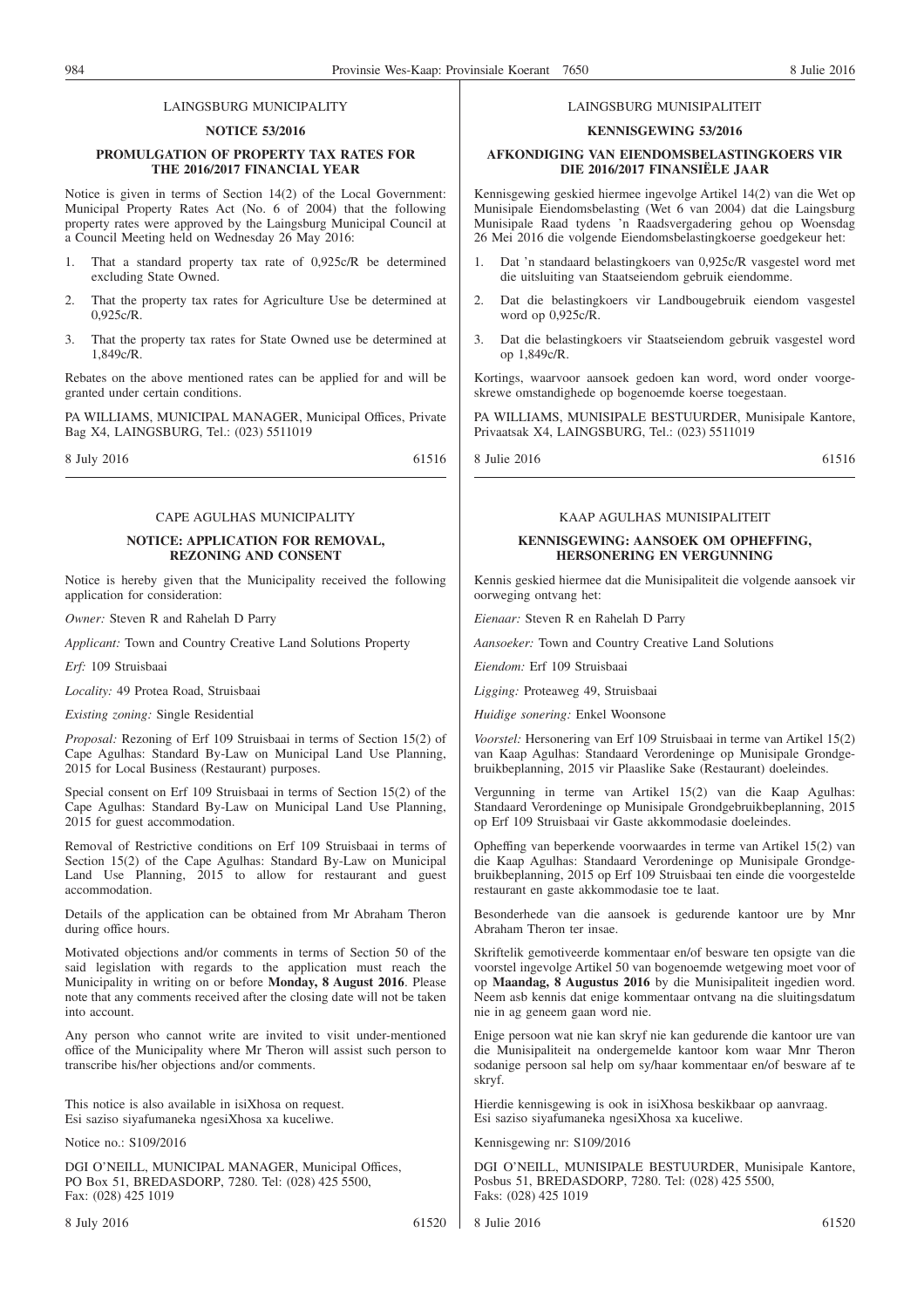#### CAPE AGULHAS MUNICIPALITY **NOTICE: APPLICATION FOR SPECIAL CONSENT**

Notice is hereby given that the Municipality received the following application for consideration:

*Owner:* Lorna Young

*Applicant:* Lorna Young

*Property:* Erf 341 Napier

*Locality:* 2 Wouter Street, Napier

*Existing zoning:* Single Residential

*Proposal:* Special consent on Erf 341 Napier in terms of Section 15(2) of the Cape Agulhas: Standard By-Law on Municipal Land Use Planning, 2015 for Guest Accommodation.

Details of the application can be obtained from Mr Donald October during office hours.

Motivated objections and/or comments in terms of Section 50 of the said legislation with regards to the application must reach the Municipality in writing on or before **Monday, 8 August 2016**. Please note that any comments received after the closing date will not be taken into account.

Any person who cannot write are invited to visit under-mentioned office of the Municipality where Mr October will assist such person to transcribe his/her objections and/or comments.

This notice is also available in isiXhosa on request. Esi saziso siyafumaneka ngesiXhosa xa kuceliwe.

Notice no.: N341/2016

DGI O'NEILL, MUNICIPAL MANAGER, Municipal Offices, PO Box 51, BREDASDORP, 7280. Tel: (028) 425 5500, Fax: (028) 425 1019

8 July 2016 61519

LANGEBERG MUNICIPALITY

#### **MN NO. 52/2016**

#### **PROPOSED REZONING, CONSOLIDATION AND DEPARTURE OF REMAINDER ERF 51 AND ERF 599, CNR OF VOORTREKKER AND BREE STREET, McGREGOR**

*Applicant:* TPS Land Use Planners

*Properties:* Remainder Erf 51 and Rrf 599, McGregor

*Location:* Cnr Voortrekker and Bree Street, McGregor

*Owners:* M Prins

*Proposal:* Consolidation of Remainder Erf 51 and Erf 599, Rezoning from Residential Zone I to Residential zone V and Departure to relax building lines.

*Existing zoning:* Residential Zone I

Notice is hereby given in terms of Section 45 of the Langeberg Land Use Planning Bylaw (PN264/2015) that the abovementioned application has been received and is available for inspection during weekdays between 08:30 and 15:00 at the local municipal offices and the Town Planning Department at 3 Piet Retief Street, Montagu. Any written comments/objections may be addressed in terms of Section 50 of the said legislation to The Manager: Town Planning, 3 Piet Retief Street, Montagu, 6720 on or before 30 days from the date of publication of this notice, quoting your name, address or contact details, interest in the application and reasons for comments. Telephonic enquiries can be made to Jack van Zyl at 023 614 8000. The Municipality may refuse to accept comment received after the closing date. Any person who cannot write will be assisted by a Municipal official by transcribing their comments.

SA MOKWENI, MUNICIPAL MANAGER, Municipal Offices, Private Bag X2, ASHTON, 6715

#### KAAP AGULHAS MUNISIPALITEIT **KENNISGEWING: AANSOEK OM VERGUNNING**

Kennis geskied hiermee dat die Munisipaliteit die volgende aansoek vir oorweging ontvang het:

*Eienaar:* Lorna Young

*Aansoeker:* Lorna Young

*Eiendom:* Erf 341 Napier

*Ligging:* Wouterstraat 2, Napier *Huidige sonering:* Enkel Woonsone

*Voorstel:* Vergunning in terme van Artikel 15(2) van die Kaap Agulhas: Standaard Verordeninge op Munisipale Grondgebruikbeplanning, 2015 op Erf 341 Napier vir Gaste Akkommodasie.

Besonderhede van die aansoek is gedurende kantoor ure by Mnr Donald October ter insae.

Skriftelik gemotiveerde kommentaar en/of besware ten opsigte van die voorstel ingevolge Artikel 50 van bogenoemde wetgewing moet voor of op **Maandag, 8 Augustus 2016** by die Munisipaliteit ingedien word. Neem asb kennis dat enige kommentaar ontvang na die sluitingsdatum nie in ag geneem gaan word nie.

Enige persoon wat nie kan skryf nie kan gedurende die kantoor ure van die Munisipaliteit na ondergemelde kantoor kom waar Mnr October sodanige persoon sal help om sy/haar kommentaar en/of besware af te skryf.

Hierdie kennisgewing is ook in isiXhosa beskikbaar op aanvraag. Esi saziso siyafumaneka ngesiXhosa xa kuceliwe.

Kennisgewing nr: N341/2016

DGI O'NEILL, MUNISIPALE BESTUURDER, Munisipale Kantore, Posbus 51, BREDASDORP, 7280. Tel: (028) 425 5500, Faks: (028) 425 1019

8 Julie 2016 61519

#### LANGEBERG MUNISIPALITEIT

#### **MK NR. 52/2016**

#### **VOORGESTELDE HERSONERING, KONSOLIDASIE EN AFWYKING VAN RESTANT ERF 51 EN ERF 599, H/V VOORTREKKER- EN BREESTRAAT, McGREGOR**

*Aansoeker:* TPS Land Use Planners

*Eiendomme:* Restant Erf 51 en Erf 599, McGregor

*Ligging:* H/v Voortrekker- en Breestraat, McGregor

*Eienaars:* M Prins

*Voorstel:* Konsolidasie van Restant Erf 51 en Erf 599, Hersonering van Residensiële sone I na Residensiële sone V en Afwyking om boulyne te verslap.

*Huidige sonering:* Residensiële sone I

Hiermee word kennis gegee ingevolge Artikel 45 van die Langeberg Verordening op Grondgebruikbeplanning (PK264/2015) dat die bogenoemde aansoek ontvang is en ter insae lê gedurende weeksdae tussen 08:30 en 15:00 by die plaaslike munisipale kantore en die Stadsbeplanningsdepartement te Piet Retiefstraat 3, Montagu. Enige skriftelike kommentaar/beswaar kan ingevolge Artikel 50 van gemelde Verordening gerig word aan die Bestuurder: Stadsbeplanning by bogenoemde adres, binne 30 dae vanaf die datum van plasing van hierdie kennisgewing en moet u naam, adres, kontakbesonderhede, 'n verduideliking van u belang by die aansoek en redes vir besware insluit. Telefoniese navrae kan gerig word aan Jack van Zyl by 023 614 8000. Die Munisipaliteit mag weier om kommentare te ontvang wat na die sluitingsdatum ingedien word. Enige persoon wat nie kan skryf nie sal deur 'n munisipale amptenaar bygestaan word om hulle kommentaar neer te skryf.

SA MOKWENI, MUNISIPALE BESTUURDER, Munisipale Kantore, Privaatsak X2, ASHTON, 6715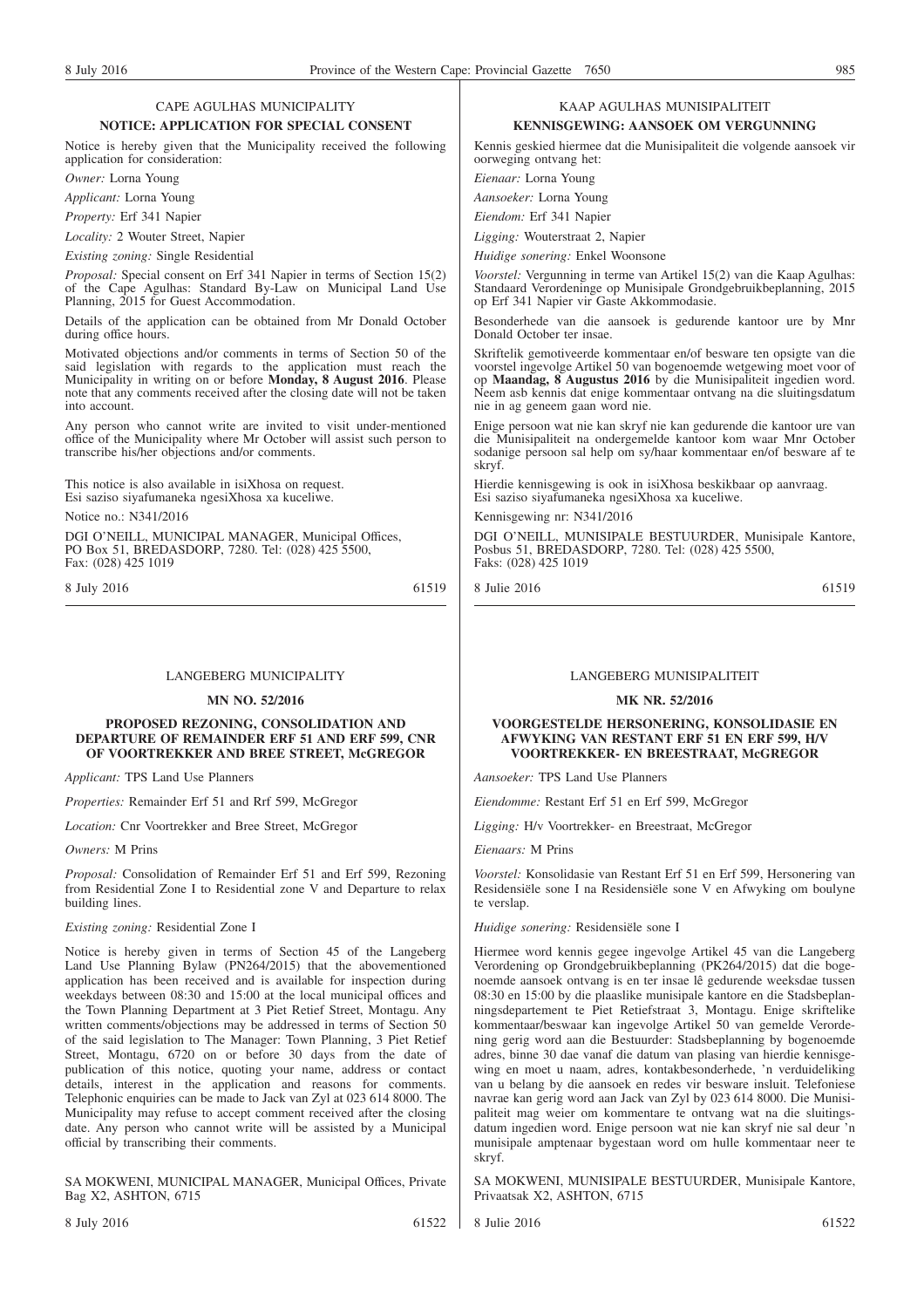#### LANGEBERG MUNICIPALITY

Montagu Office

#### **MN NO. 48/2016**

#### **PROPOSED REZONING OF A PORTION OF ERF 647 (UNREGISTERED ERVEN 3745, 3746, 3747 AND 3750) AND CONSENT USES ON ERVEN 3740 AND 3741, GREY STREET, MONTAGU**

*Applicant:* Umsiza Planning

*Properties:* Erf 647 (Unregistered Erven 3745, 3746, 3747, 3750) and Erven 3740 and 3741, Montagu

*Location:* Grey Street, Montagu

*Owners:* A Kotze

*Proposal:* Rezoning of unregistered Erven 3745, 3746, 3747 and 3750 from Single Residential zone to Special zone (holiday accommodation) and Consent Uses on Erven 3740 and 3741 for Guest House I

#### *Existing zoning:* Single Residential zone

Notice is hereby given in terms of Section 45 of the Langeberg Land Use Planning Bylaw (PN264/2015) that the abovementioned application has been received and is available for inspection during weekdays between 08:30 and 15:00 at the local municipal offices and the Town Planning Department at 3 Piet Retief Street, Montagu. Any written comments/objections may be addressed in terms of Section 50 of the said legislation to The Manager: Town Planning, 3 Piet Retief Street, Montagu, 6720 on or before 30 days from the date of publication of this notice, quoting your name, address or contact details, interest in the application and reasons for comments. Telephonic enquiries can be made to Jack van Zyl at 023 614 8000. The Municipality may refuse to accept comment received after the closing date. Any person who cannot write will be assisted by a Municipal official by transcribing their comments.

#### SA MOKWENI, MUNICIPAL MANAGER, Municipal Offices, Private Bag X2, ASHTON, 6715

8 July 2016 61521

#### LANGEBERG MUNISIPALITEIT

Montagu Kantoor

#### **MK NR. 48/2016**

#### **VOORGESTELDE HERSONERING VAN 'N GEDEELTE VAN ERF 647 (ONGEREGISTREERDE ERWE 3745, 3746, 3747 EN 3750) EN VERGUNNINGSGEBRUIKE OP ERWE 3740 EN 3741, GREYSTRAAT, MONTAGU**

*Aansoeker:* Umsiza Planning

*Eiendomme:* Erf 647 (Ongeregistreerde Erwe 3745, 3746, 3747, 3750) en Erwe 3740 en 3741, Montagu

*Ligging:* Greystraat, Montagu

*Eienaars:* A Kotze

*Voorstel:* Hersonering van ongeregistreerde Erwe 3745, 3746, 3747 en 3750 vanaf Enkel Residensiële sone na Spesiale Sone (vakansie akkommodasie) en Vergunningsgebruik van Erwe 3740 en 3741 vir Gastehuis I

*Huidige sonering:* Enkel Residensiële sone

Hiermee word kennis gegee ingevolge Artikel 45 van die Langeberg Verordening op Grondgebruikbeplanning (PK264/2015) dat die bogenoemde aansoek ontvang is en ter insae lê gedurende weeksdae tussen 08:30 en 15:00 by die plaaslike munisipale kantore en die Stadsbeplanningsdepartement te Piet Retiefstraat 3, Montagu. Enige skriftelike kommentaar/beswaar kan ingevolge Artikel 50 van gemelde Verordening gerig word aan die Bestuurder: Stadsbeplanning by bogenoemde adres, binne 30 dae vanaf die datum van plasing van hierdie kennisgewing en moet u naam, adres, kontakbesonderhede, 'n verduideliking van u belang by die aansoek en redes vir besware insluit. Telefoniese navrae kan gerig word aan Jack van Zyl by 023 614 8000. Die Munisipaliteit mag weier om kommentare te ontvang wat na die sluitingsdatum ingedien word. Enige persoon wat nie kan skryf nie sal deur 'n munisipale amptenaar bygestaan word om hulle kommentaar neer te skryf.

SA MOKWENI, MUNISIPALE BESTUURDER, Munisipale Kantore, Privaatsak X2, ASHTON, 6715

8 Julie 2016 61521

#### CITY OF CAPE TOWN (TABLE BAY DISTRICT)

#### **CLOSURE**

• **Portion of public place Erf 24187 Cape Town adjoining Inyoni Street and pedestrian passage on Erf 24183**

(L14/3/12/1/2/31/00/24187) (Sketch Plan SZC 1356)

Notice is hereby given, in terms of Section 4 of the City of Cape Town Immovable Property By-Law 2015, that the City of Cape Town has closed a of Portion Public Place Erf 24187 Cape Town adjoining Inyoni Street and pedestrian passage on Erf 24183 as depicted by the figure ABCD on sketch plan SZC 1356

Such closure is effective from the date of publication of this notice.

#### ACHMAT EBRAHIM, CITY MANAGER

8 July 2016 61533

## STAD KAAPSTAD (TAFELBAAI DISTRIK)

#### **SLUITING**

• **Gedeelte van openbare plek Erf 24187 Kaapstad aangrensend aan Inyonistraat en voetpad op Erf 24183**

(L14/3/12/1/2/31/00/24187) (Sketsplan SZC 1356)

Kennisgewing geskied hiermee ingevolge artikel 4 van die Stad Kaapstad: Verordening op Onroerende Eiendom, 2015, dat die Stad Kaapstad 'n gedeelte van openbare plek Erf 24187 Kaapstad aangrensend aan Inyonistraat en voetpad op Erf 24183, soos uitgebeeld deur figuur ABCD op sketsplan plan SZC 1356, gesluit het.

Hierdie sluiting tree op die datum van publisering van hierdie kennisgewing in werking.

ACHMAT EBRAHIM, STADSBESTUURDER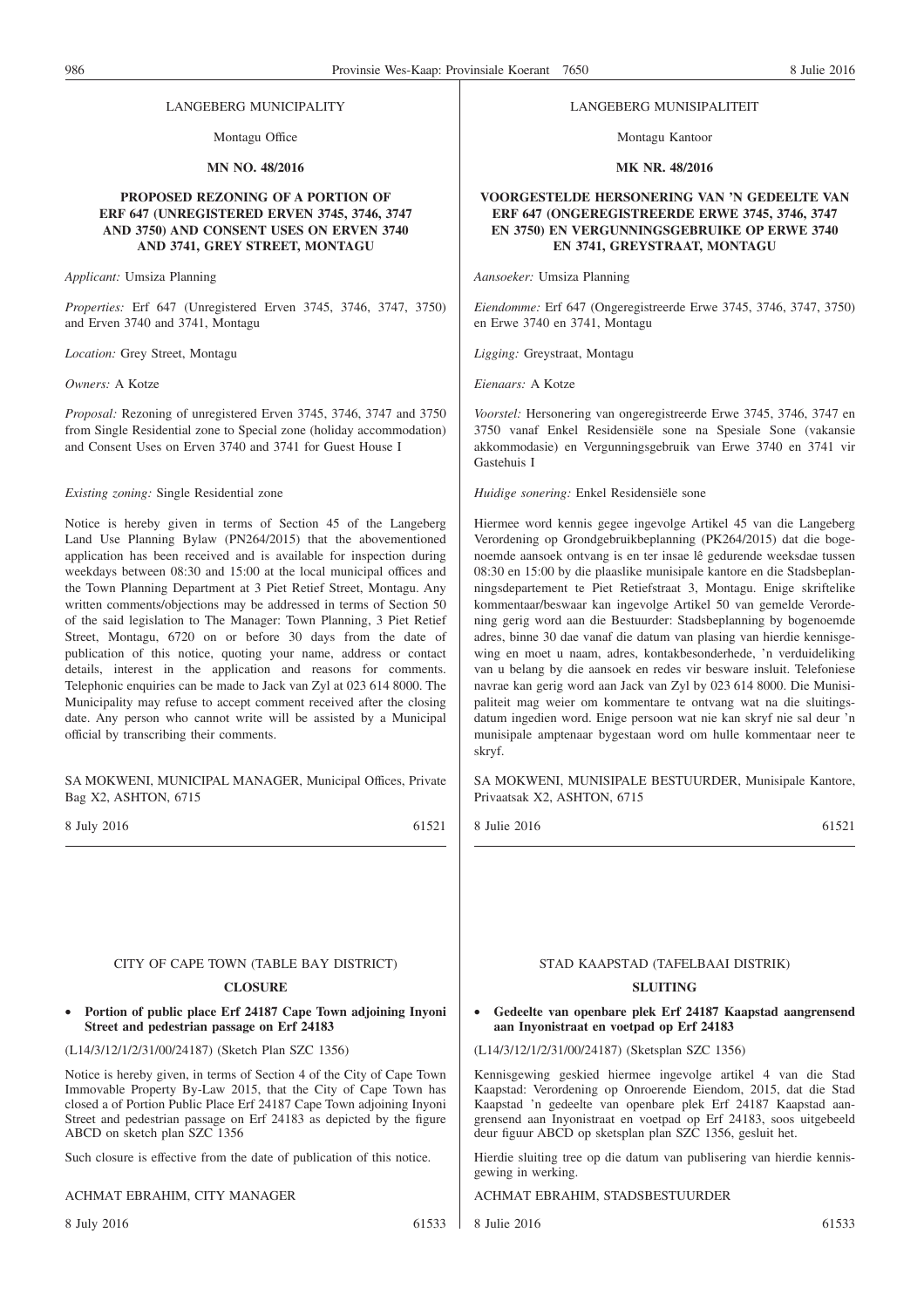LANGEBERG MUNICIPALITY

#### **PROPOSED CONSENT USE OF REMAINDER OF PORTION 3 OF THE FARM JOUBERTSDAL NO 189, SWELLENDAM**

*Applicant:* Umsiza Planning

*Properties:* Remainder of Portion 3 of the Farm Joubertsdal No 189, Swellendam

*Owners:* D & E Trust

*Size:* 238.0806 ha

*Locality:* 17km South-East of Bonnievale

*Proposal:* Consent Uses for Guest House, Additional Dwelling Unit (Guest accommodation) and Tourist Facilities (Functions Venue and Chapel)

*Existing zoning:* Agricultural zone I

Notice is hereby given in terms of Section 45 of the Langeberg Land Use Planning Bylaw (PN264/2015) that the abovementioned application has been received and is available for inspection during weekdays between 08:30 and 15:00 at the Town Planning Department at 3 Piet Retief Street, Montagu. Any written comments/objections may be addressed in terms of Section 50 of the said legislation to The Manager: Town Planning, 3 Piet Retief Street, Montagu, 6720 on or before 30 days from the date of publication of this notice, quoting your, name, address or contact details, interest in the application and reasons for comments. Telephonic enquiries can be made to Tracy Brunings at 023 614 8000. The Municipality may refuse to accept comment received after the closing date. Any person who cannot write will be assisted by a Municipal official by transcribing their comments.

[Notice no.: MK 53/2016]

SA MOKWENI, MUNICIPAL MANAGER, Municipal Offices, Private Bag X2, ASHTON, 6715

8 July 2016 61523

#### GEORGE MUNICIPALITY

**NOTICE NO: 084/2016**

#### **PROPOSED SUBDIVISION AND CONSOLIDATION: ERF 1057, TIENMYL AVENUE, HOEKWIL**

Notice is hereby given in terms of Section 45 of the George Municipality's By-Law on Municipal Land Use Planning that the undermentioned application has been received and is open to inspection during weekdays between 07:45 and 16:30 at the Department: Human Settlements, Land Affairs and Planning, Civic Centre, 5th Floor, York Street, George.

Any comments or objections with full reasons therefor, should be lodged in writing in terms of Section 50 of the said legislation at the office of the Senior Manager: Land Use Planning, PO Box 19, George, 6530, on or before **8 August 2016**, quoting the reference number, your property description and physical address. Telephonic enquiries in this regard may be made at 044–801 9473 (Marisa Arries) or e-mail: marisa@george.org.za. Any person, who is unable to write, can submit their objection verbally to the Council's office where they will be assisted by a staff member to put their comments in writing. Any comments received after the aforementioned closing date may be disregarded.

#### *Applicant:* Bailey & Le Roux Surveyors

*Nature of application:*

- Subdivision in terms of Seclion  $15(2)(d)$  of the George Municipality: Land Use Planning By-Law (2015) of Erf 1057, Hoekwil into two portions: Portion A: 1,5275 ha and Remainder: 15,3380 ha;
- 2. Consolidation in terms of Section 15(2)(e) of the mentioned By-Law (2015) of the proposed Portion A with Erf 1062, Hoekwil.

T BOTHA, MUNICIPAL MANAGER, Civic Centre, York Street, GEORGE, 6530. Tel: (044) 801 9473, Fax: 086 570 1900 Email: marisa@george.org.za

LANGEBERG MUNISIPALITEIT

#### **VOORGESTELDE VERGUNNINGSGEBRUIK VAN RESTANT VAN GEDEELTE 3 VAN DIE PLAAS JOUBERTSDAL NR 189, SWELLENDAM**

*Aansoeker:* Umsiza Planning

*Eiendomme:* Restant van Gedeelte 3 van die Plaas Joubertsdal Nr 189, Swellendam

*Eienaars:* D & E Trust

*Grootte:* 238.0806 ha

*Ligging:* 17km Suid-Oos van Bonnievale

*Voorstel:* Vergunningsgebruike vir Gastehuis, Addisionele wooneenheid (Gaste akkommodasie) en Toeriste Fasiliteite (Onthaal area en Kapel)

*Huidige sonering:* Landbousone I

Hiermee word kennis gegee ingevolge Artikel 45 van die Langeberg Verordening op Grondgebruikbeplanning (PK264/2015) dat die bogenoemde aansoek ontvang is en ter insae lê gedurende weeksdae tussen 08:30 en 15:00 by die Stadsbeplanningsdepartement te Piet Retiefstraat 3, Montagu. Enige skriftelike kommentaar/beswaar kan ingevolge Artikel 50 van gemelde Verordening gerig word aan die Bestuurder: Stadsbeplanning by bogenoemde adres, binne 30 dae vanaf die datum van plasing van hierdie kennisgewing en moet u naam, adres, kontakbesonderhede, 'n verduideliking van u belang by die aansoek en redes vir besware insluit. Telefoniese navrae kan gerig word aan Tracy Brunings by 023 614 8000. Die Munisipaliteit mag weier om kommentare te ontvang wat na die sluitingsdatum ingedien word. Enige persoon wat nie kan skryf nie sal deur 'n munisipale amptenaar bygestaan word om hulle kommentaar neer te skryf.

[Kennisgewing nommer: MK 53/2016]

SA MOKWENI, MUNISIPALE BESTUURDER, Munisipale Kantore, Privaatsak X2, ASHTON, 6715

8 Julie 2016 61523

#### GEORGE MUNISIPALITEIT

**KENNISGEWING NR: 084/2016**

#### **VOORGESTELDE ONDERVERDELING EN KONSOLIDASIE: ERF 1057, TIENMYLLAAN, HOEKWIL**

Kragtens Artikel 45 van die George Munisipaliteit se Verordening op Munisipale Grondgebruiksbeplanning word hiermee kennis gegee dat die onderstaande aansoek ontvang is en ter insae lê gedurende weeksdae tussen 07:45 en 16:30 by die Departement: Menslike Nedersettings, Grondsake en Beplanning, Burgersentrum, 5de Vloer, Yorkstraat, George.

Enige kommentare of besware met die volledige redes daarvoor, moet skriftelik in terme van Artikel 50 van die genoemde wetgewing by die kantoor van die Senior Bestuurder: Grondgebruikbeplannmg, Posbus 19, George, 6530 ingedien word op of voor **8 Augustus 2016**, met vermelding van die verwysingsnommer, u eiendomsbeskrywing en fisiese adres. Telefoniese navrae in hierdie verband kan gerig word by 044–801 9473 (Marisa Arries) of e-pos: marisa@george.org.za. Indien 'n persoon nie kan skryf nie, kan sodanige persoon sy beswaar mondelings by die Raad se kantoor aflê waar 'n persooneellid sal help om die kommentaar op skrif te stel. Enige kommentaar wat na die voorgemelde sluitingsdatum ontvang word, mag moontlik nie in ag geneem word nie.

*Aansoeker:* Bailey & Le Roux Landmeters

*Aard van aansoek:*

- 1. Onderverdeling in terme van Artikel 15(2)(d) van die George Munisipaliteit: Verordening op Grondgebruikbeplanning (2015) van Erf 1057, Hoekwil in twee gedeeltes: Gedeelte A: 1,5275 ha en Restant: 15,3380 ha;
- 2. Konsolidasie in terme van Artikel 15(2)(e) van die genoemde Verordening van die voorgestelde Gedeelte A met Erf 1062, Hoekwil.

T BOTHA, MUNISIPALE BESTUURDER, Burgersentrum, Yorkstraat, GEORGE, 6530. Tel: (044) 801 9473, Faks: 086 570 1900 Epos: marisa@george.org.za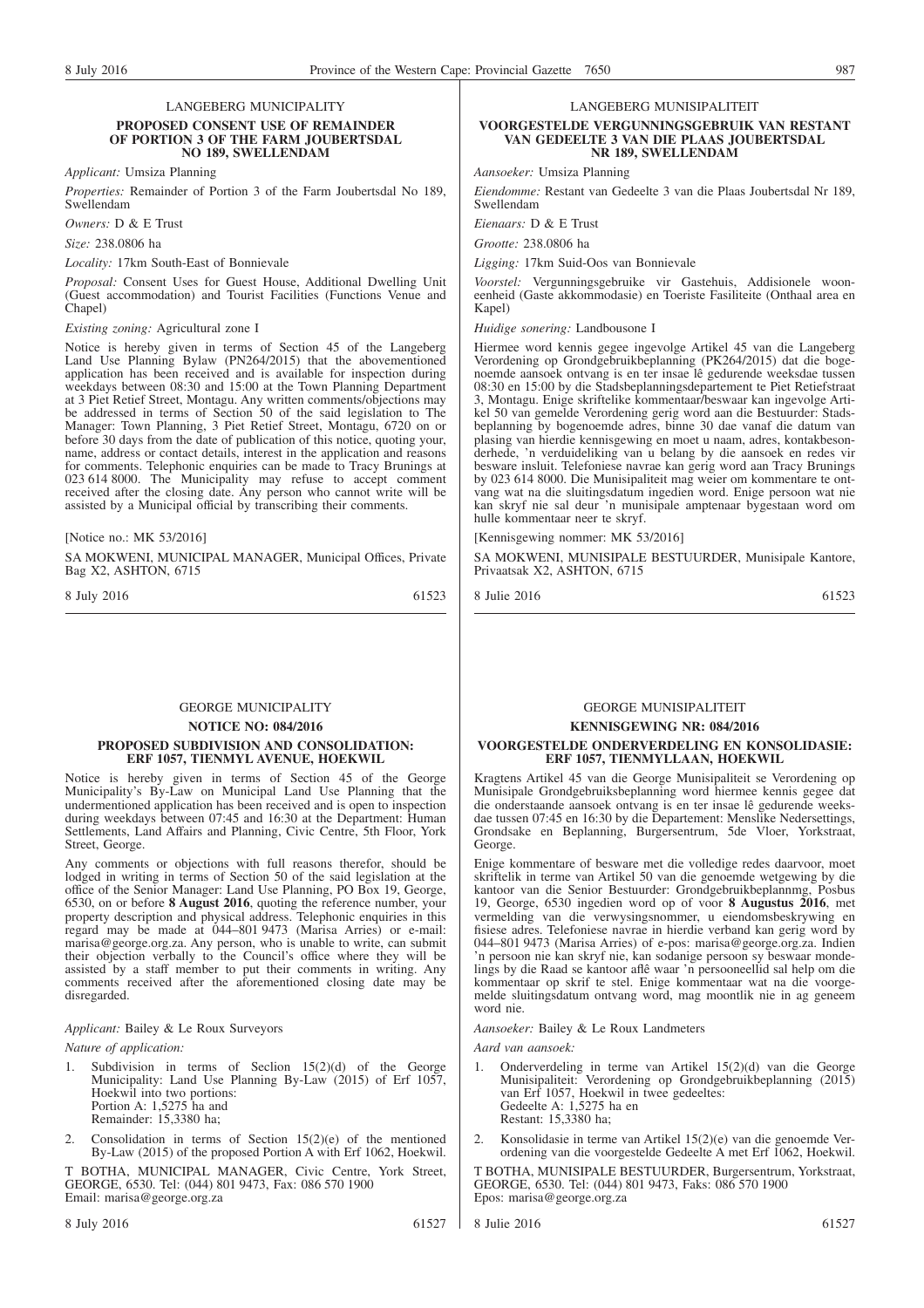#### CEDERBERG MUNICIPALITY

#### **SUBDIVISION, DEPARTURE AND REMOVAL OF RESTRICTIVE TITLE CONDITIONS: ERF 2321, CITRUSDAL**

Notice is hereby given in terms of Article 45 of the Cederberg Municipal By-law on Municipal Land Use Planning, that an application was received for the subdivision, departure and removal of restrictive title conditions of Erf 2321, Citrusdal and is open to inspection at the office of the Director: Engineering & Planning Services at the Town Planning & Building Control Help Desk, Voortrekker Street, Clanwilliam (Tel 027 482 8600). Enquiries may be directed to Mr AJ Booysen, Private Bag X2, Clanwilliam, 8135, Tel. (027) 482 8600 and fax number (027) 482 1369 on week days during the hours of 08:30 to 16:00. Any objections and/or comments, with full reasons therefor, may be lodged in writing at the office of the abovementioned Director on or before **10 August 2016**, quoting the above relevant legislation and the objector's erf and phone numbers and address. Any objections received after aforementioned closing date may be considered invalid. **It is important to note that no objections will be accepted via email**.

*Applicant:* CK Rumboll and Partners

*Farm/Property number:* Erf 2321 Citrusdal

*Locality/Address:* 27 Hoop Street, Citrusdal

*Nature of application:*

- Subdivision of Erf 2321 into a remainder and a portion A in terms of *Article 15(2)(d)*.
- **Departure** to relax the building line parameters from of 2.52m to 2.2m in terms of *Article 15(2) (b)*.
- **Removal of a Restrictive Title Conditions** B I(b) en II(d) en (e) of Certificate of Consolidated Title T24097/1993 of Erf 2321, Citrusdal in terms of *Article 15(2) (f)*.

(Notice No 80/2016)

GF MATTHYSE, MUNICIPAL MANAGER

8 July 2016 61511

#### CEDERBERG MUNISIPALITEIT

#### **ONDERVERDELING, AFWYKING EN OPHEFFING VAN BEPERKENDE TITELVOORWAARDES: ERF 2321, CITRUSDAL**

Kennis geskied hiermee dat daar ingevolge Artikel 45 van die Cederberg Munisipaliteit se Verordening op Munisipale Grondgebruiksbeplanning, 'n aansoek vir onderverdeling, afwyking en opheffing van beperkende titelvoorwaardes van Erf 2321, Citrusdal ontvang is en by die kantoor van die Direkteur: Ingenieurs- en Beplanningsdienste by die Beplannings- en Boubeheer Toonbank (Tel. Nr. 027 482 8600) in Voortrekkerstraat, Clanwilliam ter insae lê. Navrae kan aan Mnr AJ Booysen by Privaatsak X2, Clanwilliam, 8135, Tel. Nr. 027 482 8600 en per faks by 027 482 1369 weeksdae gedurende 08:30 tot 16:00 gerig word. Besware of kommentare, met volledige redes daarvoor, mag skriftelik by die kantoor van die bogenoemde Direkteur, op of voor **10 Augustus 2016** ingedien word, met vermelding van die relevante wetgewing, die beswaarmaker se erf en telefoonnommer sowel as adres. Enige besware ontvang na voormelde sluitingsdatum, mag as ongeldig geag word. **Dit is belangrik om daarop ag te slaan dat geen besware via e-pos aanvaar sal word nie**.

*Applikant:* CK Rumboll en Vennote

*Plaas/Eiendom nommer:* Erf 2321 Citrusdal

*Ligging/Adres:* Hoopstraat 27, Citrusdal

*Aard van aansoek:*

- **Onderverdeling** van Erf 2321, Citrusdal in 'n Restant en Gedeelte A in gevolge *Artikel 15(2)(d)*.
- **Afwyking** om die boulyne te verslap vanaf of 2.52m na 2.2m in gevolge *Artikel 15(2)(b)*.
- **Opheffing van beperkende titel voorwaardes** B I(b) en II(d) en (e) van Sertifikaat van Verenigde Titel T24097/1993 in gevolge *Artikel 15(2)(f)*.

(Kennisgewing Nr. 80/2016)

GF MATTHYSE, MUNISIPALE BESTUURDER

8 Julie 2016 61511

#### SWARTLAND MUNICIPALITY

#### **KENNISGEWING 143/2015/2016**

#### **AFKONDIGING VAN EIENDOMSBELASTINGKOERS VIR DIE 2016/2017 FINANSIËLE JAAR**

Kennis geskied hiermee ingevolge artikel 14(2) van die Plaaslike Regering: Munisipale Eiendomsbelastingwet, (Wet 6 van 2004) dat die Swartland Munisipale Raad tydens 'n spesiale raadsvergadering gehou op 26 Mei 2016 die volgende eiendomsbelastingkoers goedgekeur het vir die tydperk 01 Julie 2016 tot 30 Junie 2017.

| Kategorie van eiendom                     |            |                        |
|-------------------------------------------|------------|------------------------|
| Residensiële eiendom                      | sent per R | R <sub>0.005449</sub>  |
| Sake- en Industriële eiendom              | sent per R | R0.006811              |
| Staatseiendom (ingesluit landelike areas) | sent per R | R0.006811              |
| Landbou eiendom                           | sent per R | R <sub>0.001090</sub>  |
| Sake eiendom in landelike areas           | sent per R | R0.006811              |
| Eiendom in geografiese gebiede            | sent per R | R <sub>0</sub> .002452 |

Volledige besonderhede van die raadsbesluit asook die kortings, verminderings en uitsluitings, spesifiek tot elke kategorie van eienaars van eiendom, en tot eienaars van 'n spesifieke kategorie van eiendom, soos bepaal deur die kriteria van die munisipaliteit se Belastingsbeleid, is beskikbaar vir besigtiging by die munisipale kantore, op die webtuiste (www.swartland.org.za), asook by al die openbare biblioteke.

JJ SCHOLTZ, MUNISIPALE BESTUURDER, Munisipale Kantore, Privaatsak X52, MALMESBURY, 7299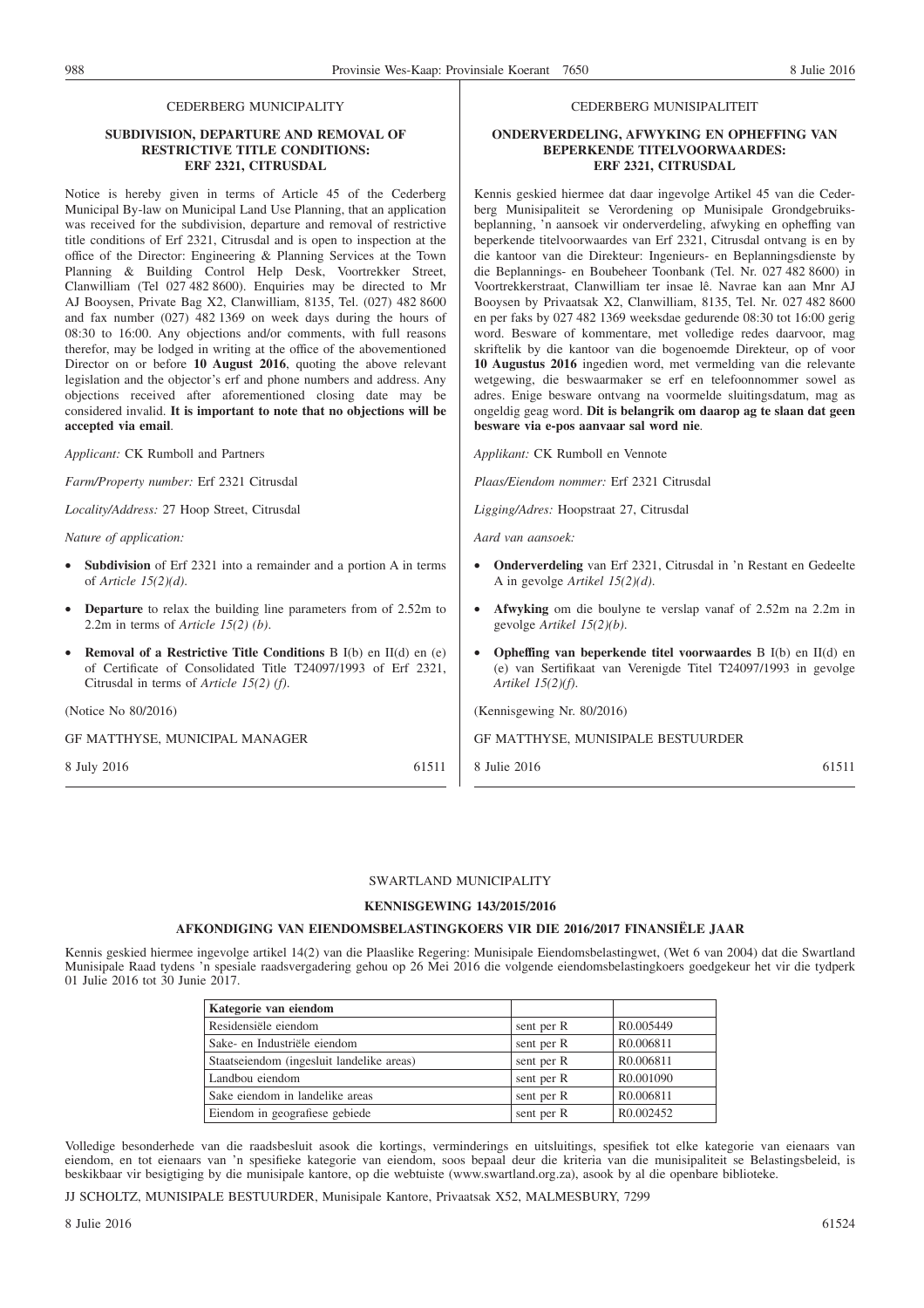## CITY OF CAPE TOWN (NORTHERN DISTRICT)

#### **REMOVAL OF RESTRICTIONS AND CONSENT USE**

#### • **Erf 35489, 118, First Avenue, Kleinbegin, Kraaifontein** *(second placement)*

Notice is hereby given in terms of section 81 of the City of Cape Town Municipal Planning By-Law, 2015 that the application mentioned below has been received and is open to inspection at the office of the District Manager at Kraaifontein Administrative Building, Brighton Road, Kraaifontein

*Application number:* 70285323

*Applicant/Owner's details:* Mr J and Mrs I E Swanepoel

*Purpose of the application:* Application in terms of section 42(g) and 42(i) of the Municipal Planning Bylaw to permit the following:

- A) Consent to permit a house shop (operated from an existing approved store room and lean-to-roof);
- B) Removal of the following restrictive title deed conditions to permit the proposed house shop:
- C) (i) Condition B(b), stating the property may be used for residential purposes only;
	- (ii) Condition B(d), restricting the use to only one dwelling unit and restricting the building coverage on the property to 50%

(iii) Condition B(e), requiring a 3.5m street setback — this area may only be used for garden purposes and may not be built upon.

Enquiries may be directed to Annaleze van der Westhuizen, Kraaifontein Administrative Building, Brighton Road, Kraaifontein, 7570, Annaleze.vanderwesthuizen@capetown.gov.za, 021 980 6005 on weekdays 08:00–14:30.

**Closing date for an objection, comment or representation:** Any objection, comment or representation, with reasons therefor, may be lodged in writing at the office of the abovementioned District Manager (or by using the following email comments\_objections.northern@capetown.gov.za) to be received before or **1 August 2016**.

#### **Further details to accompany any objection, comment or representation:**

1) The application number and the following details of the person who is submitting the objection, comment or representation: full name, interest in the application, address, contact details and the method by which they may be notified. 2) The reason for the objection, comment or representation, including at least—a) the effect that the application will have on a person or the area; b) any aspect of the application that is considered to be inconsistent with policy, and how.

General: No late comment or objection will be considered unless the City Manager has agreed in writing. An objection, comment or representation which does not meet the requirements above may be disregarded. Any person who cannot write may come to the district office mentioned above during office hours where he or she will be assisted with transcribing any comment or objection and the reasons therefor.

 $8 \text{ July } 2016$  61531

#### STAD KAAPSTAD (NOORDELIKE DISTRIK)

#### **OPHEFFING VAN BEPERKINGS EN VERGUNNINGSGEBRUIK**

#### • **Erf 35489, Eerste Laan 118, Kleinbegin, Kraaifontein** *(tweede plasing)*

Kennisgewing geskied hiermee ingevolge artikel 81 van die Stad Kaapstad se Verordening op Munisipale Beplanning 2015 dat die onderstaande aansoek ontvang en ter insae beskikbaar is by die kantoor van die distriksbestuurder, Kraaifontein-administrasiegebou, Brightonweg, Kraaifontein 7570.

*Aansoeknommer:* 70285323

*Aansoeker/eienaar:* J. en I.E. Swanepoel

*Aard van aansoek:* Aansoek ingevolge artikel 42(g) en 42(i) van die Verordening op Munisipale Beplanning om die volgende toe te laat:

- A) Vergunning om 'n huiswinkel toe te laat (bedryf vanuit 'n bestaande goedgekeurde stoorkamer en afdak).
- B) Opheffing van die volgende beperkende titelvoorwaardes om die voorgenome huiswinkel toe te laat:
- C) (i) voorwaarde B(b) wat lui dat die eiendom slegs vir residensiële doeleindes gebruik mag word;
	- (ii) voorwaarde B(d) wat die gebruik tot slegs een wooneenheid beperk en die bouruimte op die eiendom tot 50% beperk;
	- (iii) voorwaarde B(e) wat 'n straatterugsetting van 3,5 m vereis hierdie area mag slegs vir tuinmaakdoeleindes gebruik word en mag nie op gebou word nie.

Navrae kan weeksdae tussen 08:00 en 14:30 gerig word aan Annaleze van der Westhuizen, Kraaifontein-administrasiegebou, Brightonweg, Kraaifontein 7570, annaleze.vanderwesthuizen@capetown.gov.za, tel. 021 980 6005.

**Sluitingsdatum vir besware, kommentaar of vertoë:** Enige besware, kommentaar of vertoë, met redes daarvoor, kan voor of op **1 Augustus 2016** skriftelik gerig word aan die kantoor van bogenoemde distriksbestuurder of per e-pos na comments\_objections.northern@capetown.gov.za gestuur word.

#### **Verdere besonderhede wat enige besware, kommentaar of vertoë moet vergesel:**

1) Die aansoeknommer en die volgende besonderhede van die persoon wat die besware, kommentaar of vertoë rig: volle naam, belang by die aansoek, adres en kontakbesonderhede. 2) Die rede vir die besware, kommentaar of vertoë, waaronder ten minste—a) die uitwerking wat die aansoek op 'n persoon of die area sal hê; b) enige aspek van die aansoek wat beskou word as strydig met beleid en op watter manier dit verskil.

**Algemeen:** Geen laat kommentaar of besware sal oorweeg word nie, tensy die stadsbestuurder skriftelik toestemming gegee het. Enige besware, kommentaar of vertoë wat nie aan die bogenoemde vereistes voldoen nie, kan ongeldig geag word. Enige persoon wat nie kan skryf nie, kan gedurende kantoorure die bogenoemde distrikskantoor besoek, waar hy of sy gehelp sal word deur enige kommentaar of besware en redes daarvoor te transkribeer.

#### ACHMAT EBRAHIM, STADSBESTUURDER

 $8 \text{ Julie } 2016$  61531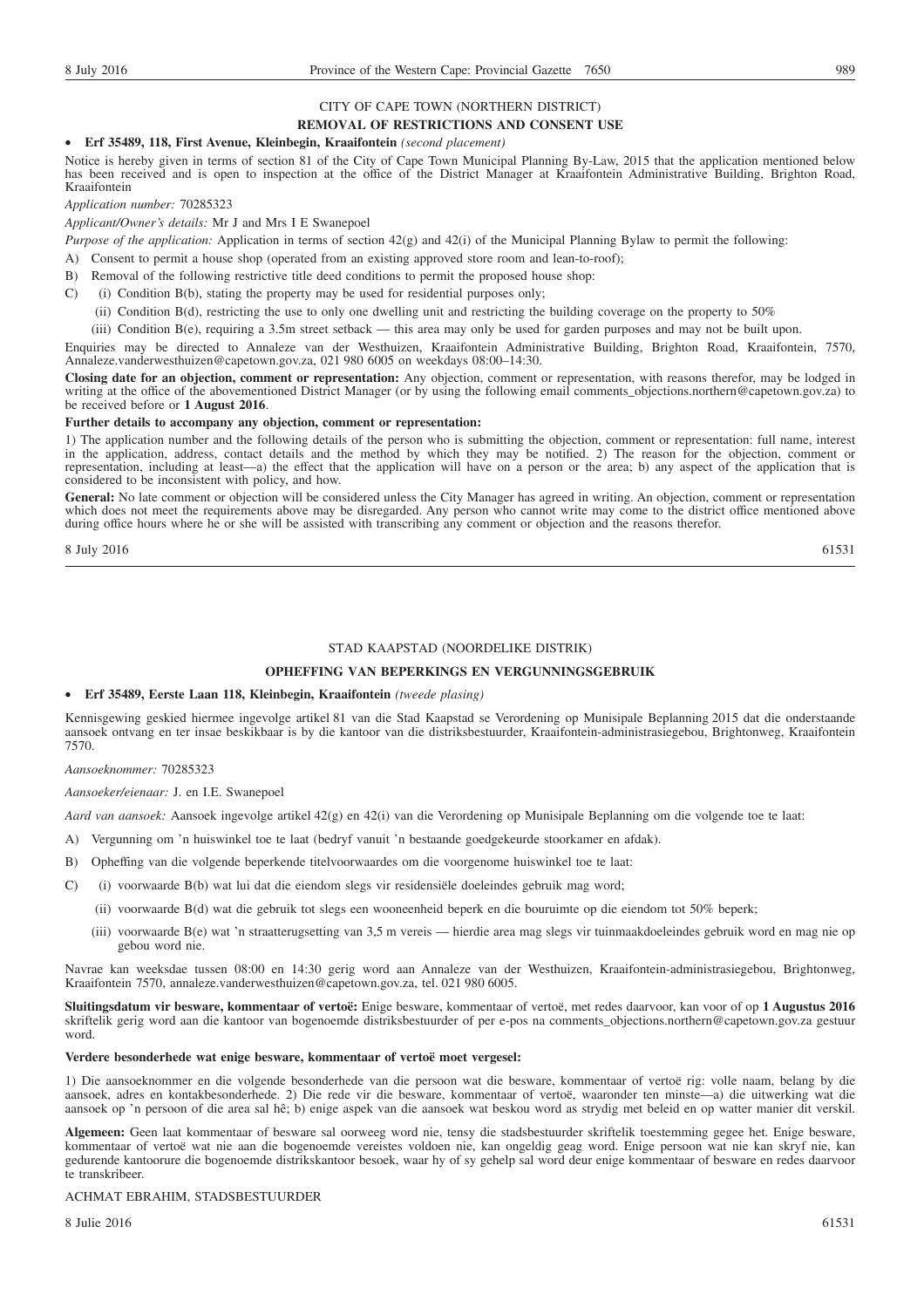#### CITY OF CAPE TOWN (NORTHERN DISTRICT)

#### **UKUSUSWA KWEZITHINTELO NEMVUME YOKUSETYENZISWA KOMHLABA**

#### • **Isiza 35489, 118, First Avenue, eKleinbegin, eKraaifontein**

Kukhutshwa isaziso ngokwemigaqo yecandelo lama-81 loMthetho kaMasipala weSixeko saseKapa woCwangciso lukaMasipala, 2015 sokuba isicelo esikhankanywe ngezantsi sifunyenwe kwaye sivulelekile ukuba siphengululwe kwi-ofisi yoMphathi weSithili kwiSakhiwo soLawulo eKraaifontein, Brighton Road, eKraaifontein

*Inombolo yesicelo:* 70285323

*Iinkcukacha zomfaki-sicelo/zomnini-propati:* Mnu J noNksz I E Swanepoel

*Injongo yesicelo:* Isicelo esingeniswe ngokwemigaqo yecandelo lama-42(g) nelama-42(i) oMthetho kaMasipala woCwangciso lukaMasipala ukuvumela oku kulandelayo:

A) Imvume yokuvulwa kwevenkile esendlwini (eza kusebenzela kwisitora esikhoyo ingqiyame kuphahla);

- B) Ukususwa kwale miqathango ilandelayo yetayitile ethintelayo kulungiselelwa ukuvulwa kwevenkile esendlwini ecetywayo:
- C) (i) Umqathango B(b), ochaza ukuba le propati mayisetyenziselwe iinjongo zokuhlala kuphela;
	- (ii) Umqathango B(d), othintela ukusetyenziswa kweyunithi enye yokuhlala nothintela inxiwa lesakhiwo kule propati libe ngumyinge wama-50 $\%$
	- (iii) Umqathango B(e), ofuna ukuba kucuthwe umda nge-3.5m ngasesitalatweni le ndawo mayisetyenziselwe iinjongo zokulima kuphela kwaye akuvumelekanga ukuba kwakhiwe kuyo

Imibuzo mayithunyelwe ku-Annaleze van der Westhuizen, kwiSakhiwo soLawulo eKraaifontein, Brighton Road, eKraaifontein, 7570, Annaleze.vanderwesthuizen@capetown.gov.za, 021 980 6005 phakathi evekini 08:00–14:30.

**Umhla wokuvalwa kokungeniswa kwenkcaso, izimvo nenkcaza:** Nayiphi na inkcaso, izimvo okanye inkcaza, ezinezizathu zazo, mazingeniswe ngokubhaliweyo kwi-ofisi yoMphathi weSithili ekhankanywe ngentla (okanye ngokusebenzisa le dilesi ye-imeyile ilandelayo: comments\_objections.northern@capetown.gov.za) ukuze zifunyanwe phambi okanye ngomhla **woku-1 Agasti 2016**.

#### **Iinkcukacha ezongeziweyo ezipheleka inkcaso, izimvo okanye inkcaza:**

1) Inombolo yesicelo nezi nkcukacha zilandelayo zomntu ongenisa inkcaso, izimvo okanye inkcaza: igama elipheleleyo, umdla kwisicelo, idilesi, iinkcukacha zoqhagamshelwano nendlela amakaziswe ngayo. 2) Isizathu senkcaso, izimvo okanye inkcaza, kuqukwa ubuncinane—a) impembelelo esiza kuba nayo eso sicelo emntwini okanye kwindawo; b) nayo nayiphi na enye imeko ethatyathwa njengengavumelani nomgaqo-nkqubo, nendlela engangqinelani ngayo.

**Ulwazi Jikelele:** Akukho zimvo okanye nkcaso iya kuqwalaselwa ngaphandle kokuba uMphathi weSixeko ukuvumile oko ngokubhaliweyo. Nayiphi na inkcaso, izimvo okanye inkcaza engahlangabezani neemfuno ezingentla zingangananzwa. Nabani na ongakwaziyo ukubhala uvumelekile ukuba eze kwi-ofisi ekhankanywe ngentla yesithili ngamaxesha omsebenzi nalapho eya kuncediswa ekukhupheleni izimvo okanye inkcaso yakhe nezizathu zoko.

#### ACHMAT EBRAHIM, CITY MANAGER

8 kweyeKhala 2016 61531 61531 61531 61531 61531 61531 61531 61531 61531 61531 61531 61531 61531 61531 61531 61531 61531 61531 61531 61531 61531 61531 61531 61531 61531 61531 61531 61531 61531 61531 61531 61531 61631 61631

#### CITY OF CAPE TOWN (SOUTHERN DISTRICT)

#### **REMOVAL OF A RESTRICTIVE TITLE CONDITION, COUNCIL'S CONSENT AND REGULATION DEPARTURES**

#### • **Erf 43620 Cape Town at 138 Sandown Road, Rondebosch East** *(second placement)*

Notice is hereby given in terms of Section 81 of the City of Cape Town Municipal Planning By-Law, 2015, that the application mentioned below has been received and is open to inspection at the office of the District Manager at Planning & Building Development Management, Ledger House, corner of Aden Avenue and George Street, Athlone.

*Case ID:* 70290618

#### *Applicant:* Colab Concepts (Pty) Ltd

*Purpose of the application:* Application in terms of the following sections of the Cape Town Municipal Planning By-Law, 2015:

- Section 42(g) for the Removal of Restrictive title conditions to permit a second dwelling and extensions on the property,
- Section 42(i) for Council s Consent to permit a second dwelling,
- Section 42(b) for regulation departures:
	- Relaxation of the street building line from 1,5m to 0,0m to permit a garage;
	- Relaxation of the minimum garage façade width from 6,5m to 7,260m;
	- Relaxation of the common boundary from 1,5 to 1,0 (window);
	- To permit a height of 7,408m in lieu of 4,0m;
	- To permit a Carriage Way Crossing (CWC) width of 5,250m in lieu of 4,0m.

Enquiries may be directed to Jodi Fullard, PO Box 283, Athlone, 7760, tel 021 684 4387 or fax 021 684 4430 weekdays from 08:00–14:30.

**Closing date for an objection, comment or representation:** Any objection, comment or representation, with reasons therefor, may be lodged in writing at the office of the abovementioned District Manager (or by using the following email comments\_objections.capeflats@capetown.gov.za to be received before or on **1 August 2016**.

#### **Further details to accompany any objection, comment or representation:**

1) The application number and the following details of the person who is submitting the objection, comment or representation: full name, interest in the application, address, contact details and the method by which they may be notified. 2) The reason for the objection, comment or representation, including at least—a) the effect that the application will have on a person or the area; b) any aspect of the application that is considered to be inconsistent with policy, and how.

**General:** No late comment or objection will be considered unless the City Manager has agreed in writing. An objection, comment or representation which does not meet the requirements above may be disregarded. Any person who cannot write may come to the district office mentioned above during office hours where he or she will be assisted with transcribing any comment or objection and the reasons therefor.

ACHMAT EBRAHIM, CITY MANAGER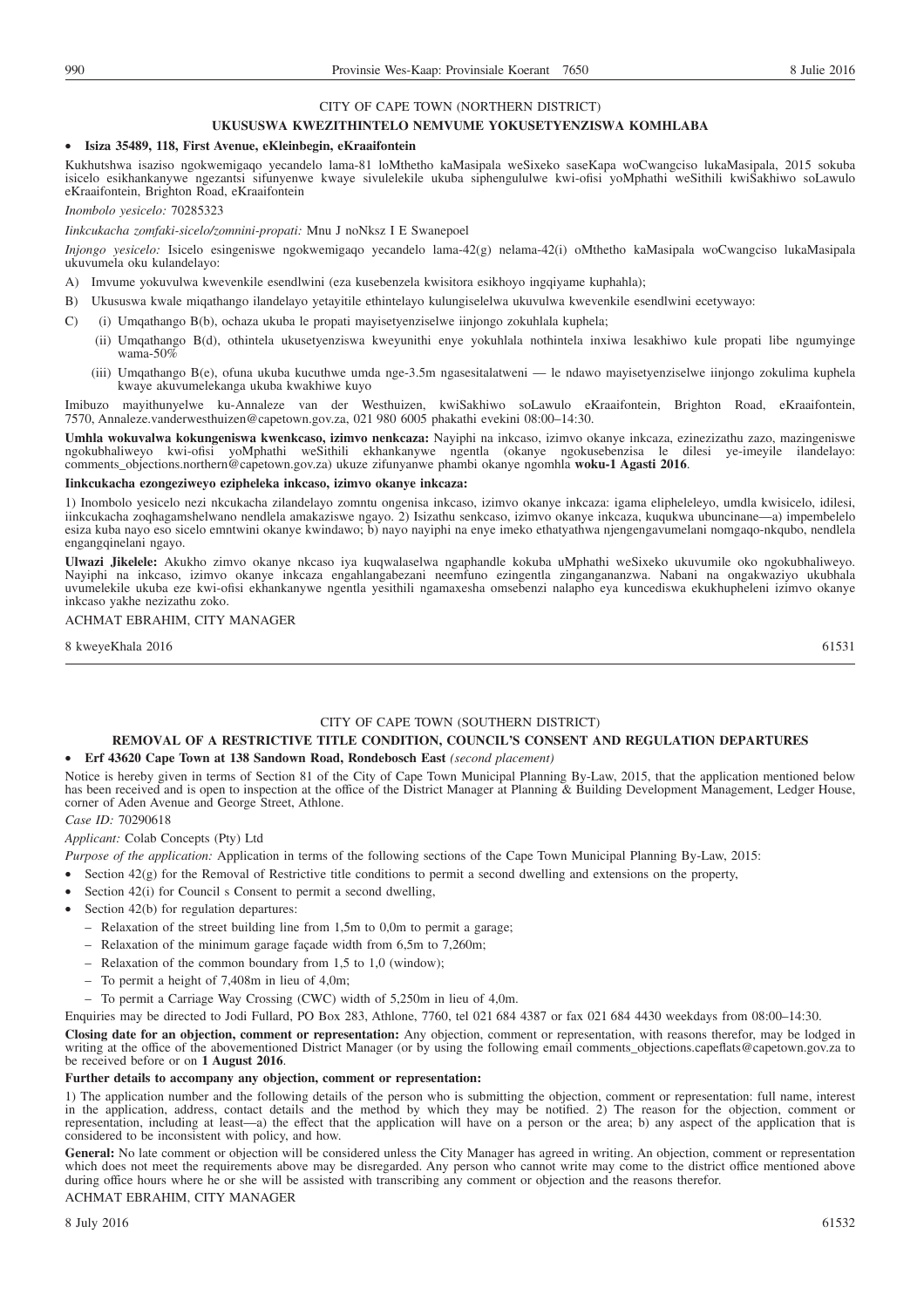#### STAD KAAPSTAD (SUIDELIKE DISTRIK)

#### **OPHEFFING VAN 'N BEPERKENDE TITELVOORWAARDE, RAADSVERGUNNING EN REGULASIEAFWYKINGS**

#### • **Erf 43620 Kaapstad te Sandownweg 138, Rondebosch-Oos** *(tweede plasing)*

Kennisgewing geskied hiermee ingevolge artikel 81 van die Stad Kaapstad se Verordening op Munisipale Beplanning 2015 dat die onderstaande aansoek ontvang en ter insae beskikbaar is by die kantoor van die distriksbestuurder, beplanning- en bouontwikkelingsbestuur, Ledger-huis, h.v. Adenlaan en Georgestraat, Athlone 7764.

*Saaknommer:* 70290618

*Aansoeker:* Colab Concepts (Edms.) Bpk.

*Aard van aansoek:* Aansoek ingevolge die volgende artikels van die Stad Kaapstad se Verordening op Munisipale Beplanning 2015:

- Artikel 42(g) vir die opheffing van beperkende titelvoorwaardes om 'n tweede wooneenheid en aanbouings op die eiendom toe te laat;
- Artikel 42(i) vir raadsvergunning om 'n tweede wooneenheid toe te laat;
- Artikel 42(b) vir regulasieafwykings:
	- Verslapping van die straatboulyn vanaf 1,5m na 0,0m om 'n motorhuis toe te laat;
	- Verslapping van die minimum wydte van die motorhuisfasade vanaf 6,5m na 7,260m;
	- Verslapping van die gemeenskaplike grens vanaf 1,5m na 1,0m (venster);
	- Om 'n hoogte van 7,408m in plaas van 4,0m toe te laat;
	- Om 'n padbaankruising met 'n breedte van 5,250m in plaas van 4,0m toe te laat.

Navrae kan weeksdae tussen 08:00 en 14:30 gerig word aan Jodi Fullard, Posbus 283, Athlone 7760, tel. 021 684 4387 of faks 021 684 4430.

**Sluitingsdatum vir besware, kommentaar of vertoë:** Enige besware, kommentaar of vertoë, met redes daarvoor, kan voor of op **1 Augustus 2016** skriftelik gerig word aan die kantoor van bogenoemde distriksbestuurder of per e-pos na comments\_objections.capeflats@capetown.gov.za gestuur word.

#### **Verdere besonderhede wat enige besware, kommentaar of vertoë moet vergesel:**

1) Die aansoeknommer en die volgende besonderhede van die persoon wat die besware, kommentaar of vertoë rig: volle naam, belang by die aansoek, adres en kontakbesonderhede. 2) Die rede vir die besware, kommentaar of vertoë, waaronder ten minste:—a) die uitwerking wat die aansoek op 'n persoon of die area sal hê; b) enige aspek van die aansoek wat beskou word as strydig met beleid en op watter manier dit verskil.

**Algemeen:** Geen laat kommentaar of besware sal oorweeg word nie, tensy die stadsbestuurder skriftelik toestemming gegee het. Enige besware, kommentaar of vertoë wat nie aan die bogenoemde vereistes voldoen nie, kan ongeldig geag word. Enige persoon wat nie kan skryf nie, kan gedurende kantoorure die bogenoemde distrikskantoor besoek, waar hy of sy gehelp sal word deur enige kommentaar of besware en redes daarvoor te transkribeer.

ACHMAT EBRAHIM, STADSBESTUURDER

 $8 \text{ Julie } 2016$  61532

#### CITY OF CAPE TOWN (SOUTHERN DISTRICT)

#### **UKUSUSWA KOMQATHANGO OTHINTELAYO WETAYITILE, IMVUME YEBHUNGA NEMIQATHANGO YOKUSETYENZISWA KOMHLABA**

#### • **Isiza 43620 eKapa kwa-138 Sandown Road, eRondebosch East**

Kukhutshwa isaziso ngokwemigaqo yecandelo lama-81 loMthetho kaMasipala weSixeko saseKapa woCwangciso lukaMasipala, 2015, sokuba esi sicelo sikhankanywe ngezantsi sifunyenwe kwaye sivulelekile ukuba siphengululwe kwi-ofisi yoMphathi weSithili kwiSakhiwo soCwangciso noLawulo kuPhuhliso lweZakhiwo, Ledger House, kwikona ye-Aden Avenue ne-George Street, Athlone.

*Isalathisi sesicelo:* 70290618

*Umfaki-sicelo:* Colab Concepts (Pty) Ltd

*Injongo yesicelo:* Isicelo ngokungqinelana nala macandelo alandelayo oMthetho kaMasipala waseKapa woCwangciso lukaMasipala, 2015:

- Icandelo lama-42(g) sokususwa kwemiqathango yetayitile ethintelayo ukuvumela ukwakhiwa kwendawo yokuhlala yesibini nokwandiswa kule propati,
- Icandelo lama-42(i) ngeMvume yeBhunga kulungiselelwa ukwakhiwa kwendawo yokuhlala yesibini,
- Icandelo lama-42(b) ngokutyeshelwa kwemiqathango yokusetyenziswa komhlaba:
	- Ukucuthwa komda wesakhiwo ongasesitalatweni ukusuka kwi-1,5m ube yi-0,0m ukuvumela ukwakhiwa kwegaraji;
	- Ukucuthwa kobubanzi bomphambili wegaraji ukusuka kwi-6,5m ukuya kwi-7,260m;
	- Ukucuthwa komda ekwabelwana ngawo ukusuka kwi-1,5 ukuya kwi-1,0 (ifestile);
	- Ukuvumela umphakamo we-7,408m endaweni ye-4,0m;
	- Ukuvumela ububanzi beNdlela eNqumlezileyo obuyi-5,250m endaweni ye-4,0m.

Imibuzo mayijoliswe ku-Jodi Fullard, PO Box 283, Athlone, 7760, umnxeba: 021 684 4387 okanye ngefeksi 021 684 4430 phakathi evekini ukususela ngentsimbi ye-08:00–14:30.

**Umhla wokuvalwa kokungeniswa kwenkcaso, izimvo okanye inkcaza:** Nayiphi na inkcaso, izimvo okanye inkcaza, ezinezizathu ezivakalyo ke ngoko, mazingeniswe ngokubhaliweyo kwi-ofisi yoMphathi weSithili ekhankanywe ngentla (okanye ngokusebenzisa le dilesi ye-imeyile ilandelayo: comments\_objections.capeflats@capetown.gov.za ukuze zifunyanwe phambi okanye ngomhla **woku-1 Agasti 2016**.

#### **Iinkcukacha ezongeziweyo ezipheleka inkcaso, izimvo okanye inkcaza:**

1) Inombolo yesicelo nezi nkcukacha zilandelayo zomntu ongenisa inkcaso, izimvo okanye inkcaza: igama elipheleleyo, umdla kwisicelo, idilesi, iinkcukacha zoqhagamshelwano nendlela amakaziswe ngayo. 2) Isizathu senkcaso, izimvo okanye inkcaza, kuqukwa ubuncinane—a) impembelelo esiza kuba nayo eso sicelo emntwini okanye kwindawo; b) nayo nayiphi na enye imeko ethatyathwa njengengavumelani nomgaqo-nkqubo, nendlela engangqinelani ngayo.

**Ulwazi Jikelele:** Akukho zimvo okanye nkcaso iya kuqwalaselwa ngaphandle kokuba uMphathi weSixeko ukuvumile oko ngokubhaliweyo. Nayiphi na inkcaso, izimvo okanye inkcaza engahlangabezani neemfuno ezingentla zingangananzwa. Nabani na ongakwaziyo ukubhala uvumelekile ukuba eze kwi-ofisi ekhankanywe ngentla yesithili ngamaxesha omsebenzi nalapho eya kuncediswa ekukhupheleni izimvo okanye inkcaso yakhe nezizathu zoko.

#### ACHMAT EBRAHIM, CITY MANAGER

8 kweyeKhala 2016 61532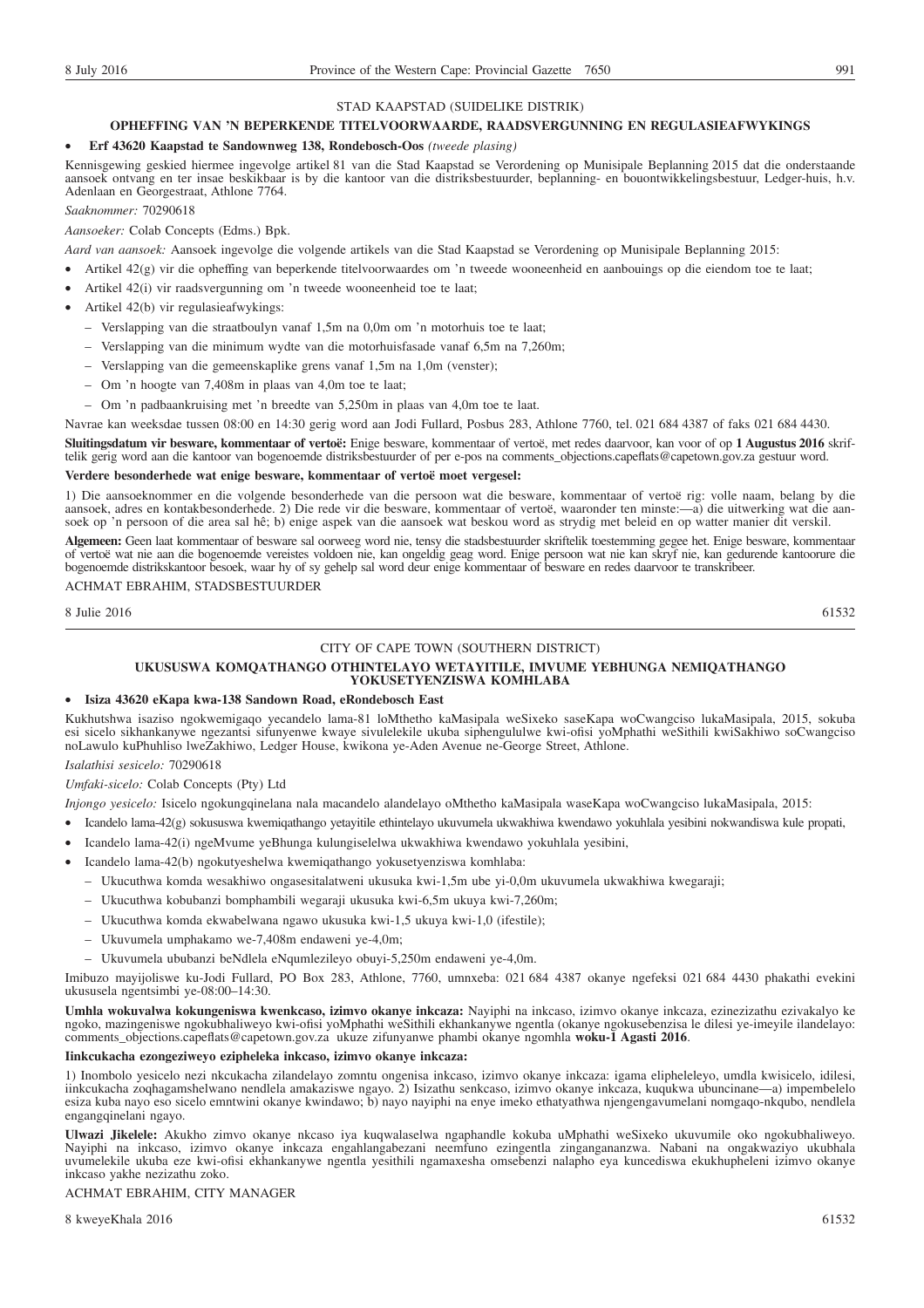#### CITY OF CAPE TOWN (TABLE BAY DISTRICT)

#### **CLOSURE**

• **Portion of public place Erf 36845 Cape Town adjoining Erf 107897**

#### (L14/3/12/1/2/88/A00 (Sketch Plan STC 2620)

Notice is hereby given, in terms of Section 4 of the City of Cape Town Immovable Property By-Law 2015, that the City of Cape Town has closed a Portion of Public Place Erf 36845 Cape Town adjoining Erf 107897 as depicted by the figure ABCD on sketch plan STC 2620.

Such closure is effective from the date of publication of this notice.

#### ACHMAT EBRAHIM, CITY MANAGER

8 July 2016 61534

#### GEORGE MUNICIPALITY

#### **NOTICE NO: 086/2016**

#### **REMOVAL OF RESTRICTION AND DEPARTURE: ERF 610, WITFONTEIN ROAD, GEORGE**

Notice is hereby given in terms of Section 45 of the George Municipality's By-Law on Municipal Land Use Planning that the undermentioned application has been received and is open to inspection during weekdays between 07:45 and 16:30 at the Department: Human Settlements, Land Affairs and Planning, Civic Centre, 5th Floor, York Street, George.

Any comments or objections with full reasons therefor, should be lodged in writing in terms of Section 50 of the said legislation at the office of the Senior Manager: Land Use Planning, PO Box 19, George, 6530, on or before **8 August 2016**, quoting the reference number, your property description and physical address. Telephonic enquiries in this regard may be made at 044–801 9473 (Marisa Arries) or e-mail: marisa@george.org.za. Any person, who is unable to write, can submit their objection verbally to the Council's office where they will be assisted by a staff member to put their comments in writing. Any comments received after the aforementioned closing date may be disregarded.

#### *Applicant:* Perception Planning

#### *Nature of application:*

- 1. Removal in terms of Section 15(2)(f) of the George Municipality: Land Use Planning By Law (2015) of Condition E(4) on page 6 of the Title Deed of Erf 610, George to enable half log timber additions to the outbuildings;
- 2. Departure in terms of Section 15(2)(b) of the mentioned By Law for the relaxation of the western side boundary building line on Erf 610, George from 10,0m to 3,0m for a crèche.

T BOTHA, MUNICIPAL MANAGER, Civic Centre, York Street, GEORGE, 6530. Tel: (044) 801 9473, Fax: 086 570 1900 Email: marisa@george.org.za

#### 8 July 2016 61528

• **Gedeelte van openbare plek Erf 36845 Kaapstad aangrensend aan Erf 107897**

STAD KAAPSTAD (TAFELBAAI DISTRIK) **SLUITING**

(L14/3/12/1/2/88/A00 (Sketsplan STC 2620)

Kennisgewing geskied hiermee ingevolge artikel 4 van die Stad Kaapstad: Verordening op Onroerende Eiendom, 2015, dat die Stad Kaapstad 'n gedeelte van openbare plek Erf 36845 Kaapstad aangrensend aan erf 107897, soos uitgebeeld deur figuur ABCD op sketsplan STC 2620, gesluit het.

Hierdie sluiting tree op die datum van publisering van hierdie kennisgewing in werking.

#### ACHMAT EBRAHIM, STADSBESTUURDER

8 Julie 2016 61534

#### GEORGE MUNISIPALITEIT

#### **KENNISGEWING NR: 086/2016**

#### **OPHEFFING VAN BEPERKING EN AFWYKING: ERF 610, WITFONTEINSTRAAT, GEORGE**

Kragtens Artikel 45 van die George Munisipaliteit se Verordening op Munisipale Grondgebruiksbeplanning word hiermee kennis gegee dat die onderstaande aansoek ontvang is en ter insae lê gedurende weeksdae tussen 07:45 en 16:30 by die Departement: Menslike Nedersettings, Grondsake en Beplanning. Burgersentrum. 5de Vloer, Yorkstraat, George.

Enige kommentare of besware met die volledige redes daarvoor. moet skriftelik in terme van Artikel 50 van die genoemde wetgewing by die kantoor van die Senior Bestuurder: Grondgebruikbeplanning. Posbus 19, George, 6530 ingedien word op of voor **8 Augustus 2016**, met vermelding van die verwysingsnommer u eiendomsbeskrywing en fisiese adres. Telefoniese navrae in hierdie verband kan gerig word by 044–801 9473 (Marisa Arries) of e-pos: marisa@george.org.za. Indien 'n persoon nie kan skryf nie, kan sodanige persoon sy beswaar mondelings by die Raad se kantoor aflê waar 'n persooneellid sal help om die kommentaar op skrif te stel. Enige kommentaar wat na die voorgemelde sluitingsdatum ontvang word, mag moontlik nie in ag geneem word nie.

*Aansoeker:* Perception Planning

*Aard van aansoek:*

- 1. Opheffing ingevolge Artikel 15(2)(f) van die George Munisipaliteit: Verordening op Grongebruiksbeplanning (2015) van voorwaarde E(4) op bladsy 6 van die Titelakte van Erf 610, George vir 'n gehalveerde houtpaal konstruksie aanbouing aan die bestaande buitegebou;
- 2. Afwyking in terme van Artikel 15(2)(b) van die genoemde Verordening vir die verslapping van die westelike sygrens boulyn op Erf 610, George vanaf 10,0m na 3,0m vir 'n kleuterskool.

T BOTHA, MUNISIPALE BESTUURDER, Burgersentrum, Yorkstraat, GEORGE, 6530. Tel: (044) 801 9473, Faks: 086 570 1900 Epos: marisa@george.org.za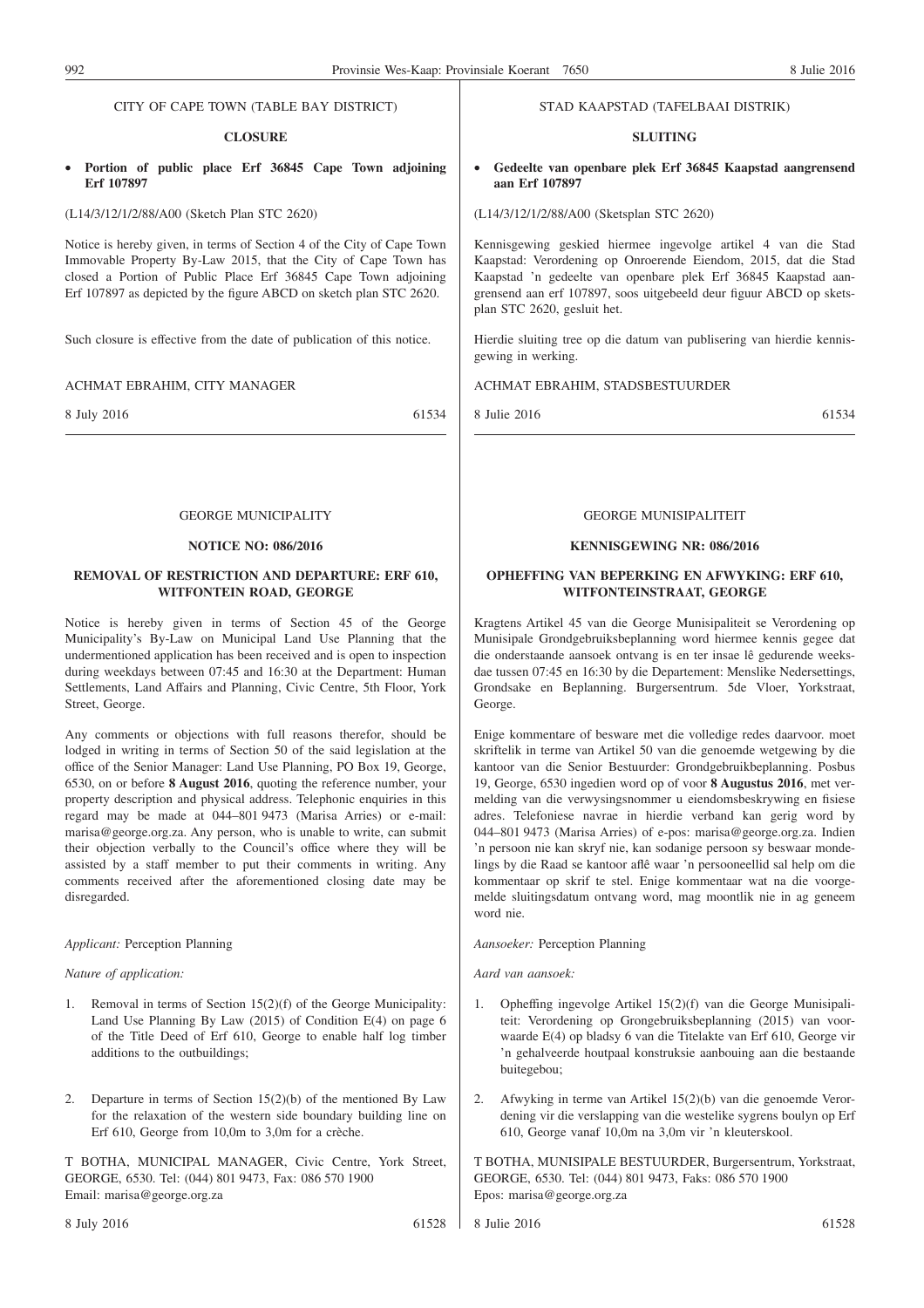#### **CONSENT USE, DEPARTURE AND REMOVAL OF RESTRICTION**

#### • **Erf 1425, 2 Hertzog Street, Somerset West** *(second placement)*

Notice is hereby given in terms of section 81 of the City of Cape Town Municipal Planning By-Law, 2015 that the application mentioned below has been received and is open to inspection at the office of the District Manager at Somerset West Administrative Building, Cnr Andries Pretorius and Victoria Streets, Somerset West, 7130

*Application number:*

70291191

*Applicant/Owner's details:*

#### D G & A Conradie

*Purpose of the application:*

- (a) The consent use for the construction of a second dwelling unit  $(58,87m^2)$  on Erf 1425, Somerset West;
- (b) The departure for the relaxation of the 3m common building line (adjacent to Erf 1426) to 1,57m to allow for the construction of the abovementioned second dwelling unit;
- (c) The departure for the relaxation of the 5m street building line (Firmount Road) to 4,5m for the construction of a garage;
- (d) The removal of restriction to allow for the deletion of Clause D4(b) of title deed T73150/2002 to allow for the above a second dwelling unit on Erf 1425, Somerset West;
- (e) The removal of restrictions to allow for the deletion of Clause D4(d) of title deed T73150/2002 for a garage that is closer than 1,57m from the lateral boundary and 6,3m from the street boundary (Firmount Road);
- (f) The removal of restrictions to allow for the deletion of Clause D4(d) of title deed T73150/2002 for additions to the dwelling (en-suite bathroom) that is closer than 6,3m from the street boundary on Erf 1425, Somerset West.

Enquiries may be directed to comments\_objections.helderberg@capetown.gov.za, Somerset West Administrative Building, Cnr Andries Pretorius and Victoria Streets, Somerset West, 7130 , tel 021 850 4478 or fax 021 850 4487 on weekdays between 08:00–14:30.

#### **Closing date for an objection, comment or representation:**

Any objection, comment or representation, with reasons therefor, may be lodged in writing at the office of the abovementioned District Manager (or by using the following email comments\_objections.helderberg@capetown.gov.za) to be received before or on **3 August 2016**.

#### **Further details to accompany any objection, comment or representation:**

1) The application number and the following details of the person who is submitting the objection, comment or representation: full name, interest in the application, address, contact details and the method by which they may be notified. 2) The reason for the objection, comment or representation, including at least—a) the effect that the application will have on a person or the area; b) any aspect of the application that is considered to be inconsistent with policy, and how.

General: No late comment or objection will be considered unless the City Manager has agreed in writing. An objection, comment or representation which does not meet the requirements above may be disregarded. Any person who cannot write may come to the district office mentioned above during office hours where he or she will be assisted with transcribing any comment or objection and the reasons therefor.

#### ACHMAT EBRAHIM, CITY MANAGER

 $8 \text{ July } 2016$  61535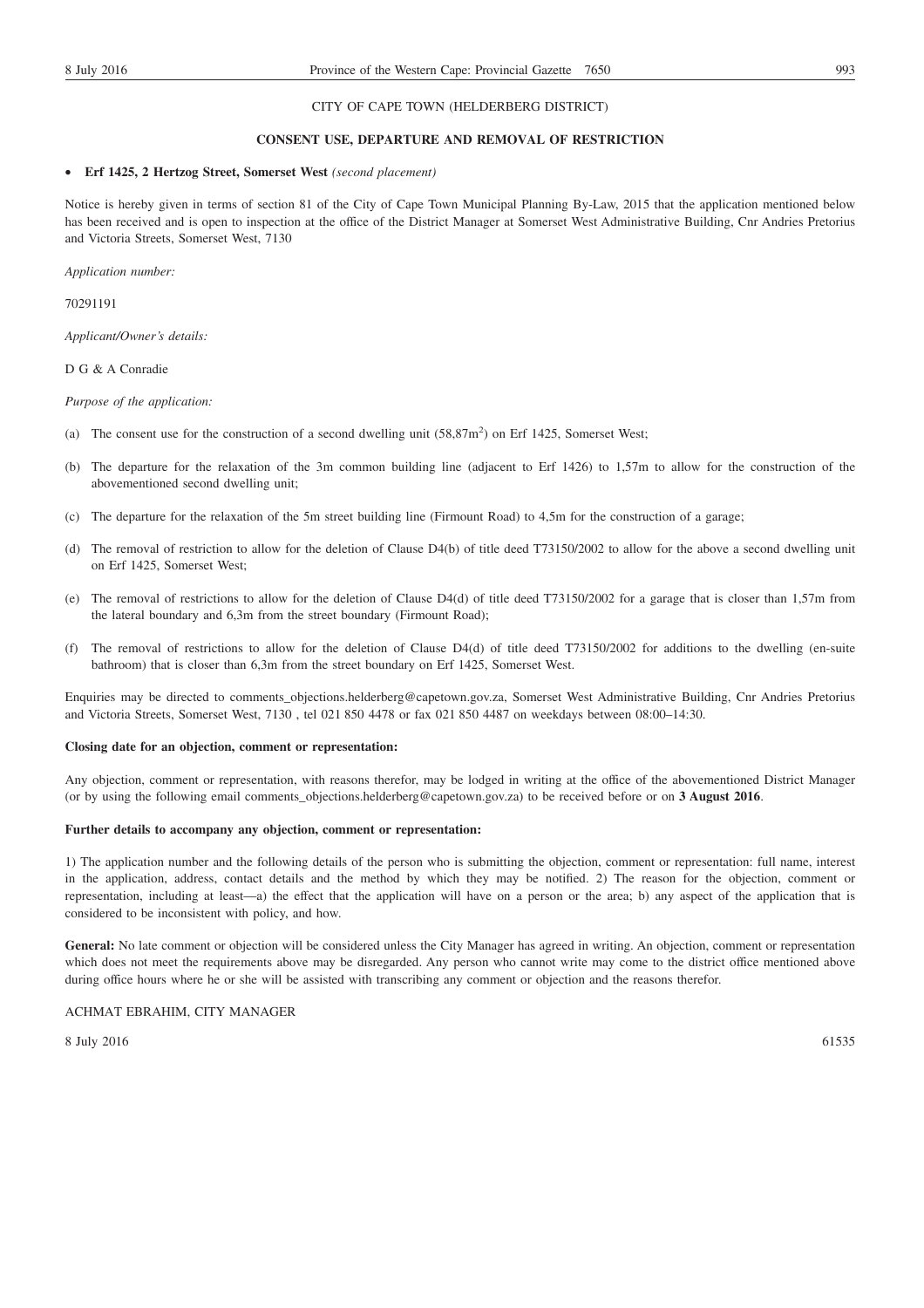## STAD KAAPSTAD (HELDERBERG-DISTRIK)

#### **VERGUNNINGSGEBRUIK, AFWYKING EN OPHEFFING VAN BEPERKINGS**

#### • **Erf 1425, Hertzogstraat 2, Somerset-Wes** *(tweede plasing)*

Kennisgewing geskied hiermee ingevolge artikel 81 van die Stad Kaapstad se Verordening op Munisipale Beplanning 2015 dat die onderstaande aansoek ontvang en ter insae beskikbaar is by die kantoor van die distriksbestuurder, Somerset-Wes-administrasiegebou, h.v. Andries Pretorius- en Victoriastraat, Somerset-Wes 7130.

*Aansoeknommer:*

70291191

*Aansoeker/eienaar:*

D.G. en A. Conradie

*Aard van aansoek:*

- (a) Vergunningsgebruik vir die konstruksie van 'n tweede wooneenheid (58,87 m<sup>2</sup>) op Erf 1425, Somerset-Wes.
- (b) Afwyking vir die verslapping van die gemeenskaplike boulynbeperking van 3 m (aangrensend tot Erf 1426) na 1,57m om die konstruksie van die bogenoemde tweede wooneenheid toe te laat.
- (c) Afwyking vir die verslapping van die straatboulyn van 5m (Firmountweg) na 4,5 m vir die konstruksie van 'n motorhuis.
- (d) Opheffing van beperkings om voorsiening te maak vir die skrapping van klousule D4(b) van titelakte T73150/2002 om die bogenoemde tweede wooneenheid op Erf 1425, Somerset-Wes toe te laat.
- (e) Opheffing van beperkings om voorsiening te maak vir die skrapping van klousule D4(d) van titelakte T73150/2002 vir 'n motorhuis nader as 1,57m vanaf die sygrens en 6,3 m vanaf die straatgrens (Firmountweg).
- (f) Opheffing van beperkings om voorsiening te maak vir die skrapping van klousule D4(d) van titelakte T73150/2002 vir aanbouings aan die wooneenheid (en suite-badkamer) nader as 6,3m vanaf die straatgrens op Erf 1425, Somerset-Wes.

Navrae kan weeksdae tussen 08:00 en 14:30 gerig word aan comments\_objections.helderberg@capetown.gov.za, Somerset-Wes-administrasiegebou, h.v. Andries Pretorius- en Victoriastraat, Somerset-Wes 7130, tel. 021 850 4478 of faks 021 850 4487.

#### **Sluitingsdatum vir besware, kommentaar of vertoë:**

Enige besware, kommentaar of vertoë, met redes daarvoor, kan voor of op 3 Augustus 2016 skriftelik gerig word aan die kantoor van bogenoemde distriksbestuurder of per e-pos na comments\_objections.helderberg@capetown.gov.za gestuur word.

#### **Verdere besonderhede wat enige besware, kommentaar of vertoë moet vergesel:**

1) Die aansoeknommer en die volgende besonderhede van die persoon wat die besware, kommentaar of vertoë rig: volle naam, belang by die aansoek, adres en kontakbesonderhede. 2) Die rede vir die besware, kommentaar of vertoë, waaronder ten minste—a) die uitwerking wat die aansoek op 'n persoon of die area sal hê; b) enige aspek van die aansoek wat beskou word as strydig met beleid en op watter manier dit verskil.

**Algemeen:** Geen laat kommentaar of besware sal oorweeg word nie, tensy die stadsbestuurder skriftelik toestemming gegee het. Enige besware, kommentaar of vertoë wat nie aan die bogenoemde vereistes voldoen nie, kan ongeldig geag word. Enige persoon wat nie kan skryf nie, kan gedurende kantoorure die bogenoemde distrikskantoor besoek, waar hy of sy gehelp sal word deur enige kommentaar of besware en redes daarvoor te transkribeer.

#### ACHMAT EBRAHIM, STADSBESTUURDER

 $8 \text{ Julie } 2016$  61535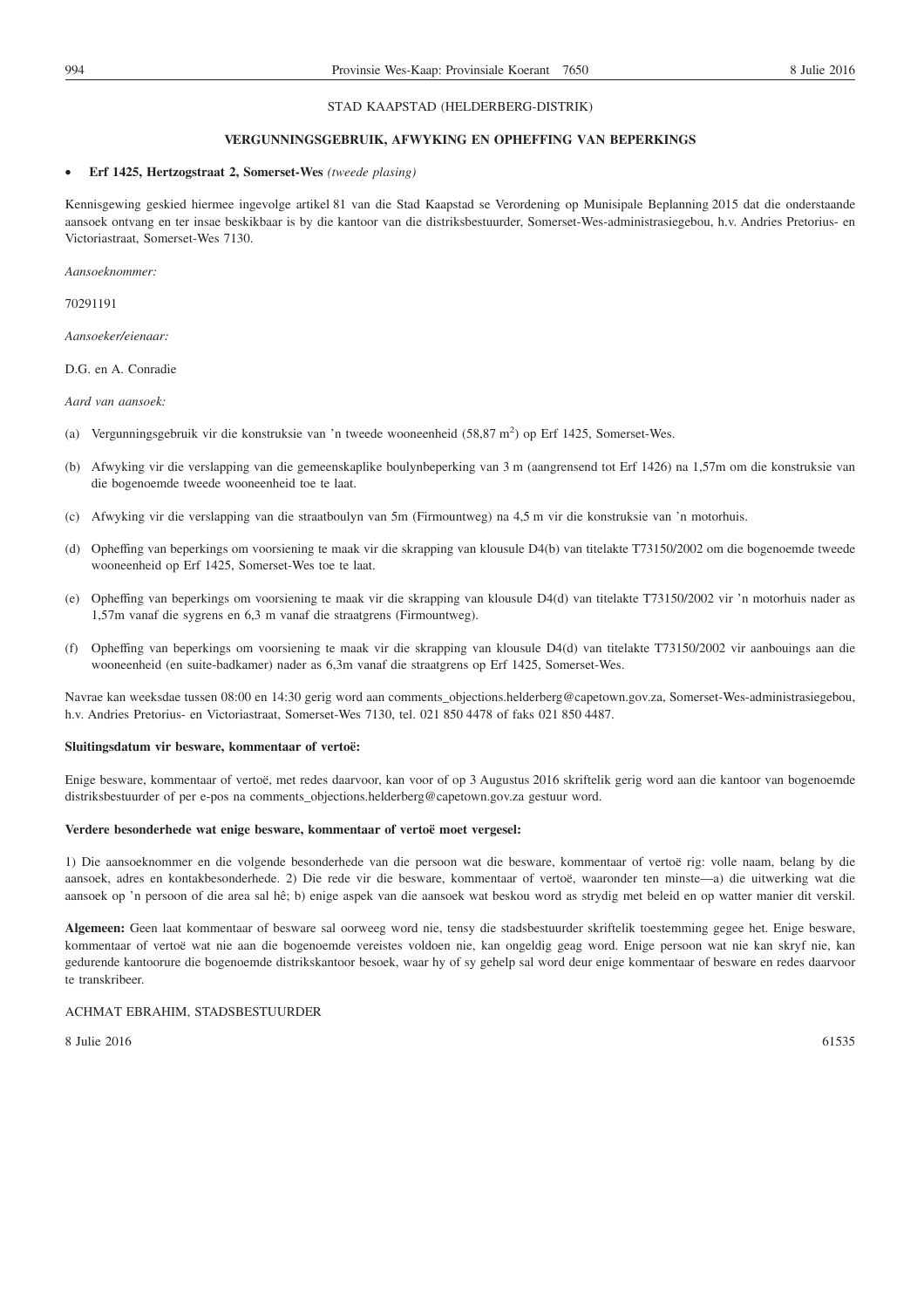#### CITY OF CAPE TOWN (HELDERBERG DISTRICT)

#### **IMVUME YOKUSETYENZISWA KOMHLA, UKUTYESHELA IMIQATHANGO YOKUSETYENZISWA KOMHLABA NOKUSUSWA KWEZITHINTELO**

#### • **Isiza 1425, 2 Hertzog Street, eSomerset West**

Kukhutshwa isaziso ngokwemigaqo yecandelo lama-81 loMthetho kaMasipala weSixeko saseKapa woCwangciso lukaMasipala, 2015 sokuba esi sicelo sikhankanywe ngezantsi sifunyenwe kwaye sivulelekile ukuba siphengululwe kwi-ofisi yoMphathi weSithili kwiSakhiwo soLawulo eSomerset West, kwikona yeZitalato i-Andries Pretorius ne-Victoria, eSomerset West, 7130

*Inombolo yesicelo:*

70291191

*Iinkcukacha zomfaki-sicelo/zomnini-propati:*

D G & A Conradie

*Injongo yesicelo:*

- (a) Imvume yokusetyenziswa komhlaba kulungiselelwa ukwakhiwa kwendawo yokuhlala yesibini (58,87m<sup>2</sup>) kwiSiza 1425, eSomerset West;
- (b) Ukutyeshela imiqathango yokusetyenziswa komhlaba kulungiselelwa ukucuthwa komda wesakhiwo ababelana ngawo oyi-3m (omelene neSiza 1426) ube yi-1,57m kulungiselelwa ukwakhiwa kwendawo yokuhlala yesibini ekhankanywe ngentla;
- (c) Ukutyeshela imiqathango yokusetyenziswa komhlaba kulungiselelwa ukucuthwa komda wesakhiwo ongasesitalatweni oyi-5m (kwiNdlela iFirmount) ube yi-4,5m kulungiselelwa ukwakhiwa kwegaraji;
- (d) Ukususwa kwezithintelo kulungiselelwa ukucinywa kweSolotya D4(b) kwincwadi yetayitile T73150/2002 kulungiselelwa isakhiwo sendawo yokuhlala yesibini esixelwe ngasentla kwiSiza 1425, eSomerset West;
- (e) Ukususwa kwezithintelo kulungiselelwa ukucinywa kweSolotya D4(d) lencwadi yetayitile T73150/2002 kulungiselelwa ukuba igaraji isondele kumda oyi-1,57m ukusuka kumda osecaleni ne-6,3m ukusuka kumda ongasesitalatweni (iNdlela iFirmount);
- (f) Ukususwa kwezithintelo kulungiselelwa ukucinywa kweSolotya D4(d) lencwadi yetayitile T73150/2002 kulungiselelwa ukongezwa kwesakhiwo (igumbi lokuhlambela elikwelokulala) nelisondele kumda oyi-6,3m ukusuka kumda ongasesitalatweni kwiSiza 1425, eSomerset West.

Imibuzo mayijoliwe ku-comments\_objections.helderberg@capetown.gov.za, Somerset West Administrative Building, kwikona yeZitalato i-Andries Pretorius ne-Victoria, eSomerset West, 7130 , umnxeba: 021 850 4478 okanye ngefeksi kwa-021 850 4487 phakathi evekini ukususela ngentsimbi ye-08:00–14:30.

#### **Umhla wokuvalwa kokungeniswa kwezichaso, izimvo okanye inkcaza:**

Nayiphi na inkcaso, izimvo okanye inkcaza, enezizathu ezivakalayo ke ngoko, mazingeniswe ngokubhaliweyo kwi-ofisi yoMphathi weSithili ekhankanywe ngentla (okanye ngale dilesi ye-imeyile ilandelayo comments\_objections.helderberg@capetown.gov.za) ukuze zifunyanwe phambi okanye ngomhla **we-3 Agasti 2016**.

#### **Iinkcukacha ezongeziweyo ezipheleka nayiphi na inkcaso, izimvo okanye inkcaza:**

1) Inombolo yesicelo nezi nkcukacha zilandelayo zomntu lowo ungenisa inkcaso, izimvo okanye inkcaza: igama elipheleleyo, umdla kwesi sicelo, idilesi, iinkcukacha zoqhagamshelwano nendlela anokwaziswa ngayo. 2) Isizathu senkcaso, izimvo okanye inkcaza, kuqukwa ubuncinane—a) impembelelo esiza kuba nayo esi sicelo kumntu lowo okanye kwingingqi; b) nayiphi na imeko yesicelo ethatyathwa njengengangqinelani nomgaqo-nkqubo, nokuba ayingqinelani njani.

**Ulwazi Jikelele:** Akukho zimvo okanye nkcaso ingeniswe kade iya kuqwalaselwa ngaphandle kokuba uMphathi weSixeko ukuvume ngokubhaliweyo oko. Nayiphi na inkcaso, izimvo okanye inkcaza engahlangabezani neemfuno ezingentla ingangananzwa. Nabani na ongakwaziyo ukubhala uvumelekile ukuza kwi-ofisi yesithili ekhankanywe ngentla ngamaxesha omsebenzi nalapho eya kuncediswa ekukhupheleni izimvo okanye inkcaso yakhe nezizathu zoko.

#### ACHMAT EBRAHIM, CITY MANAGER

8 kweyeKhala 2016 61535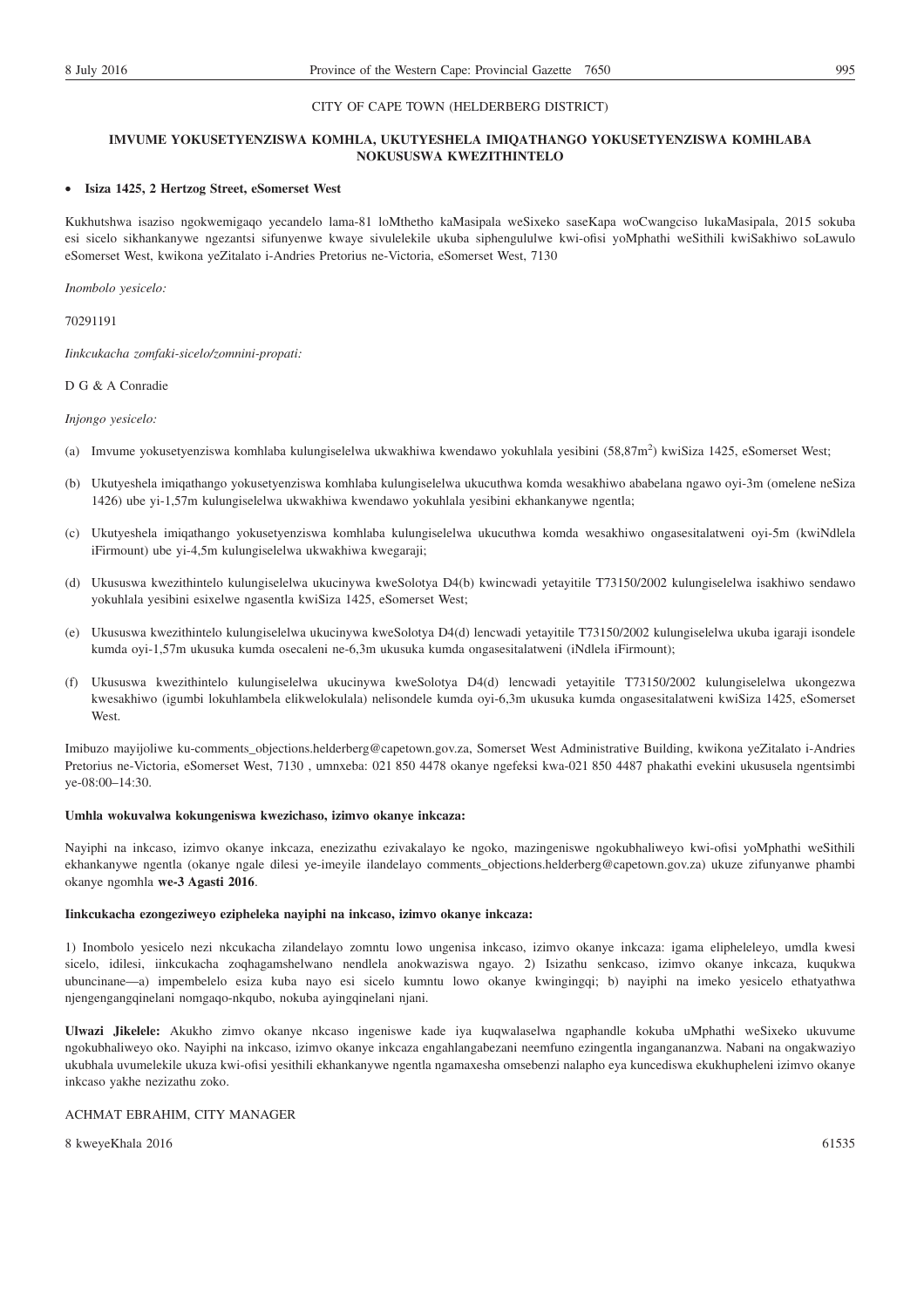#### SALDANHA BAY MUNICIPALITY

#### **REZONING, DEPARTURE AND CONSENT USE**

Notice is hereby given in terms of Section 45 and 46 of the Saldanha Bay Municipal Land Use Planning By-law that an application has been received on Farm No 188.The application consists of the following:

*Applicant:* CK Rumboll (022 482 1845 zanelle@rumboll.co.za)

*Owner:* Trans Africa Murals (Pty) Ltd

*Reference number:* PL 188

*Property Description:* Langeberg Farms No. 188

- (i) a rezoning of a portion  $(7250m^2)$  of the Remainder of Farm No 188, in terms of Section 15(2)(a) of the Saldanha Bay Municipal Land Use Planning By-law, from Agricultural to Resort Zone 1;
- (ii) a temporary Land Use Departure, in terms of Section  $15(2)(c)$  of the Saldanha Bay Municipal Land Use Planning By-law, to authorise temporary usage on the farm; and
- (iii) a consent use of the three portions on Remainder Farm 188, in terms of Section 15(2)(o) of the Saldanha Bay Municipal Land Use Planning By-law, for special usage and a camping site.

Details are available for scrutiny at the Municipal Manager's office during weekdays between 08:30 and 16:30, contact the Town Planning Department at 17 Main Street, Vredenburg. Any written comments may be addressed to the Municipal Manager at Private Bag X12/17 Main Street, Vredenburg/doreen.dunn@sbm.gov.za on or before **8 Augustus 2016**, quoting your, name, address or contact details, interest in the application and reasons for comments. Telephonic enquiries can be made to Carmen Simons at 022–701 7107. The Municipality may refuse to accept comment received after the closing date. Any person who cannot write will be assisted by a Municipal official by transcribing their comments.

8 July 2016 61518

#### OUDTSHOORN MUNICIPALITY

#### **NOTICE NO. 65 OF 2016**

#### **CLOSING OF PORTIONS OF DASSIE ROAD, ADJOINING ERF 980 AND ERF 5773, OUDTSHOORN (REF: S/8064/204 V1 P46.)**

Notice is hereby given in terms of Section 137(1) of the Municipal Ordinance No. 20 of 1974 that portions of Dassie Weg adjoining Erf 980 and Erf 5773, Oudtshoorn, is permanently closed. **(REF: S/8064/204 v1 p46.)**

A PAULSE, ACTING MUNICIPAL MANAGER, CIVIC CENTRE, OUDTSHOORN

8 July 2016 61529

#### SALDANHABAAI MUNISIPALITEIT

#### **HERSONERING, AFWYKING EN VERGUNNING**

Kennis word hiermee gegee in terme van Artikel 45 en 46 van die Saldanhabaai Munisipale Grondgebruikbeplanningsverordening dat 'n aansoek op Plaas Nr 188. Die aansoek behels die volgende:

*Aansoeker:* CK Rumboll (022 482 1845 zanelle@rumboll.co.za)

*Eienaar:* Trans Africa Murals (Edms) Bpk

*Verwysingsnommer:* PL 188

*Eiendomsbeskrywing:* Langeberg Plaas Nr 188

- (i) 'n hersonering van 'n gedeelte (7250m2 ) van die Restant van die Plaas Nr 188, ingevolge Artikel 15(2)(c) van die Saldanhabaai Munisipale Grondgebruikbeplanningsverordening, vanaf Landbou na Oordsone 1;
- (ii) Tydelike Grondgebruik Afwyking, ingevolge Artikel 15(2)(c) van die Saldanhabaai Munisipale Grondgebruikbeplanningsverordening, ten einde tydelike gebruik op die plaas goed te keer;
- (iii) 'n vergunning van die drie gedeeltes op die Restant van Plaas 188, ingevolge Artikel 15(2)(o) van die Saldanhabaai Munisipale Grondgebruikbeplanningsverordening, vir spesiale gebruik ten einde 'n kampeerterrein te akkommodeer

Nadere besonderhede lê ter insae by die Munisipale Bestuurder se kantoor gedurende weeksdae tussen 08:30 and 16:30; kontak die Departement Stadsbeplanning, by Hoofstraat 17, Vredenburg. Enige skriftelike kommentaar kan gerig word aan die Munisipale Bestuurder, Privaatsak X12/Hoofstraat 17, Vredenburg/doreen.dunn@sbm.gov.za op of voor **8 August 2016**, met vermelding van u naam, adres of kontakbesonderhede, belangstelling in die aansoek en redes vir kommentaar. Telefoniese navrae kan gerig word aan Bronwyn Hans by 022–701 7107. Die Munisipaliteit mag weier om kommentaar te aanvaar wat na die sluitingsdatum ontvang word. Enige persoon wat nie kan skryf sal bygestaan word deur 'n munisipale amptenaar vir transkribering van hul kommentaar.

8 Julie 2016 61518

#### OUDTSHOORN MUNISIPALITEIT

#### **KENNISGEWING NR. 65 VAN 2016**

#### **SLUITING VAN GEDEELTE VAN DASSIEWEG, GRENSEND AAN ERF 980 EN 5773, OUDTSHOORN (REF: S/8064/204 v1 p46.)**

Kennis geskied hiermee ingevolge Artikel 137(1) van die Munisipale Ordonnansie Nr. 20 van 1974, dat 'n gedeeltes van Dassieweg, grensend aan Erf 980 en Erf 5773, Oudtshoorn, permanent gesluit is. **(REF: S/8064/204 v1 p46.)**

A PAULSE, WMNDE MUNISIPALE BESTUURDER, BURGERSENTRUM, OUDTSHOORN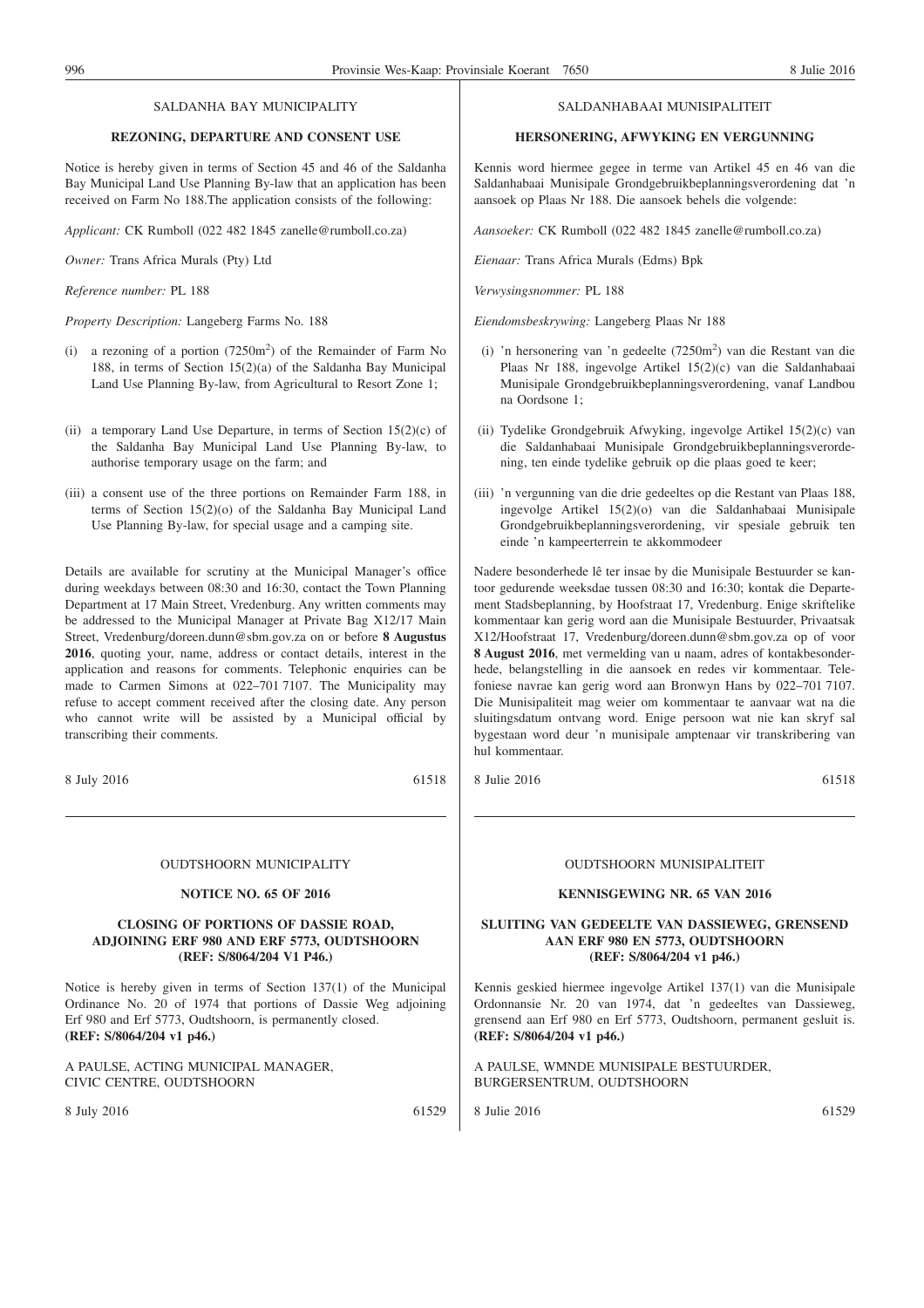#### WESTERN CAPE GAMBLING AND RACING BOARD

#### **OFFICIAL NOTICE**

## **RECEIPT OF APPLICATIONS FOR SITE LICENCES**

In terms of the provisions of Section 32(2) of the Western Cape Gambling and Racing Act, 1996 (Act 4 of 1996), as amended, the Western Cape Gambling and Racing Board (''the Board'') hereby gives notice that applications for site licences, as listed below, have been received. A site licence will authorise the licence holder to place a maximum of five limited pay-out machines in approved sites outside of casinos for play by the public.

#### **DETAILS OF APPLICANTS**

1. **Name of business:** Motronic (Pty) Ltd (1966/009617/07) t/a The IT Experience **At the following site:** Shop 1 & 2, cnr Porterfield & Marine Circle, Bloubergstrand 7441<br>Erf number: 4285 Bloubergstrand 4285 Bloubergstrand Mr Ahmed Essop – Director & 100% shareholder Manetrade (Pty) Ltd – 100% shareholder Karoo Family Trust – Mr Ahmed Essop – Trustee

2. **Name of business:** West Coast Restaurant (Pty) Ltd (2014/182177/07) t/a West Coast Restaurant At the following site:<br> **At the following site:**<br>
Cnr Knysna Road & Second Avenue, George 6529<br> **Erf number:**<br>
23009 George **Erf number:** 23009 George Mr Rui De Almeida – Director & 100% shareholder

3. **Name of business:** Rocky T Sports Bar Restaurant (Pty) Ltd (2014/120554/07) t/a Rocky T Sports Bar Restaurant **At the following site:** Shop 20 Camlew Centre, Cnr Voortrekker & Wendthand Road, Parow 7500<br>Frf number:  $\frac{4436 \text{ Parrow}}{4436 \text{ Parrow}}$ Thankgod Tochukwu Azubogu – Director & 100% shareholder

4. **Name of business:** Clive Graham Slade (Sole Proprietor) t/a The River Sports Pub **At the following site:** 11 Church Street, Riviersonderend 7250 **Erf number:** 415 Riviersonderend 7250 **415 Riviersonderend** Mr Clive Graham Slade – 100% owner

5. **Name of business:** Vearen Pillay (Sole Proprietor) t/a Bronx Sports Bar **At the following site:** 199 Koeberg Road, Brooklyn 7405<br> **Erf number:** 21129 Brooklyn **Erf number:** 21129 Brooklyn Mr Vearen Pillay – 100% owner

6. **Name of business:** Suveen Mathoora Maharaj (Sole Proprietor) t/a Moodley's Sports Pub At the following site: 37 Loop Street, Piketberg 7320 Mr Suveen Mathoora Maharaj – 100% owner

7. **Name of business:** Camanarde Avelino Oliveira Fernandes (Sole Proprietor) t/a The Café Racer At the following site: 159B Main Road, Somerset West Mr Camanarde Avelino Oliveira Fernandes – 100% owner

#### **WRITTEN COMMENTS AND OBJECTIONS**

Section 33 of the Western Cape Gambling and Racing Act, 1996 (hereinafter ''the Act'') requires the Western Cape Gambling and Racing Board (hereinafter ''the Board'') to ask the public to submit comments and/or objections to gambling licence applications that are filed with the Board. The conduct of gambling operations is regulated in terms of both the Act and the National Gambling Act, 2004. This notice serves to notify members of the public that they may lodge objections and/or comments to the above applications on or before the closing date at the undermentioned address and contacts. Since licensed gambling constitutes a legitimate business operation, moral objections for or against gambling will not be considered by the Board. An objection that merely states that one is opposed to gambling without much substantiation will not be viewed with much favour. You are hereby encouraged to read the Act and learn more about the Board's powers and the matters pursuant to which objections may be lodged. These are outlined in Sections 28, 30, 31 and 35 of the Act. Members of the public can obtain a copy of the objections guidelines, which is an explanatory guide through the legal framework governing the lodgement of objections and the Board's adjudication procedures. The objections guidelines are accessible from the Board's website at www.wcgrb.co.za and copies can also be made available on request. The Board will consider all comments and objections lodged on or before the closing date during the adjudication of the application.

**Persons having a financial interest of 5% or more in the business:**

**Persons having a financial interest of 5% or more in the business:**

**Erf** number: **Persons having a financial interest of 5% or more in the business**

**Persons having a financial interest of 5% or more in the business:**

**Persons having a financial interest of 5% or more in the business:**

**Erf number:** 789 Piketberg **Persons having a financial interest of 5% or more in the business:**

**Erf number:** 11237 Somerset West **Persons having a financial interest of 5% or more in the business:**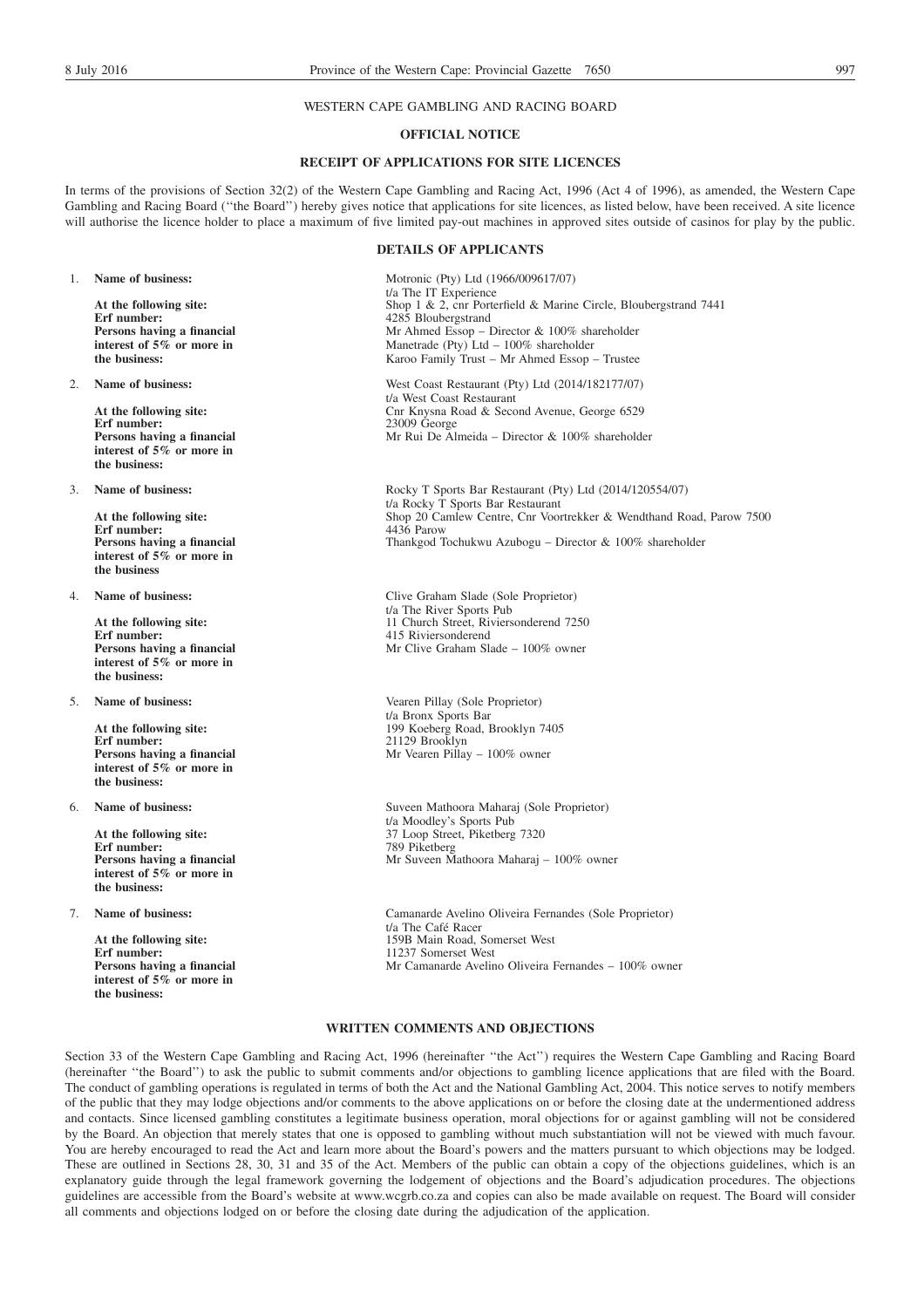In the case of written objections to an application, the grounds on which such objections are founded, must be furnished. Where comment in respect of an application is furnished, full particulars and facts to substantiate such comment must be provided. The name, address and telephone number of the person submitting the objection or offering the comment must also be provided. Comments or objections must reach the Board by no later than **16:00 on Friday, 29 July 2016.**

In terms of Regulation 24(2) of the National Gambling Regulations, the Board will schedule a public hearing in respect of an application only if it receives written objections relating to:

(a) the probity or suitability for licensing of any of the persons to be involved in the operation of the relevant business, or

(b) the suitability of the proposed site for the conduct of gambling operations.

If a public hearing is scheduled, the date of such hearing will be advertised in this publication approximately 14 days prior to the date thereof.

**Objections or comments must be forwarded to the Chief Executive Officer, Western Cape Gambling and Racing Board, P.O. Box 8175, Roggebaai 8012 or handed to the Chief Executive Officer, Western Cape Gambling and Racing Board, Seafare House, 68 Orange Street, Gardens, Cape Town or faxed to the Chief Executive Officer on fax number 021 422 2603 or emailed to objections.licensing@wcgrb.co.za.**

 $8 \text{ July } 2016$  61525

#### WES-KAAPSE RAAD OP DOBBELARY EN WEDRENNE

#### **AMPTELIKE KENNISGEWING**

#### **ONTVANGS VAN AANSOEKE VIR PERSEELLISENSIES**

Ingevolge die bepalings van Artikel 32(2) van die Wes-Kaapse Wet op Dobbelary en Wedrenne, 1996 (Wet 4 van 1996), soos gewysig, gee die Wes-Kaapse Raad op Dobbelary en Wedrenne (''die Raad'') hiermee kennis dat aansoeke vir perseellisensies, soos hieronder gelys, ontvang is. 'n Perseellisensie sal die lisensiehouer magtig om 'n maksimum van vyf beperkte uitbetalingsmasjiene in goedgekeurde persele buite die casino's te plaas om deur die publiek gespeel te word.

**Persone met 'n finansiële belang van 5% of meer in die besigheid:**

**Persone met 'n finansiële belang van 5% of meer in die besigheid:**

**Erfnommer: Persone met 'n finansiële belang van 5% of meer in die besigheid:**

**Erfnommer:** 415 Riviersonderend **Persone met 'n finansiële belang van 5% of meer in die besigheid:**

5. **Naam van besigheid:** Vearen Pillay (Alleeneienaar)

**Persone met 'n finansiële belang van 5% of meer in die besigheid:**

**Persone met 'n finansiële belang van 5% of meer in die besigheid:**

**By die volgende perseel:**<br>Erfnommer: **Persone met 'n finansiële belang van 5% of meer in die besigheid:**

**BESONDERHEDE VAN AANSOEKERS**

1. **Naam van besigheid:** Motronic (Edms) Bpk (1966/009617/07) h/a The IT Experience **By die volgende perseel:** Winkel 1 & 2, h.v. Porterfield & Marine Sirkel, Bloubergstrand 7441<br> **Erfnommer:** 4285 Bloubergstrand 7441 **Erfnommer:** 4285 Bloubergstrand Mnr Ahmed Essop – Direkteur & 100% aandeelhouer Manetrade (Pty)  $\hat{L}$ td – 100% aandeelhouer Karoo Family Trust – Mnr Ahmed Essop – Trustee

2. **Naam van besigheid:** West Coast Restaurant (Edms) Bpk (2014/182177/07) h/a West Coast Restaurant **By die volgende perseel:** H.v. Knysnaweg & Tweedelaan, George 6529<br> **Erfnommer:** 23009 George **Erfnommer:** 23009 George Mnr Rui De Almeida – Direkteur & 100% aandeelhouer

3. **Naam van besigheid:** Rocky T Sports Bar Restaurant (Edms) Bpk (2014/120554/07) h/a Rocky T Sports Bar Restaurant **By die volgende perseel:** Winkel 20, Camlew Sentrum, h.v. Voortrekker & Wendthandweg, Parow 7500<br>Erfnommer: 4436 Parow 7436 Parow 7500 Thankgod Tochukwu Azubogu – Direkteur & 100% aandeelhouer

4. **Naam van besigheid:** Clive Graham Slade (Alleeneienaar) h/a The River Sports Pub By die volgende perseel: Kerkstraat 11, Riviersonderend 7250 Mnr Clive Graham Slade – 100% eienaar

h/a Bronx Sports Bar **By die volgende perseel:** Koebergweg 199, Brooklyn 7405<br> **Erfnommer:** 21129 Brooklyn **Erfnommer:** 21129 Brooklyn Mnr Vearen Pillay – 100% eienaar

6. **Naam van besigheid:** Suveen Mathoora Maharaj (Alleeneienaar) h/a Moodley's Sports Pub **By die volgende perseel:** Loopstraat 37, Piketberg 7320<br>**Erfnommer:** 789 Piketberg **Erfnommer:** 789 Piketberg Mnr Suveen Mathoora Maharaj – 100% eienaar

7. **Naam van besigheid:** Camanarde Avelino Oliveira Fernandes (Alleeneienaar) h/a The Café Racer<br>Hoofweg 159B, Somerset-Wes **Erfnommer:** 11237 Somerset-Wes Mnr Camanarde Avelino Oliveira Fernandes – 100% eienaar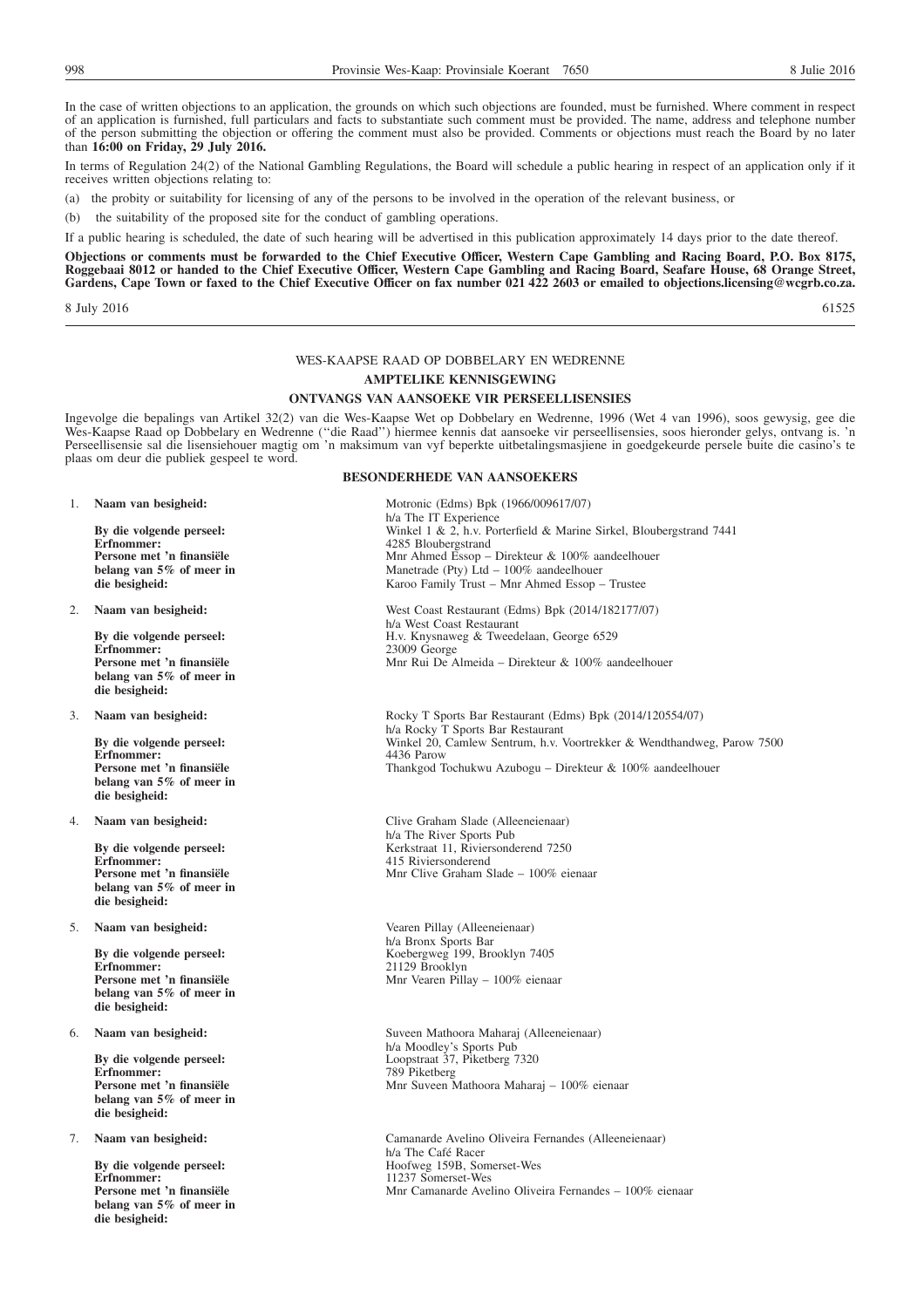#### **SKRIFTELIKE KOMMENTAAR EN BESWARE**

Artikel 33 van die Wes-Kaapse Wet op Dobbelary en Wedrenne, 1996 (hierna ''die Wet'' genoem) bepaal dat die Wes-Kaapse Raad op Dobbelary en Wedrenne (hierna ''die Raad'' genoem) die publiek moet vra om kommentaar te lewer op en/of besware aan te teken teen dobbellisensie-aansoeke wat by die Raad ingedien word. Dobbelwerksaamhede word kragtens die Wet sowel as die Nasionale Wet op Dobbelary, 2004 gereguleer. Hierdie kennisgewing dien om lede van die publiek in kennis te stel dat hulle voor die sluitingsdatum by ondergemelde adres en kontakte beswaar kan aanteken teen en/of kommentaar kan lewer op bogenoemde aansoeke. Aangesien gelisensieerde dobbelary 'n wettige besigheidsbedryf uitmaak, word morele besware ten gunste van of teen dobbelary nie deur die Raad oorweeg nie. 'n Beswaar wat bloot meld dat iemand teen dobbelary gekant is sonder veel stawing sal nie gunstig oorweeg word nie. U word hiermee aangemoedig om die Wet te lees en meer inligting te verkry oor die Raad se magte en die aangeleenthede op grond waarvan besware ingedien kan word. Dit word in Artikel 28, 30, 31 en 35 van die Wet uitgestippel. Lede van die publiek kan 'n afskrif van die riglyne vir besware bekom, wat 'n gids is wat die werking verduidelik van die regsraamwerk wat die indiening van besware, openbare verhore en die Raad se beoordelingsprosedures reguleer. Die riglyne vir besware is verkrygbaar op die Raad se webwerf by www.wcgrb.co.za en afskrifte kan ook op versoek beskikbaar gestel word. Die Raad sal alle kommentaar en besware oorweeg wat op of voor die sluitingsdatum tydens die beoordeling van die aansoek ingedien word.

In die geval van skriftelike besware teen 'n aansoek moet die gronde waarop sodanige besware berus, verskaf word. Waar kommentaar ten opsigte van 'n aansoek gegee word, moet volle besonderhede en feite om sodanige kommentaar te staaf, verskaf word. Die persoon wat die beswaar of kommentaar indien se naam, adres en telefoonnommer moet ook verstrek word. Kommentaar of besware moet die Raad nie later as **16:00 op Vrydag, 29 Julie 2016** bereik nie.

Ingevolge Regulasie 24(2) van die Nasionale Wedderyregulasies sal die Raad 'n publieke verhoor ten opsigte van 'n aansoek skeduleer slegs indien hy skriftelike besware ontvang met betrekking tot:

- (a) die eerlikheid of geskiktheid vir lisensiëring van enige van die persone wat met die bedrywighede van die betrokke besigheid gemoeid gaan wees, of
- (b) die geskiktheid van die voorgenome perseel vir die uitvoering van dobbelarybedrywighede.

Indien 'n openbare verhoor geskeduleer word, sal die datum van sodanige verhoor ongeveer 14 dae vóór die verhoordatum in hierdie publikasie geadverteer word.

**Besware of kommentaar moet gestuur word aan die Hoof-Uitvoerende Beampte, Wes-Kaapse Raad op Dobbelary en Wedrenne, Posbus 8175, Roggebaai 8012, of ingehandig word by die Hoof-Uitvoerende Beampte, Wes-Kaapse Raad op Dobbelary en Wedrenne, Seafare Huis, Oranjestraat 68, Tuine, Kaapstad of gefaks word aan die Hoof-Uitvoerende Beampte by faksnommer 021 422 2603 of per e-pos na objections.licensing@wcgrb.co.za gestuur word.**

 $8 \text{ Julie } 2016$  61525

THEEWATERSKLOOF MUNICIPALITY

#### **APPLICATION FOR REZONING, CONSENT USE AND DEPARTURE: A PORTION OF PORTION 1 OF THE FARM NO. 595, CALEDON DISTRICT**

*Applicant:* Andre Wiehahn

*Owner:* Vrede Vineyards Pty Ltd

*Reference number:* Farm 596/1

*Property Description:* Portion of Portion 1 of the Farm No 596, Caledon District

*Notice Number:* KOR 41/2016

*Detailed description of proposal:* Rezoning of a one hectare (1 ha) portion of Portion 1 of the Farm No. 596, Caledon District, from Agricultural Zone 1 to Agricultural Zone 2 in terms of Section 15(2)(a); a Permanent Departure from the prescribed 1000m2 maximum floor space applicable to Agricultural Zone 2 in terms of Section 15(2)(b) and a Consent Use for the establishment of Tourist Facilities in terms of Section 15(2)(o) of the Theewaterskloof Municipal By-Law on Municipal Land Use Planning.

Notice is hereby given in terms of Section 45 of the Theewaterskloof Municipality: By-law on Municipal Land Use Planning that the abovementioned application has been received and is available for inspection during office hours at the **Town Planning and Building Control department** at **6 Plein Street, Caledon, 7230.** Any written comments or objections may be addressed in terms of section 50 of the said legislation to the Municipal Manager, **P.O Box 24, Caledon, 7230/Fax: 028 214 1289/E-mail: twkmun@twk.org.za** on or before **3 August 2016** from the date of publication of this notice, quoting your, name, address or contact details, interest in the application and reasons for comments. Telephonic enquiries can be made to **Ms E. Moolman: Administrator/Town Planning** at **028 214 3300**. The Municipality may refuse to accept comment received after the closing date. Any person who cannot write will be assisted by a Municipal official by transcribing their comments.

#### THEEWATERSKLOOF MUNISIPALITEIT

#### **AANSOEK OM HERSONERING, VERGUNNINGSGEBRUIK EN AFWYKING: GEDEELTE VAN GEDEELTE 1 VAN DIE PLAAS NR. 596, CALEDON DISTRIK**

*Aansoeker:* Andre Wiehann

*Eienaar:* Vrede Vineyards (Pty) Ltd

*Verwysingsnommer:* Farm 596/1

*Grond Beskrywing:* Gedeelte van Gedeelte 1 van die Plaas Nr 596, Caledon Distrik

*Kennisgewingnommer:* KOR 41/2016

*Volledige beskrywing van aansoek:* Hersonering van een hektaar (1 he) van 'n gedeelte van Gedeelte 1 van die Plaas Nr 596, Caledon Distrik vanaf Landbousone 1 na Landbousone 2 ingevolge Artikel 15(2)(a); Permanente Afwyking van die voorgeskrewe 1000m<sup>2</sup> maksimum vloeroppervlakte ingevolge Artikel 15(2)(b) van toepassing op Landbousone 2; en Vergunningsgebruik vir Toeriste Fasiliteite ingevolge Artikel 15(2)(o) van die Theewaterskloof Munisipaliteit se Verordening op Munisipale Grondgebruiksbeplanning.

Kennis word hiermee gegee ingevolge van Artikel 45 van die Theewaterskloof Munisipaliteit se Verordening op Munisipale Grondsgebruikbeplanning dat bogenoemde aansoek ontvang is en beskikbaar is vir inspeksie gedurende kantoorure by die **Departement Stadsbeplanning en Boubeheer, Caledon** by **6 Plein straat, Caledon, 7230.** Enige skriftelike besware of kommentaar teen die voorstel kan ingevolge Artikel 50 van die genoemde wetgewing aan die Munisipale Bestuurder, **Posbus 24, Caledon, 7230/Faks no. 028 214 1289/E-pos twkmun@ twk.org.za** gestuur word op of voor **3 Augustus 2016** na die publikasie van hierdie kennisgewing, met vermelding van jou naam, adres of kontakbesonderhede, belang in die aansoek en redes vir kommentaar. Telefoniese navrae kan gerig word na **Me. E. Moolman: Administrateur/Stadsbeplanning** by **028 214 3300.** Die Munisipaliteit kan weier om enige kommentaar te aanvaar wat na die sluitingsdatum ontvang word. Persone wie nie kan skryf nie, kan by die munisipale kantoor aanmeld en 'n munisipale amptenaar sal behulpsaam wees om die relevante kommentaar of inligting skriftelik te dokumenteer.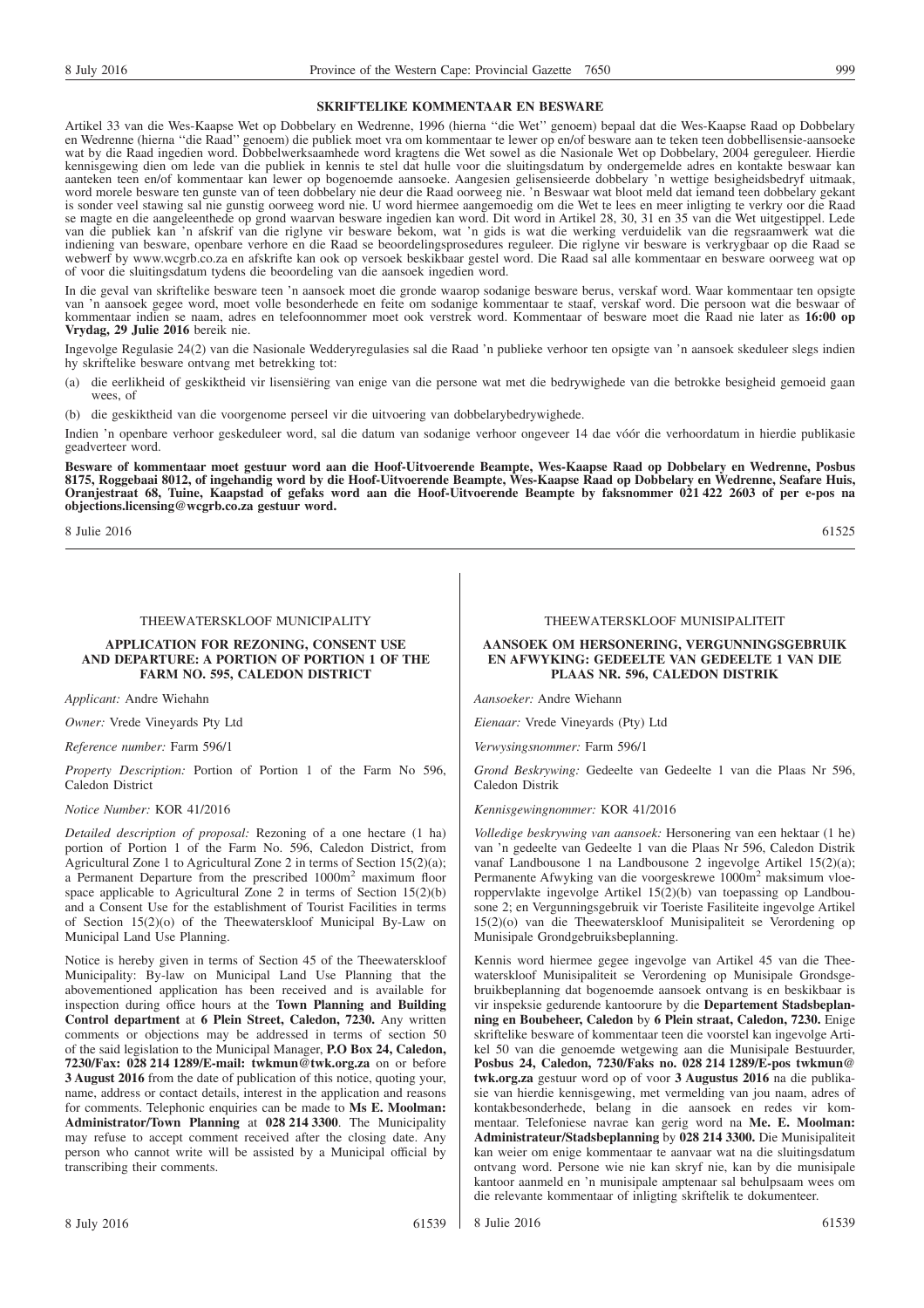#### WESTERN CAPE GAMBLING AND RACING BOARD

#### **OFFICIAL NOTICE**

#### **RECEIPT OF AN APPLICATION FOR THE PROCUREMENT OF A FINANCIAL INTEREST**

In terms of the provisions of Section 32(2) of the Western Cape Gambling and Racing Act, 1996 (Act 4 of 1996), as amended, the Western Cape Gambling and Racing Board hereby gives notice that the following application for the procurement of a financial interest, as provided for in Section 58 of the Act, has been received.

| Applicant for a new<br>bookmaker premises licence:                                                                  | TurfSport (Pty) Ltd                                                    |
|---------------------------------------------------------------------------------------------------------------------|------------------------------------------------------------------------|
| <b>Registration number:</b>                                                                                         | 2014/175631/07                                                         |
| <b>Current shareholding</b><br>structure of the licence holder:                                                     | Gail Petrie $(65.05\%)$<br>Ryan Clarke (30%)<br>Seboko Moopisa (4.95%) |
| Name of applicant and<br>percentage financial interest to<br>be procured by the applicant in<br>the licence holder: | Newshelf 1340 (51%)                                                    |

Section 33 of the Western Cape Gambling and Racing Act, 1996 (hereinafter ''the Act'') requires the Western Cape Gambling and Racing Board (hereinafter ''the Board'') to ask the public to submit comments and/or objections to gambling licence applications that are filed with the Board. The conduct of gambling operations is regulated in terms of both the Act and the National Gambling Act, 2004. This notice serves to notify members of the public that they may lodge objections and/or comments to the above application on or before the closing date at the undermentioned address and contacts. Since licensed gambling constitutes a legitimate business operation, moral objections for or against gambling will not be considered by the Board. An objection that merely states that one is opposed to gambling, without much substantiation, will not be viewed with much favour. You are hereby encouraged to read the Act and learn more about the Board's powers and the matters pursuant to which objections may be lodged. These are outlined in Sections 28, 30, 31 and 35 of the Act. Members of the public can obtain a copy of the objection guidelines, which are an explanatory guide through the legal framework governing the lodgement of objections and the Board's adjudication procedures. The objection guidelines are accessible from the Board's website at www.wcgrb.co.za and copies can also be made available on request. The Board will consider all comments and objections lodged on or before the closing date during the adjudication of the application.

In the case of written objections to an application, the grounds on which such objections are founded must be furnished. Where comment in respect of an application is furnished, full particulars and facts to substantiate such comment must be provided. The name, address and telephone number of the person submitting the objection or offering the comment must also be provided. Comments or objections must reach the Board by no later than **16:00** on **Friday, 29 July 2016**.

**Objections or comments must be forwarded to the Chief Executive Officer, Western Cape Gambling and Racing Board, P.O. Box 8175, Rogge Bay 8012 or handed to the Chief Executive Officer, Western Cape Gambling and Racing Board, Seafare House, 68 Orange Street, Gardens, Cape Town or faxed to the Chief Executive Officer on 021 422 2602, or emailed to objections.racingandbetting@ wcgrb.co.za.**

#### WES-KAAPSE RAAD OP DOBBELARY EN WEDRENNE

#### **AMPTELIKE KENNISGEWING**

#### **ONTVANGS VAN 'N AANSOEK DIE VERKRYGING VAN 'N FINANSIËLE BELANG**

Ingevolge die bepalings van Artikel 32(2) van die Wes-Kaapse Wet op Dobbelary en Wedrenne, 1996 (Wet 4 van 1996), soos gewysig, gee die Wes-Kaapse Raad op Dobbelary en Wedrenne hiermee kennis dat die volgende aansoek vir die verkryging van 'n finansiële belang, soos beoog in Artikel 58) van die Wet, ontvang is.

| Aansoeker vir nuwe<br>boekmakersperseellisensie:                                                           | TurfSport (Edms) Bpk                                               |
|------------------------------------------------------------------------------------------------------------|--------------------------------------------------------------------|
| Registrasienommer:                                                                                         | 2014/175631/07                                                     |
| Huidige aandelestruktuur<br>van die lisensiehouer:                                                         | Gail Petrie (65.05%<br>Ryan Clarke (30%)<br>Seboko Moopisa (4.95%) |
| Naam van aansoeker en<br>persentasie finansiële belang<br>wat die aansoeker in<br>die lisensiehouer beoog: | Newshelf $1340(51\%)$                                              |

Artikel 33 van die Wes-Kaapse Wet op Dobbelary en Wedrenne, 1996 (hierna ''die Wet'' genoem) bepaal dat die Wes-Kaapse Raad op Dobbelary en Wedrenne (hierna ''die Raad'' genoem) die publiek moet vra om kommentaar te lewer op en/of besware aan te teken teen dobbellisensie-aansoeke wat by die Raad ingedien word. Dobbelwerksaamhede word kragtens die Wet sowel as die Nasionale Wet op Dobbelary, 2004 gereguleer. Hierdie kennisgewing dien om lede van die publiek in kennis te stel dat hulle voor die sluitingsdatum by ondergemelde adres en kontakte op bogenoemde aansoek beswaar kan aanteken teen en/of kommentaar kan lewer. Aangesien gelisensieerde dobbelary 'n wettige besigheidsbedryf uitmaak, word morele besware ten gunste van of teen dobbelary nie deur die Raad oorweeg nie. 'n Beswaar wat bloot meld dat iemand teen dobbelary gekant, is sonder veel stawing, sal nie gunstig oorweeg word nie. U word hiermee aangemoedig om die Wet te lees en meer inligting te verkry oor die Raad se magte en die aangeleenthede op grond waarvan besware ingedien kan word. Dit word in Artikel 28, 30, 31 en 35 van die Wet uitgestippel. Lede van die publiek kan 'n afskrif van die riglyne vir besware bekom, wat 'n gids is wat die werking van die regsraamwerk verduidelik wat die indiening van besware, publieke verhore en die Raad se beoordelingsprosedures reguleer. Die riglyne vir besware is verkrygbaar op die Raad se webwerf by www.wcgrb.co.za en afskrifte kan ook op versoek beskikbaar gestel word. Die Raad sal alle kommentaar en besware oorweeg wat op of voor die sluitingsdatum tydens die beoordeling van die aansoek ingedien word.

In die geval van skriftelike besware teen 'n aansoek moet die gronde waarop sodanige besware berus, verskaf word. Waar kommentaar ten opsigte van 'n aansoek gegee word, moet volle besonderhede en feite om sodanige kommentaar te staaf, verskaf word. Die persoon wat die beswaar of kommentaar indien se naam, adres en telefoonnommer moet ook verstrek word. Kommentaar of besware moet die Raad bereik teen nie later nie as **16:00** op **Vrydag, 29 Julie 2016**.

**Besware of kommentaar moet gestuur word aan die Hoof-Uitvoerende Beampte, Wes-Kaapse Raad op Dobbelary en Wedrenne, Posbus 8175, Roggebaai 8012, of ingehandig word by die Hoof-Uitvoerende Beampte, Wes-Kaapse Raad op Dobbelary en Wedrenne, Seafare Huis, Oranjestraat 68, Tuine, Kaapstad 8001 of aan die Hoof-Uitvoerende Beampte gefaks word na 021 422 2602 of per e-pos na objections.racingandbetting@wcgrb.co.za gestuur word.**

8 July 2016 61526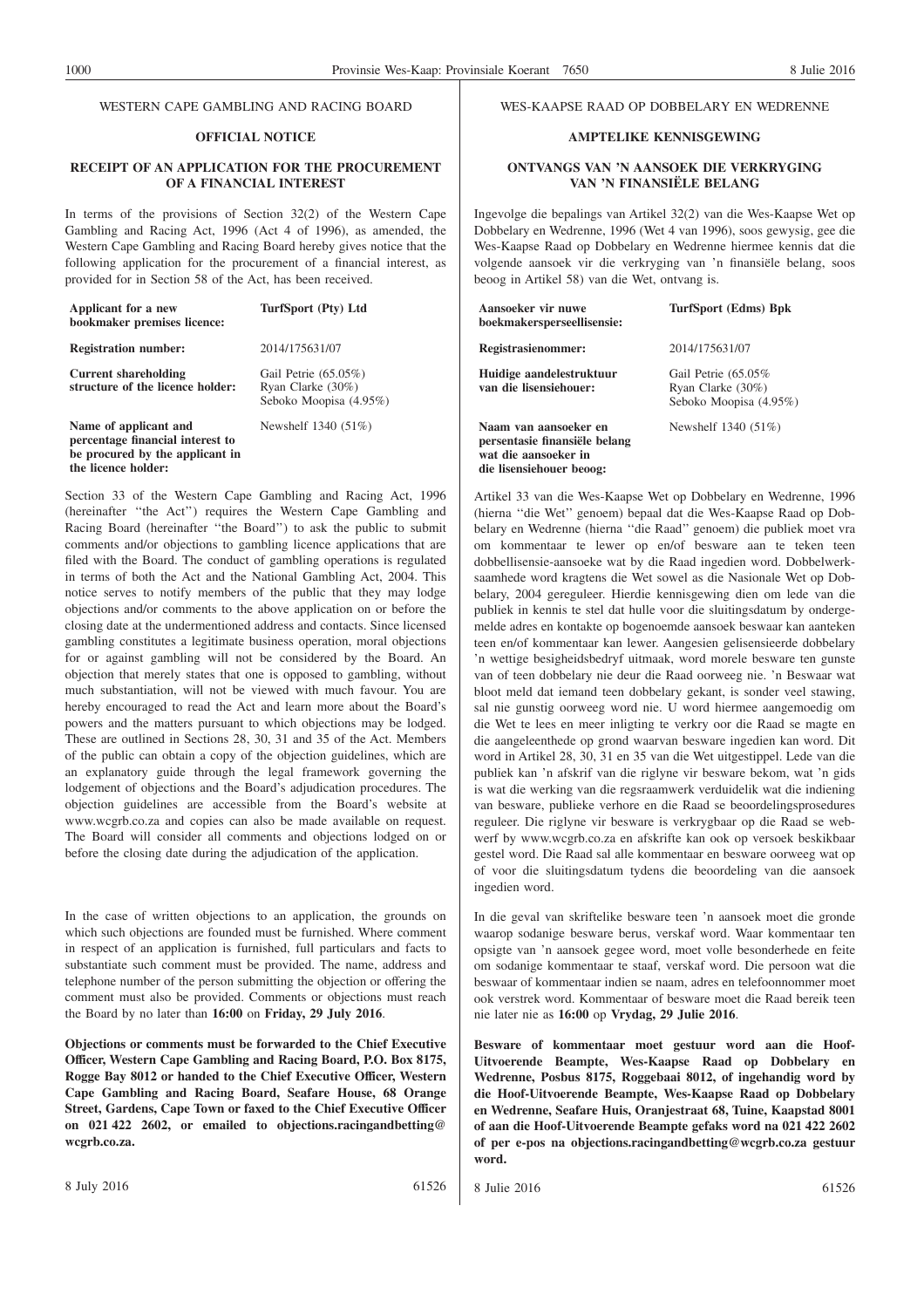# *SOUTH AFRICA FIRST –* BUY SOUTH AFRICAN MANUFACTURED GOODS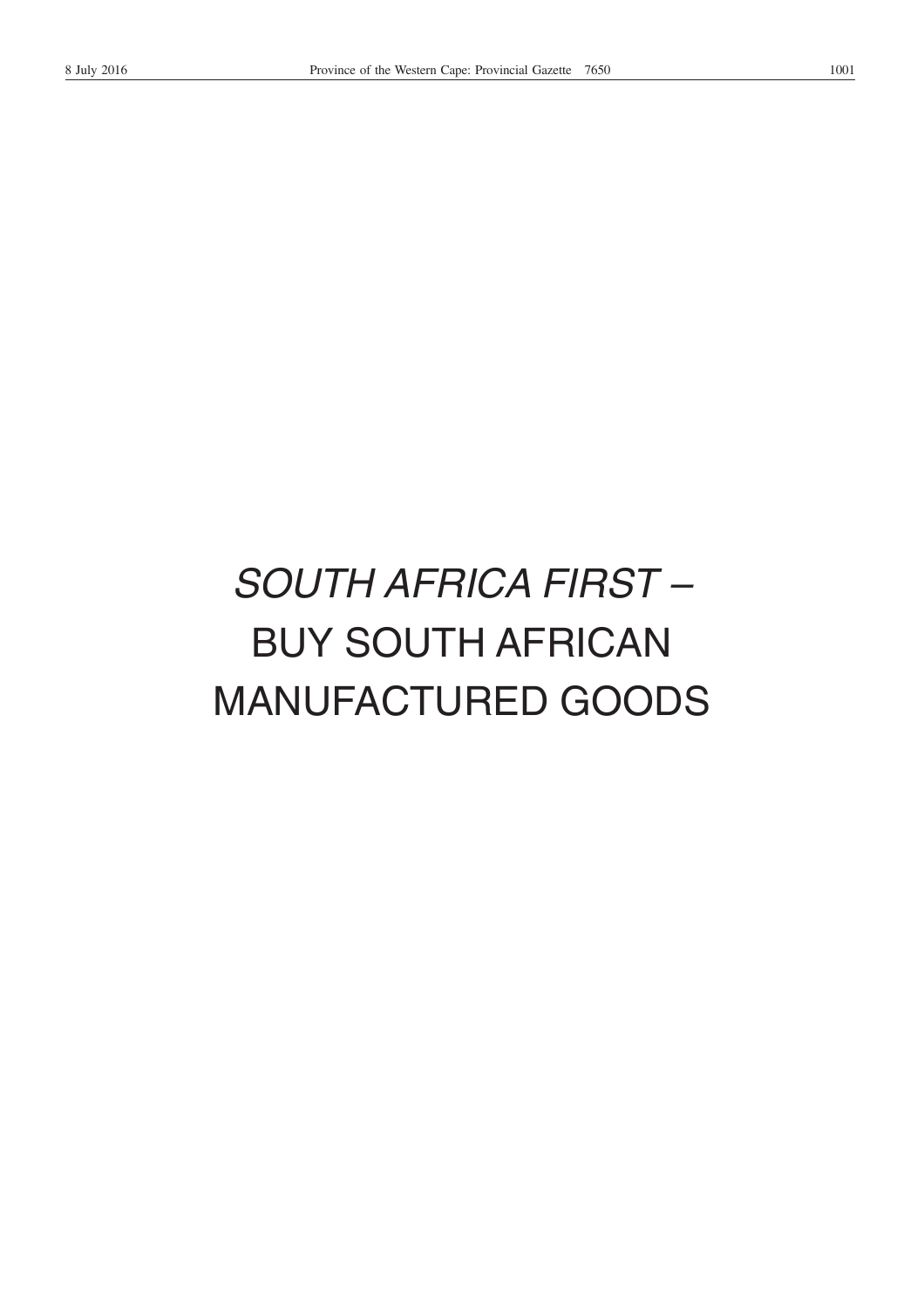# *SUID-AFRIKA EERSTE –* KOOP SUID-AFRIKAANS VERVAARDIGDE GOEDERE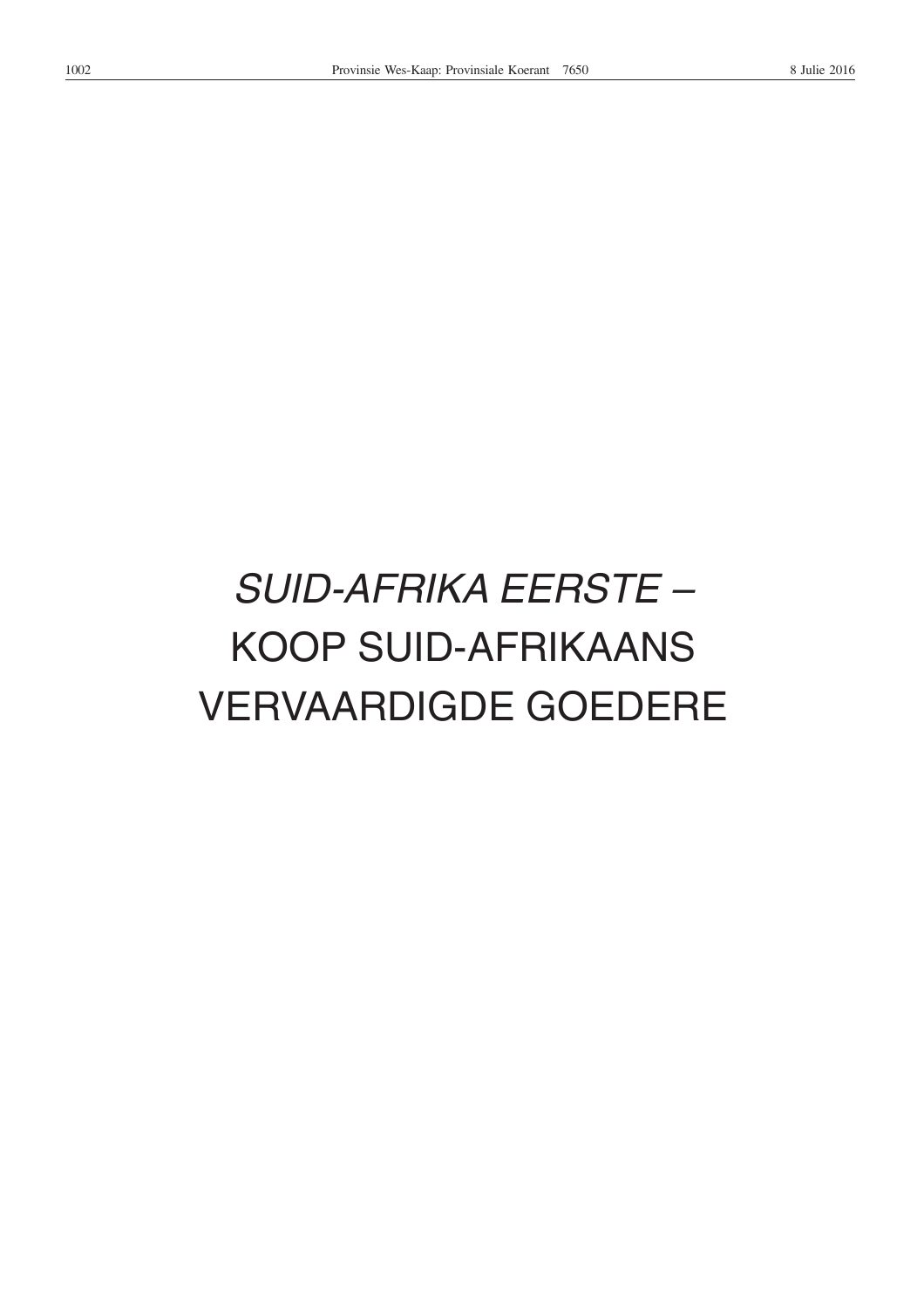| The "Provincial Gazette" of the<br><b>Western Cape</b>                                                                                                                                                                                    | Die "Provinsiale Koerant" van die<br><b>Wes-Kaap</b>                                                                                                                                                                                                                   |
|-------------------------------------------------------------------------------------------------------------------------------------------------------------------------------------------------------------------------------------------|------------------------------------------------------------------------------------------------------------------------------------------------------------------------------------------------------------------------------------------------------------------------|
| appears every Friday, or if that day is a public holiday,<br>on the last preceding working day.                                                                                                                                           | verskyn elke Vrydag of, as die dag 'n openbare<br>vakansiedag is, op die laaste vorige werkdag.                                                                                                                                                                        |
| <b>Subscription Rates</b>                                                                                                                                                                                                                 | Tarief van Intekengelde                                                                                                                                                                                                                                                |
| R293,11 per annum, throughout the Republic of South<br>Africa.                                                                                                                                                                            | R293,11 per jaar, in die Republiek van<br>Suid-Afrika.                                                                                                                                                                                                                 |
| R293,11 + postage per annum, Foreign Countries.                                                                                                                                                                                           | R293,11 + posgeld per jaar, Buiteland.                                                                                                                                                                                                                                 |
| Selling price per copy over the counter R17,00                                                                                                                                                                                            | Prys per eksemplaar oor die toonbank is R17,00                                                                                                                                                                                                                         |
| Selling price per copy through post R24,00                                                                                                                                                                                                | Prys per eksemplaar per pos is R24,00                                                                                                                                                                                                                                  |
| Subscriptions are payable in advance.                                                                                                                                                                                                     | Intekengeld moet vooruitbetaal word.                                                                                                                                                                                                                                   |
| Single copies are obtainable at 16th Floor,<br>Atterbury House, 9 Riebeek Street, Cape Town 8001.                                                                                                                                         | Individuele eksemplare is verkrygbaar by 16de Vloer,<br>Atterbury House, Riebeekstraat 9, Kaapstad 8001.                                                                                                                                                               |
|                                                                                                                                                                                                                                           |                                                                                                                                                                                                                                                                        |
| <b>Advertisement Tariff</b>                                                                                                                                                                                                               | <b>Advertensietarief</b>                                                                                                                                                                                                                                               |
| First insertion, R41,00 per cm, double column.                                                                                                                                                                                            | Eerste plasing, R41,00 per cm, dubbelkolom.                                                                                                                                                                                                                            |
| Fractions of cm are reckoned as a cm.                                                                                                                                                                                                     | Gedeeltes van 'n cm word as een cm beskou.                                                                                                                                                                                                                             |
|                                                                                                                                                                                                                                           |                                                                                                                                                                                                                                                                        |
| Notices must reach the Director-General not later than<br>10:00 on the last working day but one before the issue<br>of the Gazette.                                                                                                       | Kennisgewings moet die Direkteur-generaal voor<br>10:00 op die voorlaaste werksdag voor die uitgawe<br>van die Koerant bereik.                                                                                                                                         |
| Whilst every effort will be made to ensure that notices<br>are published as submitted and on the date desired,<br>the Administration does not accept responsibility for<br>errors, omissions, late publications or failure to<br>publish. | Hoewel alle pogings aangewend sal word om te sorg<br>dat kennisgewings soos ingedien en op die vereiste<br>datum gepubliseer word, aanvaar die Administrasie<br>nie verantwoordelikheid vir foute, weglatings, laat<br>publikasies of versuim om dit te publiseer nie. |
| All correspondence must be addressed to the<br>Director-General, PO Box 659, Cape Town 8000, and<br>cheques, bank drafts, postal orders and money orders<br>must be made payable to the Department of the<br>Premier.                     | Alle briefwisseling moet aan die Direkteur-generaal,<br>Posbus 659, Kaapstad 8000, gerig word en tjeks,<br>bankwissels, posorders en poswissels moet aan die<br>Departement van die Premier betaalbaar gemaak<br>word.                                                 |